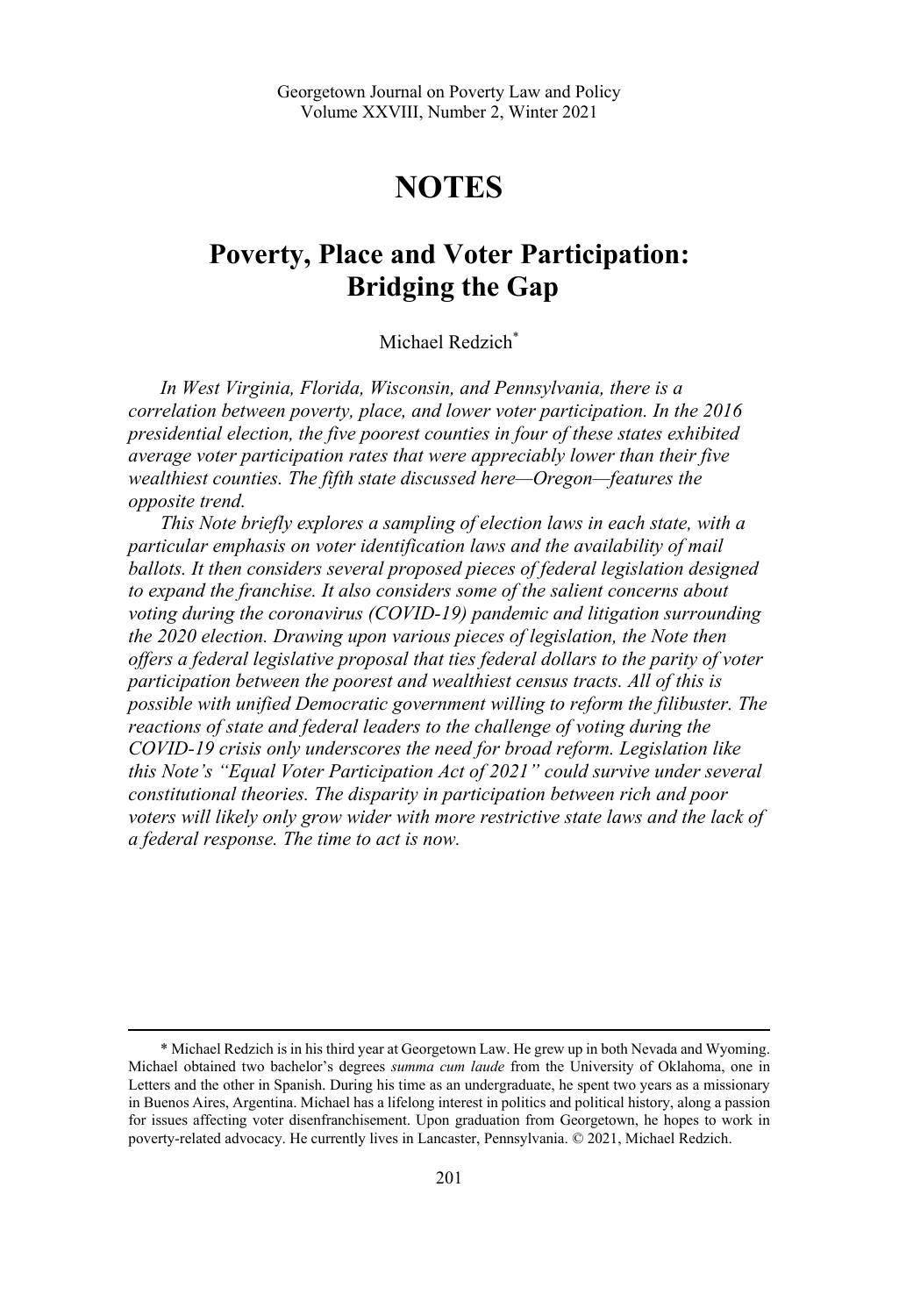| II. VOTING WHILE POOR: RATES OF VOTER PARTICIPATION IN THE FIVE<br>POOREST AND FIVE RICHEST COUNTIES OF FIVE (VERY DIFFERENT) |  |
|-------------------------------------------------------------------------------------------------------------------------------|--|
|                                                                                                                               |  |
|                                                                                                                               |  |
|                                                                                                                               |  |
|                                                                                                                               |  |
|                                                                                                                               |  |
|                                                                                                                               |  |
|                                                                                                                               |  |
|                                                                                                                               |  |
| 1. Expanding Access and Ensuring Uniformity for Absentee Votes: H.R.                                                          |  |
|                                                                                                                               |  |
| 2. Preclearance and Voting by Mail: H.R. 4, The Voting Rights                                                                 |  |
|                                                                                                                               |  |
|                                                                                                                               |  |
|                                                                                                                               |  |
| 1. A Federal Response to the Coronavirus: The Resilient Elections                                                             |  |
| During Quarantines & Nature Disasters Act (S. 3440)226                                                                        |  |
| 2. State Responses to the Coronavirus: A Spotlight on Wisconsin  228                                                          |  |
|                                                                                                                               |  |
|                                                                                                                               |  |
|                                                                                                                               |  |
|                                                                                                                               |  |
|                                                                                                                               |  |
|                                                                                                                               |  |
|                                                                                                                               |  |
|                                                                                                                               |  |
|                                                                                                                               |  |

# I. INTRODUCTION: THE STATE OF PLAY IN AMERICA

All eligible voters do not vote in the United States. Only 55.7% of the votingage population actually voted in  $2016$ .<sup>1</sup> Per data collected by the Organization for Economic Cooperation and Development, that percentage puts the U.S. ahead of just five of thirty-five peer nations.<sup>2</sup> Theorists posit a number of rationales for this,

Drew DeSilver, *In Past Elections, U.S. Trailed Most Developed Countries in Voter Turnout*, PEW RSCH. 1. CTR.: FACT TANK (Nov. 3, 2020), [https://www.pewresearch.org/fact-tank/2020/11/03/in-past-elections-u-s](https://www.pewresearch.org/fact-tank/2020/11/03/in-past-elections-u-s-trailed-most-developed-countries-in-voter-turnout/)[trailed-most-developed-countries-in-voter-turnout/.](https://www.pewresearch.org/fact-tank/2020/11/03/in-past-elections-u-s-trailed-most-developed-countries-in-voter-turnout/)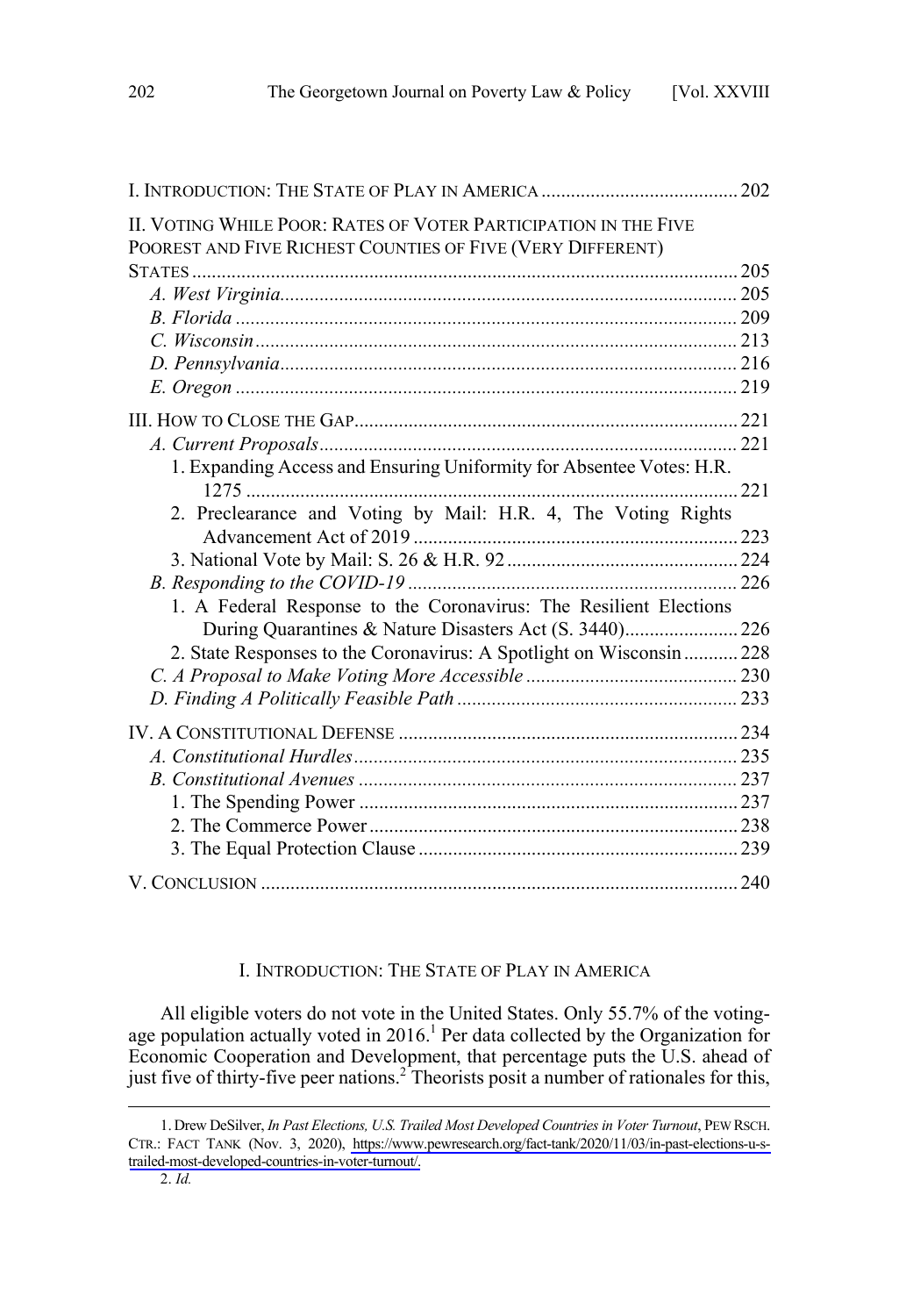including education levels and racial divides.<sup>3</sup> For all the salient talk surrounding political candidates, who has what political base, and which voters might be persuadable,<sup>4</sup> the correlation between poverty, place, and voter participation deserves closer scrutiny. Do voters in poor areas vote like those who live in rich ones? Might disparities arise out of differing state laws? Can the law decouple zip codes and poverty rates from higher or lower rates of voter participation?

Part II of this Note uses election data from West Virginia, Florida, Wisconsin, Pennsylvania, and Oregon to describe how poverty and place are correlated to differences in voter turnout by county. The Note examines West Virginia because of its shift from being a strong Democratic state to "Trump country";<sup>5</sup> Florida because of its diversity and history of razor thin election margins; Wisconsin because of its undemocratic division of power, where a minority of voters select a majority of the legislature;<sup>7</sup> Pennsylvania because of its (nearly) keystone status in the 2020 presidential election;<sup>8</sup> and Oregon because of its well-renowned mail voting system.<sup>9</sup> This Note uses data from the U.S. Census Bureau<sup>10</sup> to determine the five counties with the highest and lowest poverty rates in each state, then compares voter registration data with actual total turnout in each county in order to determine voter participation rates. The counties vary widely: some contain densely populated urban areas, while other areas are rural. Notably, the four states with higher turnout disparities between wealthier and poorer counties had voter identification (ID) laws, issues with selectively closed polling places, and other restrictions that made voting harder for poor people.

*See, e.g.*, David E. Campbell*, What is Education's Impact on Civic and Social Engagement?* ORG. 3. FOR ECON. COOP. AND DEV., 25, 27 (2006), [http://www.oecd.org/education/innovation](http://www.oecd.org/education/innovation-education/37425694.pdf)[education/37425694.pdf](http://www.oecd.org/education/innovation-education/37425694.pdf) ("Education is widely recogni[z]ed as having a strong correlation with multiple forms of civic and social engagement . . ."); Rashawn Ray & Mark Whitlock, *Setting the Record Straight on Black Voter Turnout*, BROOKINGS (Sept. 12, 2019), [https://www.brookings.edu/blog/up](https://www.brookings.edu/blog/up-front/2019/09/12/setting-the-record-straight-on-black-voter-turnout/)[front/2019/09/12/setting-the-record-straight-on-black-voter-turnout/.](https://www.brookings.edu/blog/up-front/2019/09/12/setting-the-record-straight-on-black-voter-turnout/)

*See* Robert Creamer, *Why 2020 Is a Turnout Election*, THE AM. PROSPECT (Mar. 5, 2020), 4. [https://prospect.org/politics/why-2020-is-a-turnout-election/.](https://prospect.org/politics/why-2020-is-a-turnout-election/)

<sup>5.</sup> Dante Chinni & Matt Rivera, West Virginia: How the Bluest State Became the Reddest, NBC NEWS (Dec. 18, 2016, 5:16 PM), [https://www.nbcnews.com/meet-the-press/west-virginia-how-bluest-state](https://www.nbcnews.com/meet-the-press/west-virginia-how-bluest-state-became-reddest-n697491)[became-reddest-n697491.](https://www.nbcnews.com/meet-the-press/west-virginia-how-bluest-state-became-reddest-n697491)

*Florida*, 270 TO WIN,<https://www.270towin.com/states/Florida>(last visited May 5, 2021). 6.

Jay Willis, *Republican Gerrymandering Has Basically Destroyed Representative Democracy in*  7. *Wisconsin*, GQ (Dec. 5, 2018), [https://www.gq.com/story/republican-gerrymandering-wisconsin.](https://www.gq.com/story/republican-gerrymandering-wisconsin)

<sup>8.</sup> Nathaniel Rakich, Why Pennsylvania Could Decide the 2020 Election, FIVETHIRTYEIGHT (Sept. 15, 2020, 6:00 AM), [https://fivethirtyeight.com/features/why-pennsylvania-could-decide-the-2020-election/;](https://fivethirtyeight.com/features/why-pennsylvania-could-decide-the-2020-election/) Jonathan Lai, *Philly Isn't Why Biden Won Pennsylvania. And Pennsylvania Probably Isn't Why Biden Won the White House*, PHILA. INQ. (Nov. 10, 2020), [https://www.inquirer.com/politics/election/philadelphia](https://www.inquirer.com/politics/election/philadelphia-pennsylvania-2020-election-tipping-point-state-20201110.html)[pennsylvania-2020-election-tipping-point-state-20201110.html](https://www.inquirer.com/politics/election/philadelphia-pennsylvania-2020-election-tipping-point-state-20201110.html) (a cheeky analysis of Pennsylvania voting just a hair to the left of Wisconsin, the tipping point state that decided the election. The networks calling Pennsylvania for Biden is nevertheless what put him over the top in their projections.).

<sup>9.</sup> Jen Kirby, *Oregon Already Votes by Mail. Here's What It Can Teach Us in 2020.*, VOX (Sept. 28, 2020, 10:30 AM), [https://www.vox.com/21401321/oregon-vote-by-mail-2020-presidential-election.](https://www.vox.com/21401321/oregon-vote-by-mail-2020-presidential-election)

*See Small Area Income and Poverty Estimates (*hereinafter *SAIPE*), U.S. CENSUS BUREAU, 10. [https://www.census.gov/data-tools/demo/saipe/#/?map\\_geoSelector=aa\\_c&s\\_state=54](https://www.census.gov/data-tools/demo/saipe/#/?map_geoSelector=aa_c&s_state=54) (last visited May 5, 2021) (The SAIPE tool is referenced extensively throughout this Section. It is an interactive tool that requires the user to input information in order to retrieve data).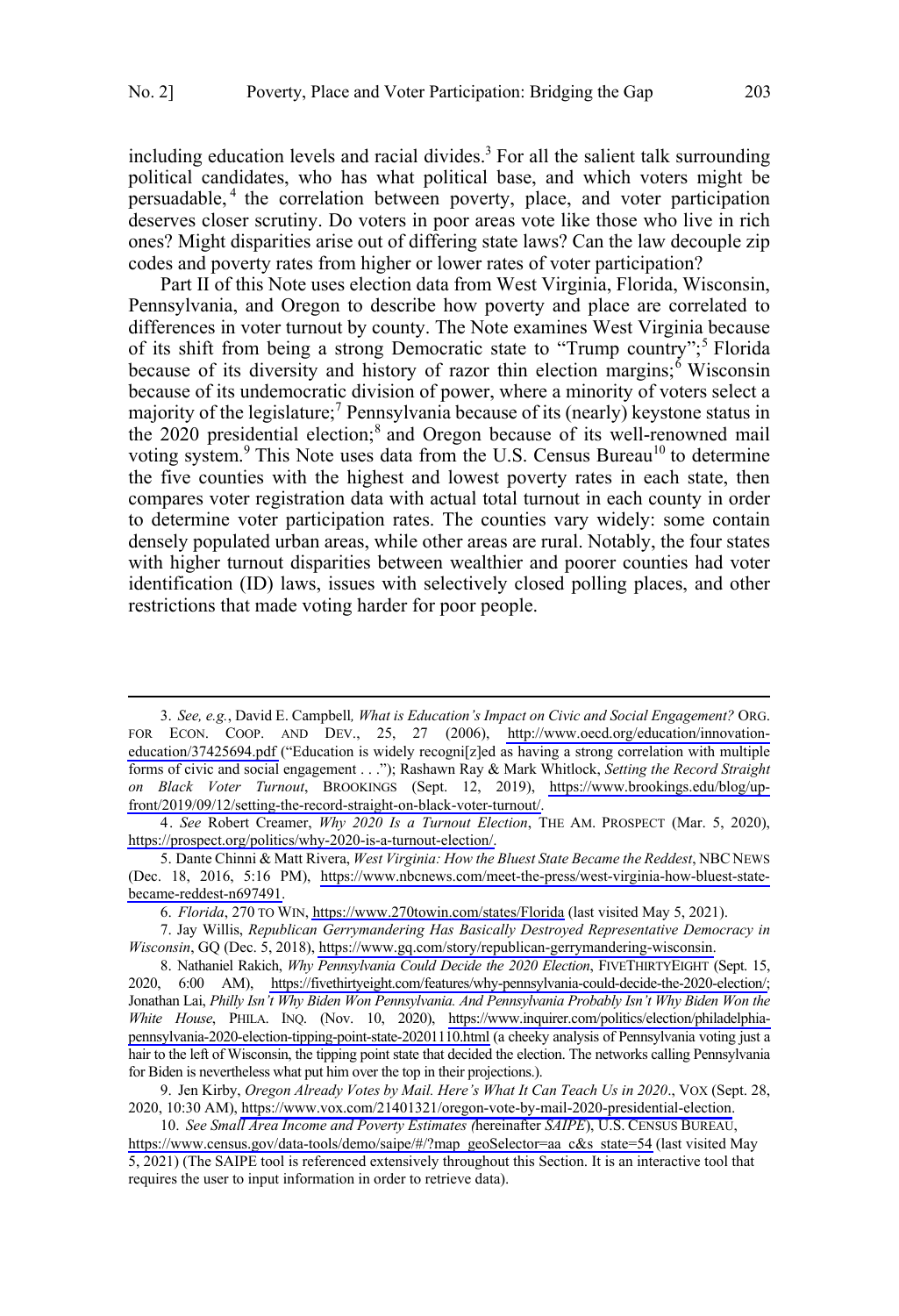Voter ID laws feature prominently throughout this Note as a villain because they disproportionately impact low-income voters.<sup>11</sup> The American Civil Liberties Union estimates that as many as 11% of all Americans—twenty-one million people—lack photo identification.<sup>12</sup> Obtaining a photo ID can present a major financial challenge to people living in poverty, when the average cost of "document fees, travel expenses and waiting time are estimated to range from \$75 to \$175."13 The significant travel that can be involved for people living in rural areas looking to obtain a photo ID poses additional issues, like finding an accessible and affordable means of conveyance.<sup>14</sup> These laws also have racist undertones, given that as many as "25% of African-American citizens of voting age lack government-issued photo ID, compared to only 8% of whites."<sup>15</sup> These unfortunate realities underlie much of the discussion in Part II. The laws discussed there are almost exclusively of Republican provenance, and this Note does not shy away from recognizing the partisan reality of voting rights legislation.

Part III explores legislative solutions. Some of the issues mentioned throughout this Note are symptoms of deep structural racism that will not go away with even the best legislation. This Note does not presume to solve them. But some aspects of voter participation disparities between rich and poor counties boil down to access and oversight. To better understand what they might look like, Part III explores existing legislative proposals, including the restoration of the Voting Rights Act, a national vote by mail system, and a law that would set national standards for voting during a pandemic or other natural disaster. COVID-19 scrambled elections all across the country and Part III discusses the impact of the pandemic on primary elections and legal challenges in the lead up to the 2020 election. With reference to prior legislative efforts, Part III proposes a law that would address the disparities identified in Part II by tying federal election funding to the achievement of greater parity in voter participation between rich and poor areas. This section also traces the series of Democratic victories that had to occur in 2020 and early 2021—and will likely need to occur in the future—to achieve passage. Part IV defends the constitutionality of this solution, exploring the contours of relevant U.S. Supreme Court jurisprudence. Part V concludes with a summation of the data, the law, and a call to action.

This Note considers poverty and place with limited reference to race. This is partially to narrow the scope of the inquiry by isolating a single correlative effect between the poverty rate of a county and voter participation, allowing for a straightforward comparison of radically different places. This choice is also rooted in a recognition that capturing the vast human, geographic, and historical diversity of the places surveyed here would go beyond the scope of a single Note. No discussion of voter suppression deserves to be taken seriously, however, if it avoids speaking a fundamental truth: that it is a tool of white supremacy. This Note encourages the reader to investigate that history and reality further, to call it what

*Oppose Voter ID Legislation - Fact Sheet*, AM. CIV. LIBERTIES UNION, (last visited May 5, 11. 2021), [https://www.aclu.org/other/oppose-voter-id-legislation-fact-sheet.](https://www.aclu.org/other/oppose-voter-id-legislation-fact-sheet)

<sup>12.</sup>*Id.*

<sup>13.</sup>*Id.* 14.*Id.* 15.*Id.*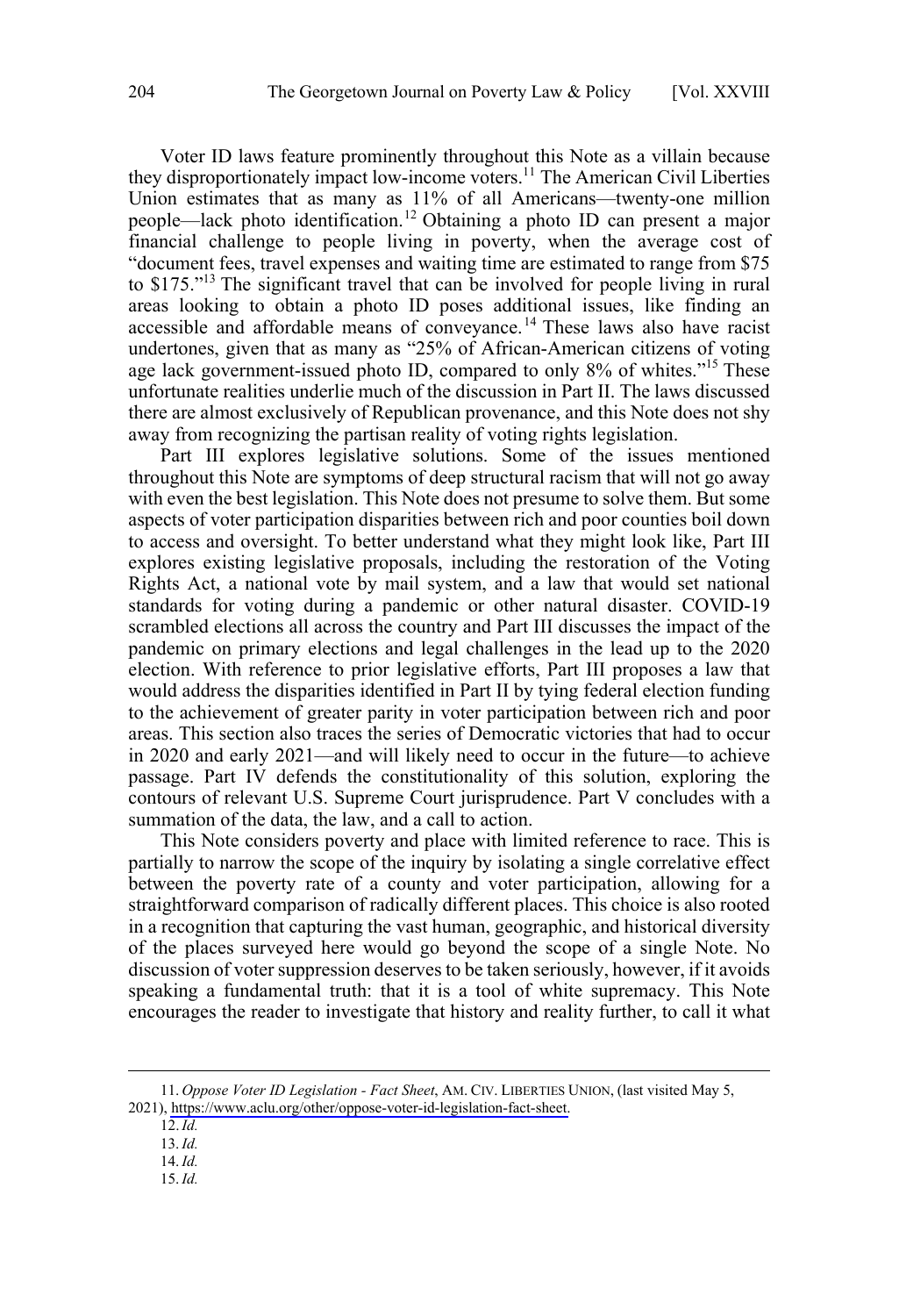<span id="page-4-0"></span>it is, and to work for racial justice at the ballot box and in all other aspects of American life.

# II. VOTING WHILE POOR: RATES OF VOTER PARTICIPATION IN THE FIVE POOREST AND FIVE RICHEST COUNTIES OF FIVE (VERY DIFFERENT) STATES

Making use of voter registration data, county-wide poverty rates from the Census Bureau, and 2016 presidential election results, this section compares voter participation rates in the five poorest and wealthiest counties in West Virginia, Florida, Wisconsin, Pennsylvania, and Oregon. The discrepancy was greatest in West Virginia, where voter participation in the five counties with the lowest poverty rates exceeded the five counties with the highest poverty rates by an average of 10.02%.<sup>16</sup> In Florida, the average discrepancy was 6.47%, again favoring the wealthier counties. <sup>17</sup> In Wisconsin, the wealthiest five counties outvoted the five poorest counties by an average of 8.01%. <sup>18</sup> Pennsylvania exhibited the lowest average discrepancy in favor of the wealthiest counties, coming in at 5.35%.<sup>19</sup> Oregon flipped the pattern on its head: the five poorest counties there actually voted at a greater rate than the five wealthiest by an average of 3.43%.<sup>20</sup> This is no accident: the four states where wealthier counties outpaced poorer counties have all featured unified Republican control of government at some point during the last decade, governments which have exercised their power to make voting more difficult, particularly for low-income voters.<sup>21</sup> As discussed in more detail below, these efforts included offering fewer polling places and passing more restrictive voter ID laws, among others. Notably, low-income voters tend to prefer Democratic candidates on the national level: among voters making less than \$30,000 per year, Hillary Clinton took 53% to Donald Trump's 41% of overall votes.<sup>22</sup> This Part concludes with Oregon's electoral data, which uses universal mail voting and where voters in the poorest counties outvote those in wealthier ones.

## *A. West Virginia*

Over the last two decades, West Virginia underwent enormous political transformation. In 2000, two days before President George W. Bush shocked political observers by narrowly carrying the state against Vice President Al Gore, the New York Times published an article with a lede that would baffle readers today: "In politics, West Virginia is synonymous with Democrats."<sup>23</sup> Bush's

<sup>16.</sup> *See infra*, Part II-A.

<sup>17.</sup> *See infra*, Part II-B.

<sup>18.</sup> *See infra*, Part II-C.

<sup>19.</sup> *See infra*, Part II-D.

<sup>20.</sup> *See infra*, Part II-E.

<sup>21.</sup> *See infra*, Part II-A–II-D.

<sup>22.</sup> Jeremy Slevin, *Stop Blaming Low-Income Voters for Donald Trump's Victory*, TALK POVERTY (Nov. 16, 2016), [https://talkpoverty.org/2016/11/16/stop-blaming-low-income-voters-donald-trumps](https://talkpoverty.org/2016/11/16/stop-blaming-low-income-voters-donald-trumps-victory/)[victory/.](https://talkpoverty.org/2016/11/16/stop-blaming-low-income-voters-donald-trumps-victory/)

<sup>23.</sup> Janet Battaile, *The 2000 Campaign: West Virginia; Gore Is Trying to Catch Up in Democrat-Dominated State*, N.Y. TIMES (Nov. 5, 2000), [https://www.nytimes.com/2000/11/05/us/2000-campaign-](https://www.nytimes.com/2000/11/05/us/2000-campaign-west-virginia-gore-trying-catch-up-democrat-dominated-state.html)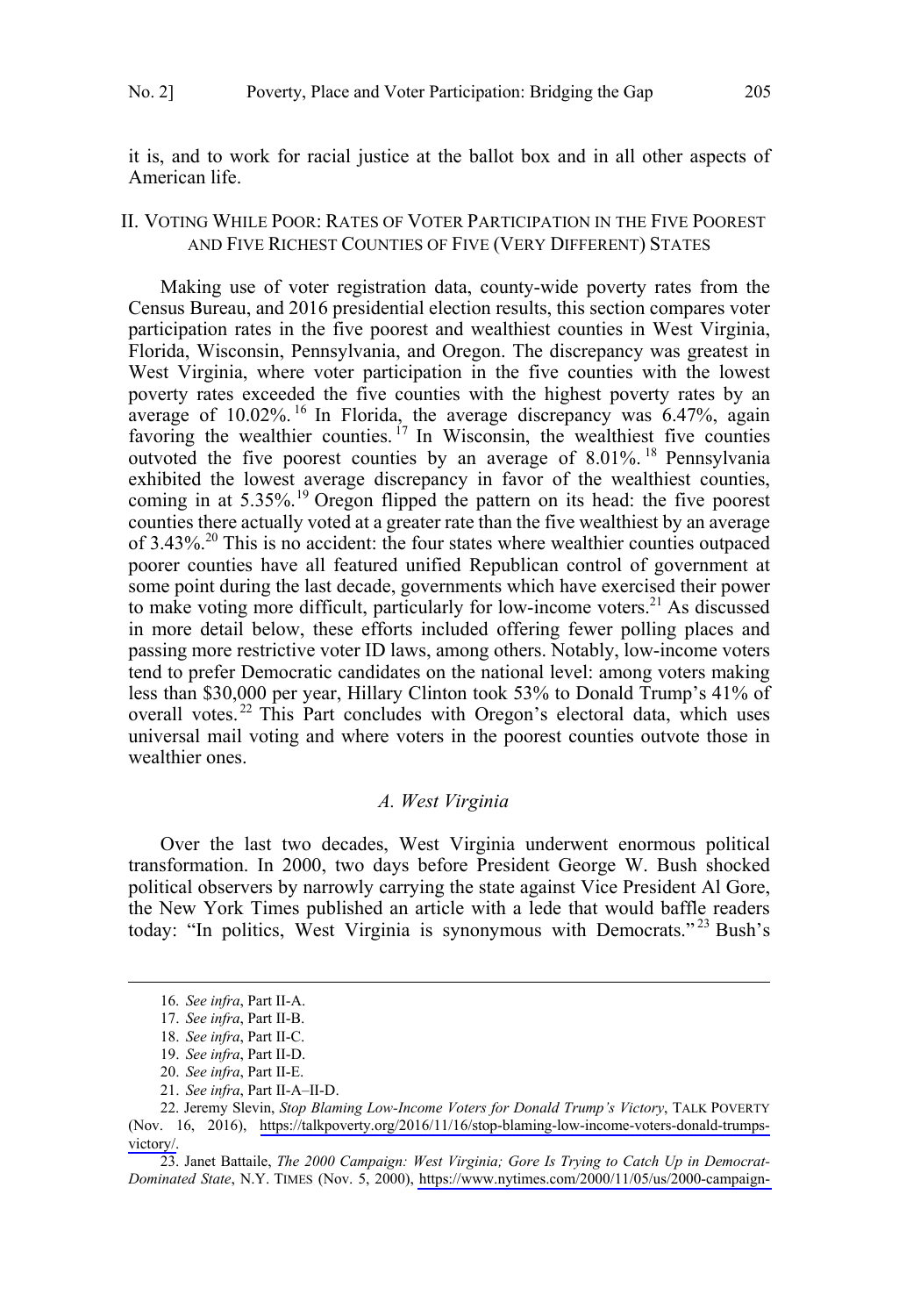victory marked a turning point for voters and the way the state votes for president. Just sixteen years later, Trump would carry the state by nearly forty-two points a swing in the Republican presidential candidate's favor of more than thirty-five points. $24$ 

Elections to state office lagged behind the trendline of presidential politics, but they have caught up in recent years. With the exception of a brief interruption by Republican Governor Cecil Underwood from 1997 to 2001, Democrats controlled both chambers of the state legislature and the governor's mansion from 1992 through 2014. <sup>25</sup> Since Republican Governor Jim Justice's much-publicized decision to switch parties in 2017,<sup>26</sup> however, Republicans have maintained a trifecta. $^{27}$  The transformation in party loyalty was complete.

The state's newfound preference for Republicans ushered in a new era of voting laws. Effective January 1, 2018, the state began requiring voters to present a valid identification document in order to cast a ballot.<sup>28</sup> Remarkably, despite the impacts discussed in Part I of this Note, the Office of the Secretary of State issued a press release claiming that "the Secretary has heard nothing but positive remarks regarding the new law."<sup>29</sup>

West Virginia is characterized by its picturesque mountains and small, rural communities. The tables below show exceptionally high poverty rates in some of these rural places; travel to obtain a photo ID poses an arduous challenge for many, despite the Secretary's claim. Take McDowell County, which featured both the highest poverty rate and lowest rate of voter participation in the state in 2016. A would-be voter living below the poverty line in Wyoming City would have to take a forty-five-minute car ride to Welch, the county seat, in order to obtain a driver's license.<sup>30</sup> Just getting there—let alone fulfilling other requirements—would not be easy, belying the Secretary's remarks.

In recent years, West Virginia also began to reduce the number of available polling places.<sup>31</sup> In 2013, lawmakers slashed the number of precincts in McDowell

[west-virginia-gore-trying-catch-up-democrat-dominated-state.html;](https://www.nytimes.com/2000/11/05/us/2000-campaign-west-virginia-gore-trying-catch-up-democrat-dominated-state.html) *West Virginia*, 270 TO WIN, [https://www.270towin.com/states/West\\_Virginia](https://www.270towin.com/states/West_Virginia) (last visited Mar. 23, 2021).

*West Virginia Results*, N.Y. TIMES (June 15, 2018, 11:40 AM), 24.

[https://www.nytimes.com/elections/2016/results/west-virginia;](https://www.nytimes.com/elections/2016/results/west-virginia) by comparison, Bush defeated Gore by just over six points. *The 2000 Election*, N.Y. TIMES (Dec. 7, 2000),

[https://archive.nytimes.com/www.nytimes.com/specials/election2000/results-pres.html.](https://archive.nytimes.com/www.nytimes.com/specials/election2000/results-pres.html)

*Party Control of West Virginia State Government*, BALLOTPEDIA, 25.

[https://ballotpedia.org/Party\\_control\\_of\\_West\\_Virginia\\_state\\_government \(](https://ballotpedia.org/Party_control_of_West_Virginia_state_government)last visited Mar. 23, 2021). 26. Mathew Nussbaum et al., West Virginia Democratic Governor Switches to GOP, POLITICO (Aug. 3,

<sup>2017, 7:57</sup> PM), [https://www.politico.com/story/2017/08/03/jim-justice-party-change-republican-241300.](https://www.politico.com/story/2017/08/03/jim-justice-party-change-republican-241300)

<sup>27.</sup> *Party Control of West Virginia State Government*, *supra* note 25.

<sup>28.</sup> *See* W. VA. CODE § 3-1-34 (2020).

<sup>29.</sup> Press Release, Andrew "Mac" Warner, Sec'y of State, W. Va., Citizens Supportive of West Virginia's New Voter Identification Law (Sept. 21, 2018) [https://sos.wv.gov/news/Pages/09-21-2018-](https://sos.wv.gov/news/Pages/09-21-2018-A.aspx) [A.aspx.](https://sos.wv.gov/news/Pages/09-21-2018-A.aspx)

<sup>30.</sup> Driving Directions from Wyoming City, W. Va., to Welch, W. Va., GOOGLE MAPS, <http://maps.google.com>(follow "Directions" hyperlink; then search starting point field for "Wyoming City, WV" and search destination field for "Welch, WV").

Rob Arthur & Allison McCann, *How the Gutting of the Voting Rights Act Let to Hundreds of*  31. *Closed Polls*, VICE NEWS (Oct. 16, 2018), [https://news.vice.com/en\\_us/article/kz58qx/how-the-gutting](https://news.vice.com/en_us/article/kz58qx/how-the-gutting-of-the-voting-rights-act-led-to-closed-polls)[of-the-voting-rights-act-led-to-closed-polls.](https://news.vice.com/en_us/article/kz58qx/how-the-gutting-of-the-voting-rights-act-led-to-closed-polls)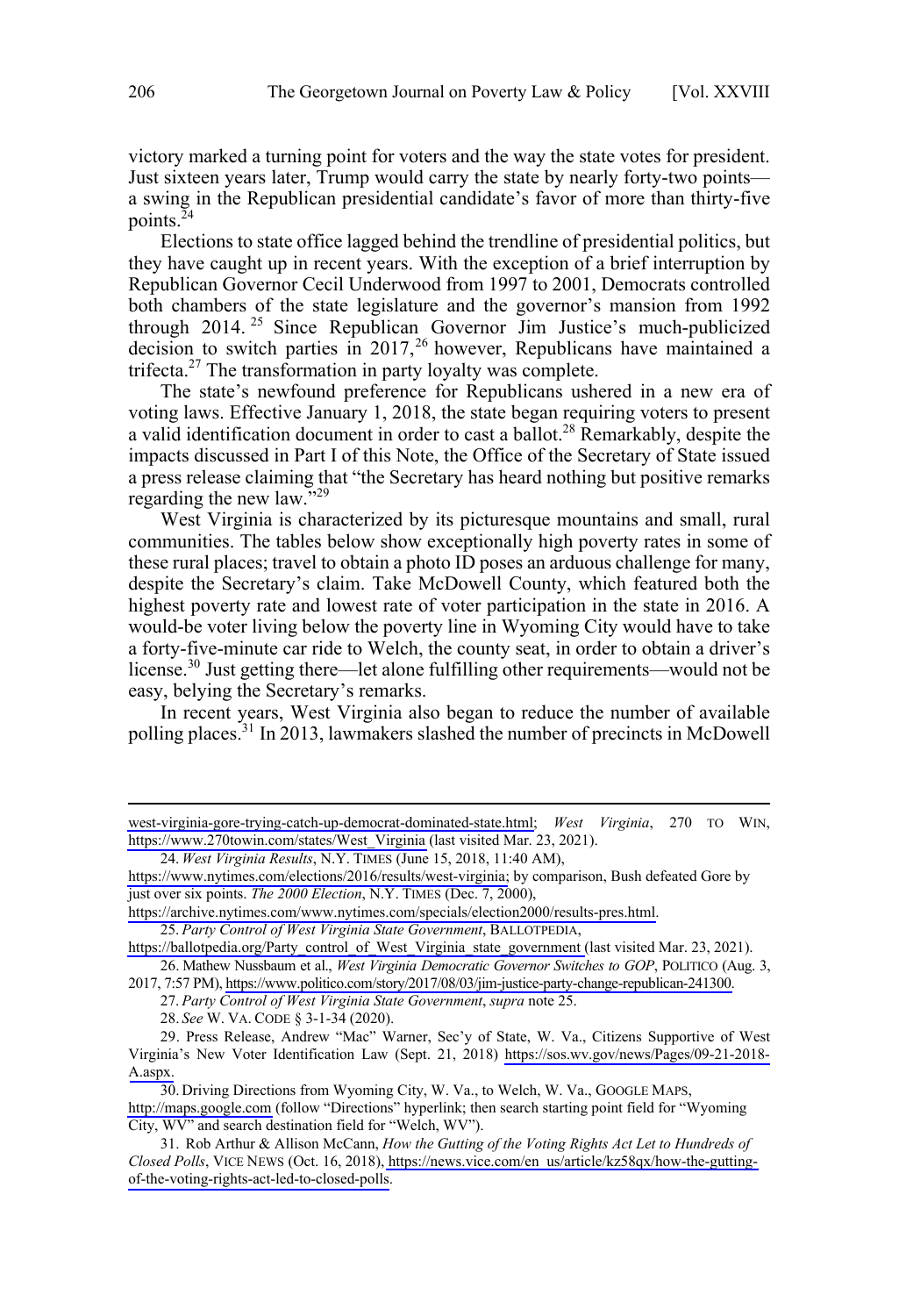County, the poorest county in the state, from forty-three to thirty-seven.<sup>32</sup> Fewer precincts means a longer drive (and perhaps longer lines) to cast a ballot. These reductions were made pursuant to West Virginia Code Section 3-1-5, which, in addition to defining precincts and the criteria for setting their boundaries, sets a floor of 300 registered voters in urban areas and 200 registered voters in rural areas before precincts must be consolidated.<sup>33</sup> In 2014, the legislature amended the law to allow county clerks broad discretion to consolidate any precincts within one mile of each another, with a maximum allowable population of 3,000 registered voters in urban areas and 1,500 registered voters in rural areas.<sup>34</sup> The discretion to merge precincts is only limited by the mandate "[t]hat no precincts may be consolidated pursuant to this section if the consolidation would create a geographical barrier or path of travel . . . that would create an undue hardship to voters of any current precinct."<sup>35</sup> However, the law does not define "undue" hardship." Leaving that determination up to the subjective perception of an elected judge or local lawmaker invites the fox into the henhouse.<sup>36</sup>

This background is critical when considering the trend that emerged in election data from 2016. West Virginia's poorest counties voted at much lower rates than its richest ones:

<sup>32.</sup> Greg Jordan, *McDowell County to Reduce Number of Voting Precincts*, BLUEFIELD DAILY TEL. (Mar. 7, 2013), [https://www.bdtonline.com/news/local\\_news/mcdowell-county-to-reduce-number-of](https://www.bdtonline.com/news/local_news/mcdowell-county-to-reduce-number-of-voting-precincts/article_d6080564-641f-566e-bd83-e4e70ecd859d.html)[voting-precincts/article\\_d6080564-641f-566e-bd83-e4e70ecd859d.html](https://www.bdtonline.com/news/local_news/mcdowell-county-to-reduce-number-of-voting-precincts/article_d6080564-641f-566e-bd83-e4e70ecd859d.html) ("It would not be something we would want to do, but we're required to do it under state law,' County Clerk Don Hicks said of the precincts reduction.").

<sup>33.</sup> *See* W. VA. CODE § 3-1-5 (2020).

<sup>34.</sup> *See id.*

<sup>35.</sup> *Id.*

All judges are elected in West Virginia. *See West Virginia Judicial Elections*, BALLOTPEDIA, 36. [https://ballotpedia.org/West\\_Virginia\\_judicial\\_elections](https://ballotpedia.org/West_Virginia_judicial_elections) (last visited May 5, 2021).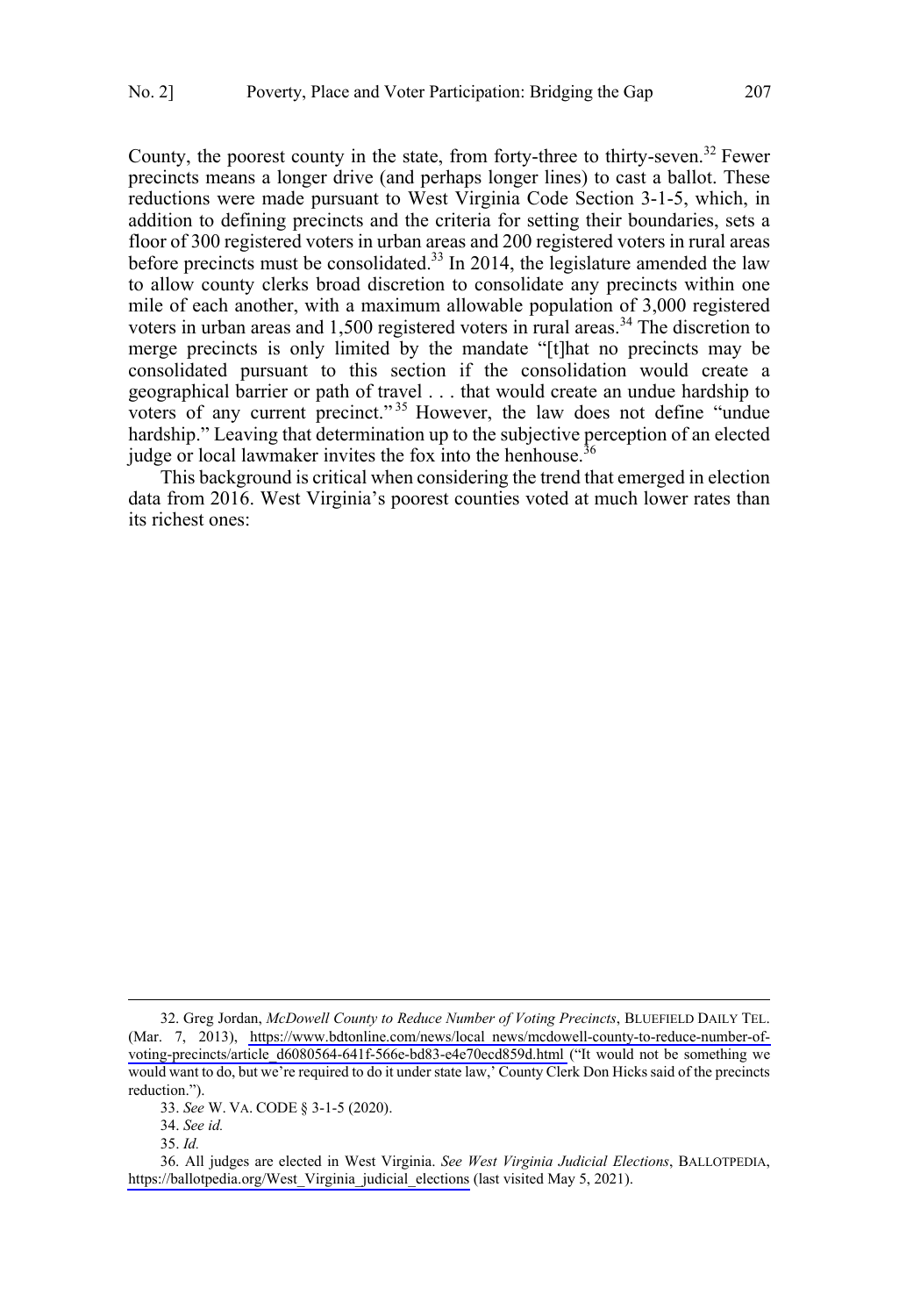| County   | Poverty<br>Rate $(\frac{9}{0})^{37}$ | Number of<br>Registered<br>$V\overline{o}$ ters <sup>38</sup> | Total<br>Number of<br>Votes Cast <sup>39</sup> | Rate of Voter<br>Participation $(\frac{9}{0})^{40}$ |
|----------|--------------------------------------|---------------------------------------------------------------|------------------------------------------------|-----------------------------------------------------|
| McDowell | 36.3                                 | 17,463                                                        | 6,179                                          | 35.38                                               |
| Webster  | 30.0                                 | 5,606                                                         | 2,955                                          | 52.71                                               |
| Clay     | 29.0                                 | 5,903                                                         | 2,958                                          | 50.11                                               |
| Mingo    | 28.2                                 | 20,424                                                        | 9,469                                          | 46.36                                               |
| Gilmer   | 27.1                                 | 4,661                                                         | 2,528                                          | 54.24                                               |
| Average  | 30.12                                |                                                               |                                                | 47.76                                               |

# **Poorest Counties in West Virginia**

# **Wealthiest Counties in West Virginia**

| County    | Poverty<br>Rate $(\frac{9}{6})^{41}$ | Number of<br>Registered<br>$Voters^{42}$ | Total<br>Number of<br>Votes Cast <sup>43</sup> | Rate of Voter<br>Participation $(\%)^{44}$ |
|-----------|--------------------------------------|------------------------------------------|------------------------------------------------|--------------------------------------------|
| Hancock   | 13.2                                 | 24,996                                   | 12,642                                         | 50.58                                      |
| Berkeley  | 12.9                                 | 77,930                                   | 42,770                                         | 54.88                                      |
| Morgan    | 11.9                                 | 13,101                                   | 7,635                                          | 58.28                                      |
| Putnam    | 10.8                                 | 39,105                                   | 24,443                                         | 62.51                                      |
| Jefferson | 10.1                                 | 38,331                                   | 24,007                                         | 62.63                                      |
| Average   | 11.78                                |                                          |                                                | 57.78                                      |

 <sup>37.</sup> *See SAIPE*, *supra* note 10.

*See Voter Registration Totals as of November 30, 2016*, OFF. OF THE SEC'Y OF STATE, 38.

<https://sos.wv.gov/elections/Documents/VoterRegistrationTotals/2016/Nov2016.pdf>(last accessed Mar. 23, 2021).

<sup>39.</sup> This and subsequent presidential election results from Politico is comprised of the four to seven principal vote-getters in the state. It may exclude a statistically insignificant number of minor party and write in votes. *See 2016 West Virginia Presidential Election Results*, POLITICO (Dec. 13, 2016 1:57PM), [https://www.politico.com/2016-election/results/map/president/west-virginia/.](https://www.politico.com/2016-election/results/map/president/west-virginia/)

<sup>40.</sup>This rate is a product of dividing the total number of votes cast by the number of registered voters and multiplying by one hundred.

<sup>41.</sup> *See SAIPE*, *supra* note 10.

<sup>42.</sup> *See Voter Registration Totals as of November 30, 2016*, *supra* note 38.

<sup>43.</sup> *See 2016 West Virginia Presidential Election Results*, *supra* note 39.

<sup>44.</sup>This rate is a product of dividing the total number of votes cast by the number of registered voters and multiplying by one hundred.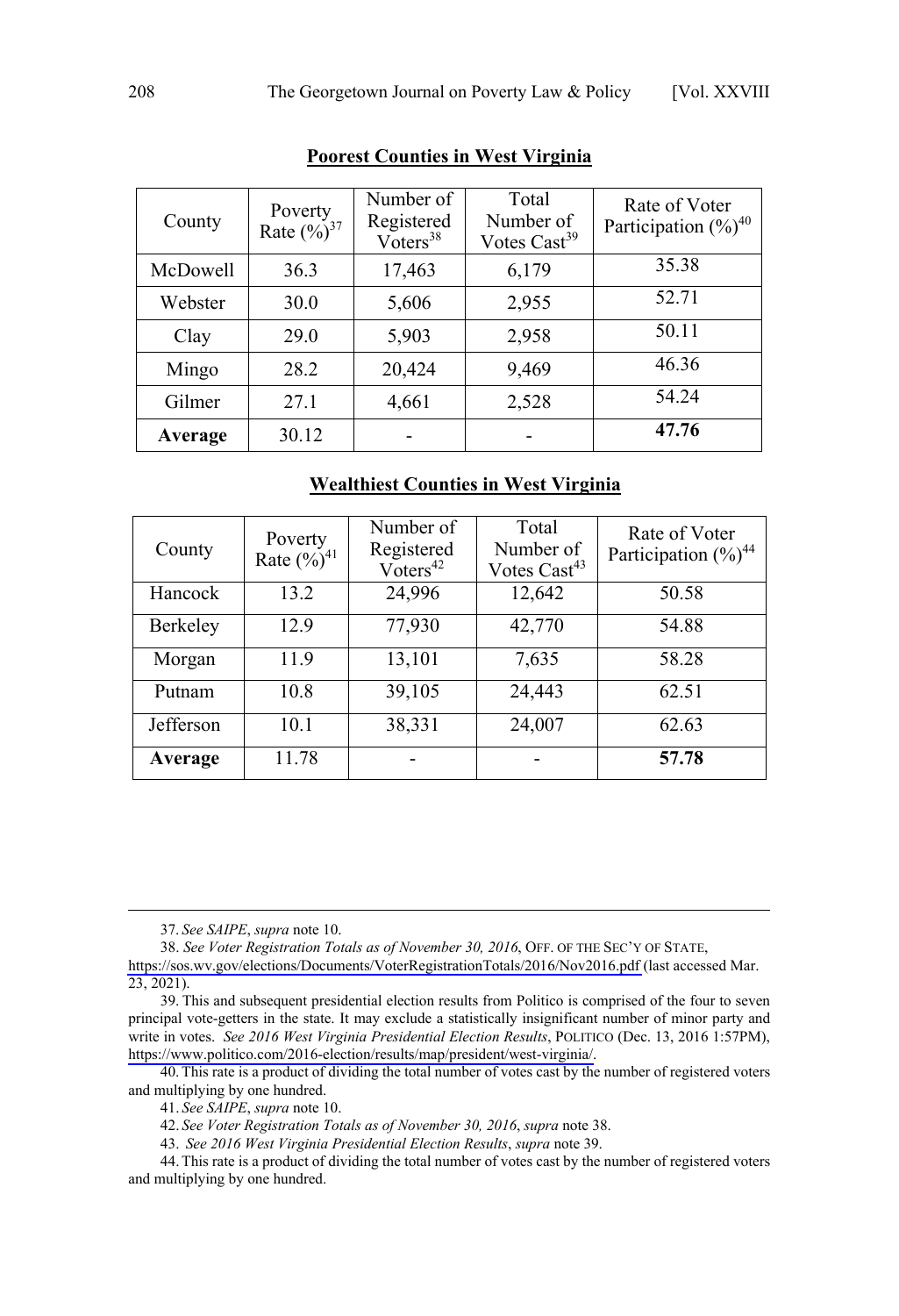<span id="page-8-0"></span>The state's five poorest counties lagged behind the five wealthiest by more than ten percent in voter turnout. Lower voter participation rates may also reflect a feeling of political abandonment. When asked why she does not vote consistently, one voter in McDowell County reported feeling "disconnected from the world," and added "I mean, we've just kind of been washed off the map."<sup>45</sup> Furthermore, closing down polling places and adding voter ID requirements are not likely to inspire civic engagement—especially in communities where every dollar counts.

#### *B. Florida*

Few states' elections garner greater attention than Florida's.<sup>46</sup> The state plays a critical role in both primary and general elections due to its large, diverse population.<sup>47</sup> Despite the razor-thin margins that characterize Florida's national politics and recent marquee races,  $48$  the Republican party has controlled the entire state government for more than twenty years.<sup>49</sup>

Voting restrictions have sprouted up from the fertile ground of unified Republican control. Though the state has required some form of voter identification since 1977,<sup>50</sup> it now requires *photo* identification and proof of signature.<sup>51</sup> There is no stated exemption for people who cannot afford the costs of obtaining such identification.  $52$  Polling places have also been subject to restrictions. In one particularly egregious example from 2018, a public polling location was relocated inside a gated community, where private security attempted to refuse entry to would-be voters.<sup>53</sup> One of those voters, who had to argue with the security guards to gain entry, expressed concern about the invasion of her privacy: "Who are they? And what are they doing with my information?"<sup>54</sup> As troubling as these developments are, some voters face an even steeper climb to the ballot box.

This Note works with 2016 data, the last presidential cycle before Florida took a giant step forward regarding voting rights, only to slide back. In 2018, Florida

 $\overline{a}$ 

*See generally Quick Facts: Florida*, U.S. CENSUS BUREAU, 47.

<https://www.census.gov/quickfacts/FL> (last visited Mar. 23, 2021).

48.The 2000 presidential election infamously hung on just a few hundred Florida ballots. *See Division of Elections*, *supra* note 46.

*Party Control of Florida State Government*, BALLOTPEDIA, 49.

[https://ballotpedia.org/Party\\_control\\_of\\_Florida\\_state\\_government](https://ballotpedia.org/Party_control_of_Florida_state_government) (last visited May 5, 2021).

50. FLA. DIV. OF ELECTIONS, FLORIDA HISTORY: VOTER ID AT THE POLLS, (2016),

[https://soe.dos.state.fl.us/pdf/DE\\_Guide\\_0006-Florida\\_History-Voter\\_ID\\_at\\_the\\_polls.pdf.](https://soe.dos.state.fl.us/pdf/DE_Guide_0006-Florida_History-Voter_ID_at_the_polls.pdf)

51. FLA. STAT. § 101.043 (2020).

53. Avery Anapol, *Florida Voters Say They Were Blocked from Polling Site Inside Gated Community*, THE HILL (Nov. 6, 2018 5:01PM), [https://thehill.com/homenews/campaign/415296-florida-voters](https://thehill.com/homenews/campaign/415296-florida-voters-blocked-from-accessing-polling-site-inside-gated-community)[blocked-from-accessing-polling-site-inside-gated-community.](https://thehill.com/homenews/campaign/415296-florida-voters-blocked-from-accessing-polling-site-inside-gated-community)

54.*Id.*

<sup>45.</sup> Don Gonyea, *What Some West Virginia Residents Have To Say On Why They Don't Vote*, NPR (Sept. 10, 2020 5:39PM)[,https://www.npr.org/2018/09/10/646422511/what-some-west-virginia-residents](https://www.npr.org/2018/09/10/646422511/what-some-west-virginia-residents-have-to-say-on-why-they-dont-vote)[have-to-say-on-why-they-dont-vote.](https://www.npr.org/2018/09/10/646422511/what-some-west-virginia-residents-have-to-say-on-why-they-dont-vote)

<sup>46.</sup> Florida has hosted numerous, high profile elections decided by slim margins. No presidential election has been decided by a double-digit margin since 1988. *See Division of Elections*, FLA. DEP'T. OF STATE, <https://results.elections.myflorida.com/Index.asp?ElectionDate=11/8/1988&DATAMODE=>(last visited May 5, 2021).

<sup>52.</sup>*Id. See also Oppose Voter ID Legislation, supra* note 11.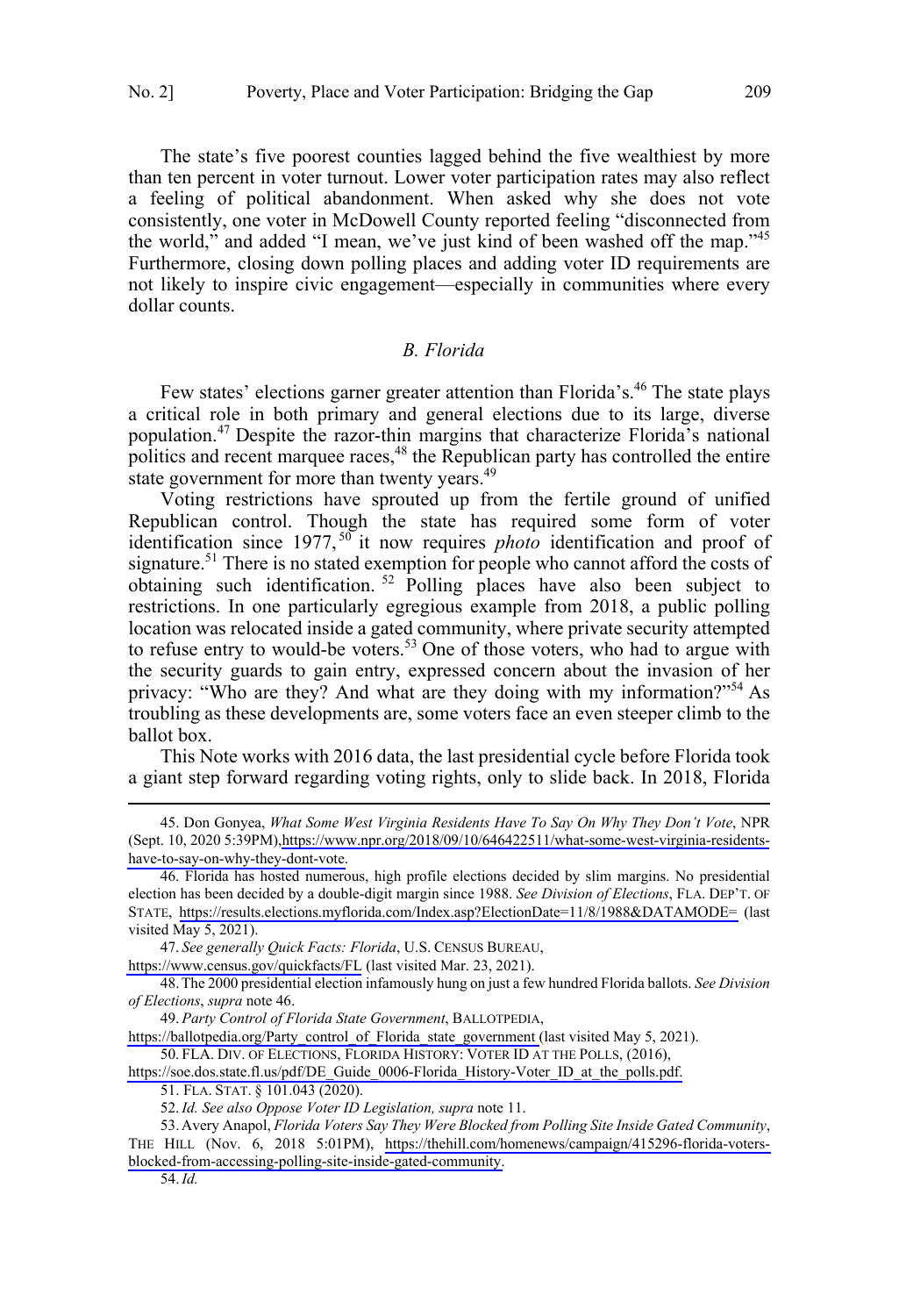voters overwhelmingly approved an amendment to the state constitution— Amendment 4, Voting Rights Restoration for Felons Initiative—allowing people convicted of most felonies to regain their voting rights.<sup>55</sup> One of the leaders of the effort to sell voters on the measure, Demetrius Jifunza, framed the issue in unifying terms: "This is not a political issue, it's a moral issue because it's affecting everyone. It should be a moral right for a person who has completed all their obligations—it's a moral right that they should have their rights back."56

Nevertheless, several state officials have done their level best to keep these potential voters from casting a ballot. Rather than considering the Amendment self-implementing and simply allowing people convicted of felonies to register to vote, Republican legislators passed Senate Bill 7066, an implementing act, which made completion of a sentence for the purposes of the Amendment include the payment of all outstanding fines, fees, and restitution upon becoming law.<sup>57</sup> Despite initially upholding a preliminary injunction against the payment requirement, the Eleventh Circuit ultimately gave its imprimatur to the de facto poll tax.<sup>58</sup> This poses an enormous financial challenge for people convicted of felonies with below-poverty incomes who want to restore their right to vote. Fees and restitution notwithstanding, certain drug crimes can carry fines of up to \$200,000.<sup>59</sup> In 2019, people convicted of felonies in Broward County owed over half a billion dollars in fines.<sup>60</sup>

Prior to turning to the data, it is important to note that despite the controversy surrounding Amendment 4, federal courts do have a history of granting relief to numerous plaintiffs seeking to defend their right to vote in Florida. For example, in *Florida Democratic Party v. Scott*, a federal judge granted a temporary restraining order extending the voter registration window in the aftermath of

<sup>55.</sup> Amending the Florida Constitution by ballot initiative requires that 60% of voters vote in favor of the change. The Amendment was supposed to restore voting rights to people convicted of all felonies except sex offenses and murder once they completed their sentences. *Florida Amendment 4, Voting Rights Restoration for Felons Initiative (2018)*, BALLOTPEDIA,

https://ballotpedia.org/Florida Amendment 4, Voting Rights Restoration for Felons Initiative (2018) (last visited May 5, 2021). Before the initiative passed, the restoration of voting rights to people convicted of felonies depended upon the whims of an Executive Clemency Board, which so abused its discretion that a federal judge disapprovingly noted that "Partisan officials have extraordinary authority to grant or withhold the right to vote from hundreds of thousands of people without any constraints, guidelines, or standards." Matthew S. Schwartz *Old Florida Clemency System Was Unconstitutional, Racially Biased*, NPR (Jan. 8, 2019 7:30AM), [https://www.npr.org/2019/01/08/683141728/old-florida](https://www.npr.org/2019/01/08/683141728/old-florida-clemency-system-was-unconstitutional-racially-biased)[clemency-system-was-unconstitutional-racially-biased.](https://www.npr.org/2019/01/08/683141728/old-florida-clemency-system-was-unconstitutional-racially-biased)

<sup>56.</sup> Zac Anderson, Manatee County Man Becomes Leading Advocate for Restoring Felons' Voting Rights, SARASOTA HERALD TRIB. (Oct. 20, 2018 10:30AM), [https://www.heraldtribune.com/news/20181020/manatee](https://www.heraldtribune.com/news/20181020/manatee-county-man-becomes-leading-advocate-for-restoring-felons-voting-rights)[county-man-becomes-leading-advocate-for-restoring-felons-voting-rights.](https://www.heraldtribune.com/news/20181020/manatee-county-man-becomes-leading-advocate-for-restoring-felons-voting-rights)

<sup>57.</sup> FLA. STAT. § 98.0751 (2020); *SB 7066: Election Administration*, FLA. SEN. (Jul. 1, 2019), [https://www.flsenate.gov/Session/Bill/2019/07066.](https://www.flsenate.gov/Session/Bill/2019/07066)

*See* Lauren Lantry, *Over 1 Million Former Felons Still Face Hurdles after Being Given Right to*  58. *Vote*, ABC NEWS (Mar. 8, 2020 5:17AM), [https://abcnews.go.com/Politics/felons-florida-vote-million](https://abcnews.go.com/Politics/felons-florida-vote-million-face-hurdles-fees/story?id=69060375)[face-hurdles-fees/story?id=69060375;](https://abcnews.go.com/Politics/felons-florida-vote-million-face-hurdles-fees/story?id=69060375) Jones v. Governor of Florida, 975 F.3d 1016, 1025 (11th Cir. 2020).

<sup>59.</sup> Dan Sweeney, *South Florida Felons Owe A Billion Dollars in Fines—And That Will Affect Their Ability To Vote*, S. FLA. SUN SENTINEL (May 31, 2019), [https://www.sun-sentinel.com/news/politics/fl-ne](https://www.sun-sentinel.com/news/politics/fl-ne-felony-fines-broward-palm-beach-20190531-5hxf7mveyree5cjhk4xr7b73v4-story.html)[felony-fines-broward-palm-beach-20190531-5hxf7mveyree5cjhk4xr7b73v4-story.html.](https://www.sun-sentinel.com/news/politics/fl-ne-felony-fines-broward-palm-beach-20190531-5hxf7mveyree5cjhk4xr7b73v4-story.html)

<sup>60.</sup> *Id.*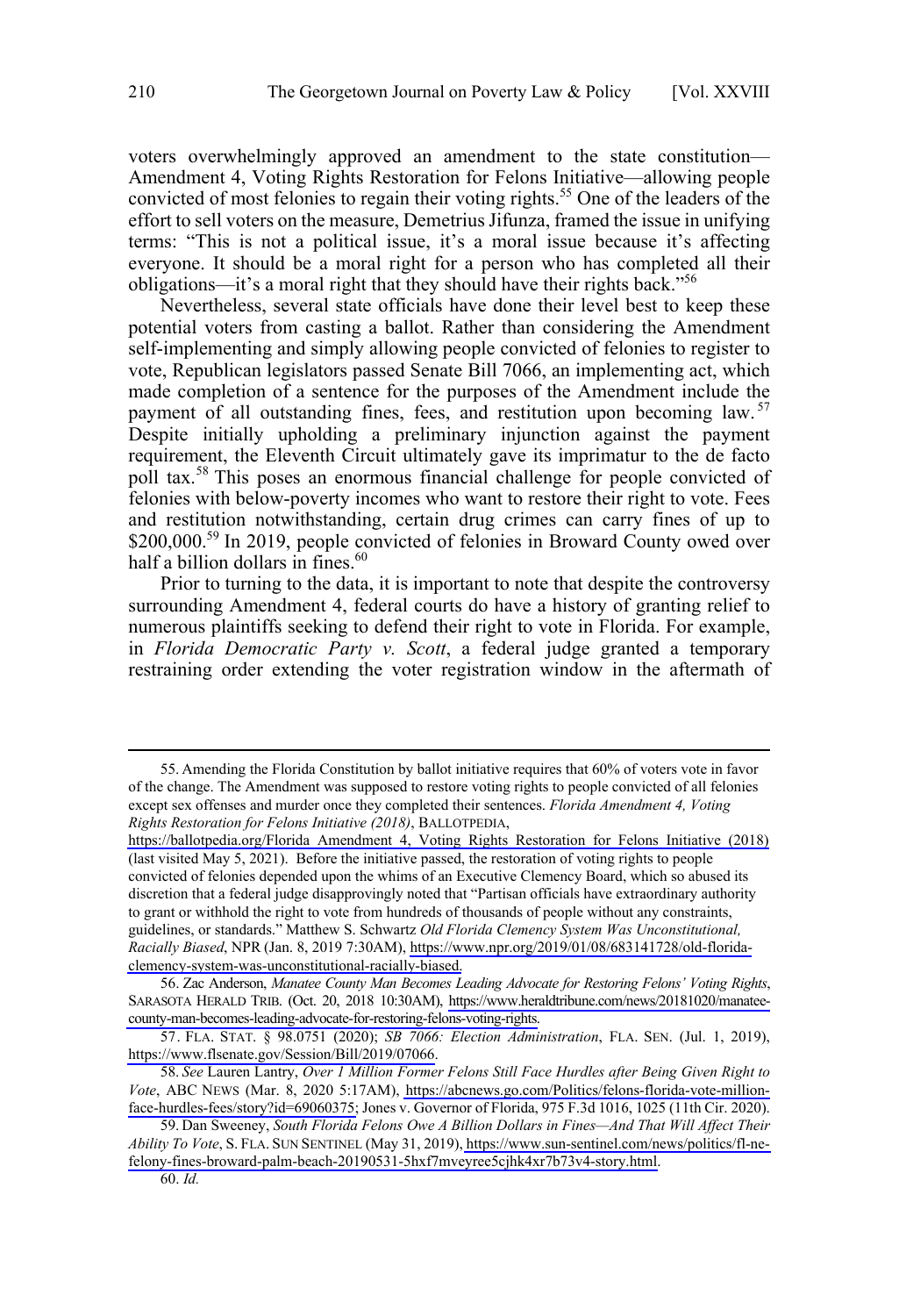$\overline{a}$ 

Hurricane Matthew.<sup>61</sup> Just two years later, in *League of Women Voters of Florida, Inc. v. Detzner*, a federal court again intervened in the state's electoral affairs, declaring unconstitutional a guidance document issued by the Secretary of State which "*categorically prohibited*" the establishment of early voting sites on college campuses.<sup>62</sup> Fewer days to cast a ballot—and fewer places at which to do it hamper the exercise of that right for poor people. These lawsuits underscore the critical supervisory role that federal courts can play in state elections.

While one might argue that these restrictions cause only a marginal difference in voting, margins are everything in Florida. Current Governor Ron DeSantis, who supports the litigation and legislation designed to restrict voting, won his race in  $2018$  by less than thirty-three thousand votes out of millions.<sup>63</sup> Rick Scott, the previous Governor behind the earlier attacks on the franchise, made it to the Senate by a margin just a hair over ten thousand votes.<sup>64</sup>

What were the results in Florida's 2016 presidential contest, prior to the Amendment 4 controversy but well within the era of restricted voting? In a state where Republican action has led to fewer polling places and stricter voter ID laws, in the counties where poverty is concentrated, there were lower average rates of electoral participation than among voters in its wealthiest counties. Voter participation was on average over six percent lower in Florida's five poorest counties than its five richest.

*Florida Gubernatorial & Lieutenant Gubernatorial Election, 2018*, BALLOTPEDIA, 63.

<sup>61.</sup> *See* Florida Democratic Party v. Scott, 215 F. Supp. 3d 1250, 1258-59 (N.D. Fla. 2016) ("It has been suggested that the issue of extending the voter registration deadline is about politics. Poppycock. This case is about the right of aspiring eligible voters to register and to have their votes counted. Nothing could be more fundamental to our democracy.").

<sup>62.</sup> League of Women Voters of Fla., Inc. v. Detzner, 314 F. Supp. 3d 1205, 1216–17 (N.D. Fla. 2018).

[https://ballotpedia.org/Florida\\_gubernatorial\\_and\\_lieutenant\\_gubernatorial\\_election,\\_2018](https://ballotpedia.org/Florida_gubernatorial_and_lieutenant_gubernatorial_election,_2018) (last visited May 5, 2021).

<sup>64.</sup> Florida Elections, 2018, BALLOTPEDIA, https://ballotpedia.org/Florida elections, 2018 (last visited May 5, 2021).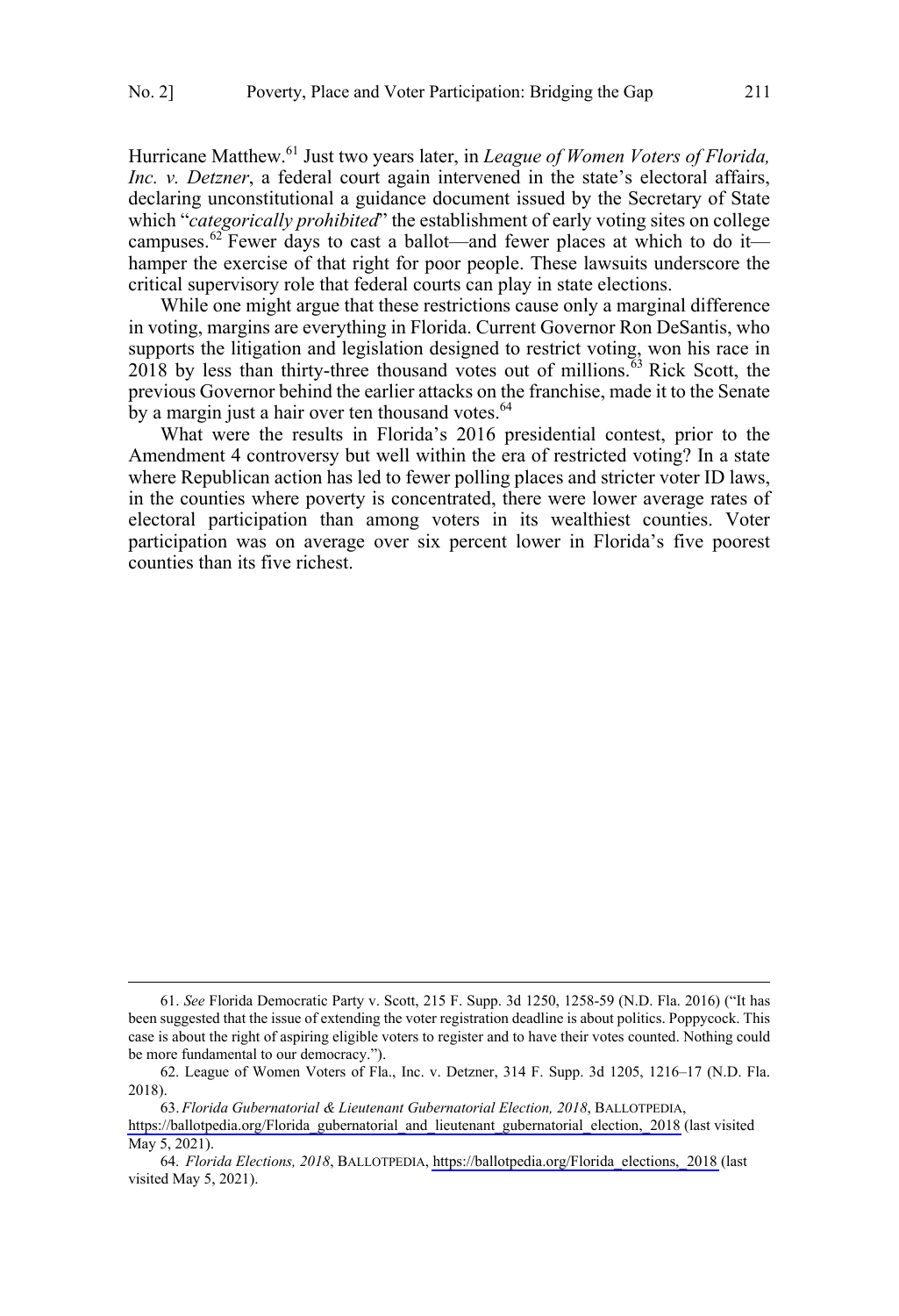| County   | Poverty                   | Number of                     | Total                    | Rate of Voter             |
|----------|---------------------------|-------------------------------|--------------------------|---------------------------|
|          | Rate $(\frac{9}{6})^{65}$ | Registered                    | Number of                | Participation $(\%)^{68}$ |
|          |                           | $V\bar{o}$ ters <sup>66</sup> | Votes Cast <sup>67</sup> |                           |
| Madison  | 31.9                      | 11,667                        | 8,503                    | 72.88                     |
| Hamilton | 28.9                      | 8,101                         | 5,451                    | 67.29                     |
| DeSoto   | 28.6                      | 15,999                        | 10,761                   | 67.26                     |
| Dixie    | 25.4                      | 9,992                         | 7,202                    | 72.10                     |
| Hendry   | 25.1                      | 17,585                        | 11,106                   | 63.16                     |
| Average  | 28.0                      |                               |                          | 68.54                     |

# **Poorest Counties in Florida**

# **Wealthiest Counties in Florida**

| County        | Poverty                   | Number of            | Total                    | Rate of Voter                      |
|---------------|---------------------------|----------------------|--------------------------|------------------------------------|
|               | Rate $(\frac{9}{0})^{69}$ | Registered           | Number of                | Participation $(\frac{9}{0})^{72}$ |
|               |                           | Voters <sup>70</sup> | Votes $\text{Cast}^{71}$ |                                    |
| Santa         | 10.6                      | 131,878              | 87,432                   | 66.30                              |
| Rosa          |                           |                      |                          |                                    |
| Sumter        | 10.5                      | 92,527               | 76,649                   | 82.84                              |
| <b>Nassau</b> | 10.3                      | 61,464               | 46,537                   | 75.71                              |
| Clay          | 9.6                       | 147,749              | 106,363                  | 71.99                              |
| St. Johns     | 7.7                       | 174,440              | 136,392                  | 78.19                              |
| Average       | 9.74                      |                      |                          | 75.01                              |

65. *See SAIPE*, *supra* note 10.

*See 2016 Florida Presidential Election Results*, POLITICO (Dec. 13, 2016 1:57PM), 67. [https://www.politico.com/2016-election/results/map/president/florida/.](https://www.politico.com/2016-election/results/map/president/florida/) This result is comprised of the six

principle vote-getters in the state. It may exclude a statistically insignificant number of minor party and write in votes.

68. This rate is the product of dividing the total number of votes cast by the number of registered voters and multiplying by one hundred.

69. *See SAIPE*, *supra* note 10.

70. *See* VOTER REGISTRATION MONTHLY REPORT NOVEMBER 2016, *supra* note 66.

71. *See 2016 Florida Presidential Election Results*, *supra* note 67.

72. This rate is the product of dividing the total number of votes cast by the number of registered voters and multiplying by one hundred.

*See* VOTER REGISTRATION MONTHLY REPORT NOVEMBER 2016, FLA. DEP'T. OF STATE, DIV. OF 66. ELECTIONS (March 31, 2021) [https://dos.myflorida.com/elections/data-statistics/voter-registration](https://dos.myflorida.com/elections/data-statistics/voter-registration-statistics/voter-registration-reportsxlsx/)[statistics/voter-registration-reportsxlsx/](https://dos.myflorida.com/elections/data-statistics/voter-registration-statistics/voter-registration-reportsxlsx/) (data can be downloaded by clicking the link marked with the desired date midway down the page under "Archived Monthly Reports.").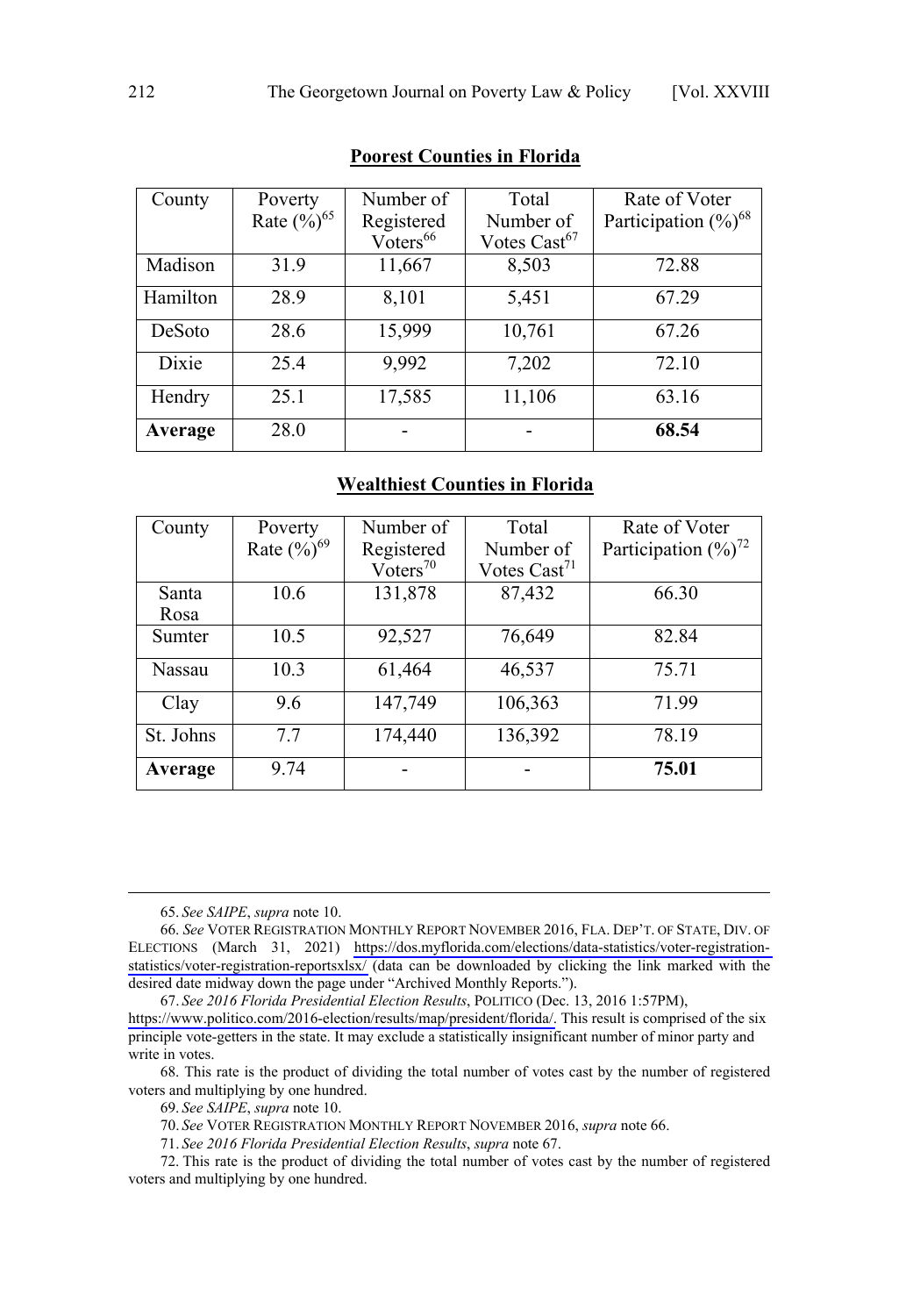#### *C. Wisconsin*

<span id="page-12-0"></span>Wisconsin shocked casual political observers when it voted for President Trump in 2016 by a margin of one percent.<sup>73</sup> But for those who paid attention to the state's political drift over the previous eight years, President Trump's victory matched an electoral trend. Democrats have not held a majority in either chamber of the Wisconsin legislature since  $2010<sup>74</sup>$  Republicans maintained a trifecta for the eight years that followed, led by former Governor Scott Walker.<sup>75</sup> Despite a tumultuous start featuring an ill-fated recall effort against him,<sup>76</sup> Walker and his allies in the legislature maintained their vice grip on power until 2018 and took action thereafter to keep formerly executive functions in Republican legislative hands. $^{77}$ 

Voting laws were no exception. In 2011, lawmakers altered the requirements for casting a ballot.<sup>78</sup> Up until that time, would-be voters were required to state their full name and address so that a poll worker could verify them on the poll list.<sup>79</sup> Under Wisconsin Statute § 6.79(2)(a), however, voters must state their full name and address and "present to the officials proof of identification."80 Poll workers are then tasked with matching the name on the identification to that on the poll list and with verifying that the photo on the document "reasonably resembles the elector."<sup>81</sup> The voter is then required to sign the poll list.<sup>82</sup> The scheme survived challenges on multiple constitutional grounds in both state and federal courts.<sup>83</sup>

Political scientists have documented the effects of voter ID laws like Wisconsin's on turnout. In 2014, the Government Accountability Office released a study indicating that voter ID laws may reduce turnout in some states by as much as than three percent.<sup>84</sup> In Wisconsin specifically, researchers from the University of Wisconsin concluded that as many as 23,252 voters in two counties were

 $\overline{a}$ 

*2016 Presidential Election Results*, POLITICO (Dec. 13, 2016 1:57PM), 73.

[https://www.politico.com/2016-election/results/map/president/.](https://www.politico.com/2016-election/results/map/president/)

*Party Control of Wisconsin State Government*, BALLOTPEDIA (2020), 74.

[https://ballotpedia.org/Party\\_control\\_of\\_Wisconsin\\_state\\_government](https://ballotpedia.org/Party_control_of_Wisconsin_state_government) (last visited May 5, 2021). 75. *Id.*

<sup>76.</sup> Monica Davey & Jeff Zeleny, *Walker Survives Wisconsin Recall Vote*, N.Y. TIMES (June 5, 2012), [https://www.nytimes.com/2012/06/06/us/politics/walker-survives-wisconsin-recall-effort.html.](https://www.nytimes.com/2012/06/06/us/politics/walker-survives-wisconsin-recall-effort.html)

*Wisconsin Governor Election Results 2018*, POLITICO [https://www.politico.com/election-](https://www.politico.com/election-results/2018/wisconsin/governor/)77. [results/2018/wisconsin/governor/](https://www.politico.com/election-results/2018/wisconsin/governor/) (last updated May 5, 9:20PM). Even after Walker lost to now-Governor Tony Evers, Republicans in the legislature quickly snatched away executive powers for themselves, making it difficult for Evers to alter the status quo. *See* Mitch Smith, *Last Minute Laws Took Democrats' Power. Court Says That's Fine.*, N.Y. TIMES (June 21, 2019),

[https://www.nytimes.com/2019/06/21/us/wisconsin-lame-duck-laws-upheld.html.](https://www.nytimes.com/2019/06/21/us/wisconsin-lame-duck-laws-upheld.html)

<sup>78.</sup> They cited voter fraud as their chief concern. *See* Cameron Smith, *Wisconsin's Voter ID Law Has Created Confusion and Hurdles*, WISCONTEXT (Oct. 1, 2018 12:00PM), [https://www.wiscontext.org/wisconsins-voter-id-law-has-created-confusion-and-hurdles.](https://www.wiscontext.org/wisconsins-voter-id-law-has-created-confusion-and-hurdles)

<sup>79.</sup> WIS. STAT. ANN. § 6.79(2)(a) (West 2011) (amended June 9, 2011).

<sup>80.</sup> WIS. STAT. ANN. § 6.79(2)(a) (West 2020).

<sup>81.</sup>*Id.*

<sup>82..</sup> *Id.*

<sup>83.</sup> *See generally* Frank v. Walker, 768 F.3d 744 (7th Cir. 2014); League of Women Voters of Wis. v. Walker, 851 N.W.2d 302 (Wis. 2014); Milwaukee Branch of the NAACP v. Walker, 851 N.W.2d 262 (Wis. 2014).

<sup>84.</sup> U.S. GOV'T ACCOUNTABILITY OFF., GAO-14-634, ISSUES RELATED TO STATE VOTER IDENTIFICATION LAWS 48 (2014).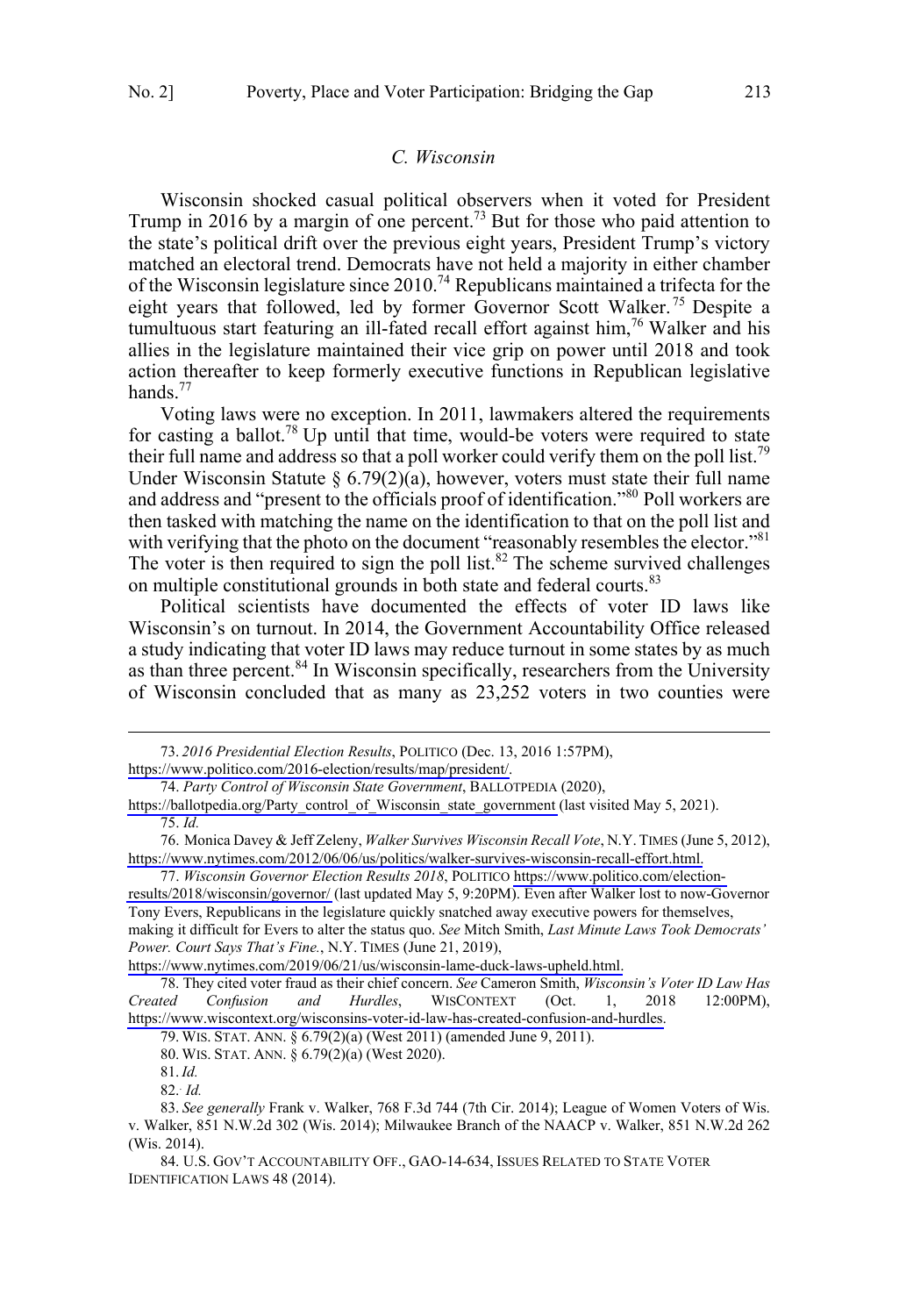prevented from casting their votes due to the voter ID law in  $2016$ .<sup>85</sup> The same study also concluded that: "[t]he burdens of voter ID fell disproportionately on low-income and minority populations", and specifically, "[a]mong low-income registrants (household income under \$25,000), 21.1% were deterred, compared to 7.2% for those making over \$25,000," and "[a]mong high-income registrants (over \$100,000 household income), 2.7% were deterred." <sup>86</sup> The study links the disproportionate rates of deterrence to "a lack of effective efforts educating eligible voters of the requirements of the law."87

Voter ID laws are not the only mechanisms employed to suppress votes in Wisconsin. The state was one of many that closed polling locations prior to the 2016 election.<sup>88</sup> Additionally, conservative litigants are currently appealing an intermediate court's decision to hit pause on the purging of hundreds of thousands of names from the state's voter rolls.<sup>89</sup>

Turnout in 2016's presidential election varied significantly along socioeconomic lines. In line with the pattern previously described in Florida and West Virginia, Wisconsinites from the five poorest counties in the state cast ballots at a lower average rate than voters in the five wealthiest counties. Voters in Wisconsin's five poorest counties had an average rate of voter participation over eight percentage points lower than that of voters in the state's five wealthiest counties.

<sup>85.</sup> Press Release, Kenneth R. Mayer, Professor of Pol. Sci., Univ. of Wis. Madison, & Scott McDonell, Dane Cnty. Clerk, Voter ID Study Shows Turnout Effects in 2016 Wisconsin Presidential Election (Sept. 25, 2017 7:00PM), [https://elections.wisc.edu/wp-content/uploads/sites/483/2018/02/Voter-](https://elections.wisc.edu/wp-content/uploads/sites/483/2018/02/Voter-ID-Study-Release.pdf)[ID-Study-Release.pdf.](https://elections.wisc.edu/wp-content/uploads/sites/483/2018/02/Voter-ID-Study-Release.pdf)

<sup>86.</sup> *Id.*

<sup>87.</sup>*Id.*

<sup>88.</sup> Matt Vasilogambros Stateline*, States Have Shut Down an 'Alarming' Number of Polling Places in Minority Areas*, WIS. GAZETTE (Sept. 10, 2018),

[https://www.wisconsingazette.com/news/national/states-have-shut-down-an-alarming-number-of-polling](https://www.wisconsingazette.com/news/national/states-have-shut-down-an-alarming-number-of-polling-places/article_82109418-b53f-11e8-9c63-97972a91a2fc.html)[places/article\\_82109418-b53f-11e8-9c63-97972a91a2fc.html.](https://www.wisconsingazette.com/news/national/states-have-shut-down-an-alarming-number-of-polling-places/article_82109418-b53f-11e8-9c63-97972a91a2fc.html)

*See generally* Wisconsin *ex rel.* Zignego v. Wis. Elections Comm'n, 941 N.W.2d 284 (Wis. Ct. 89. App. 2020); Scott Bauer, *Wisconsin Voter Purge Case Appealed to State Supreme Court*, ASSOCIATED PRESS (Mar. 11, 2020), [https://apnews.com/f07a6407a419b7a3b1420ab41387bfd7.](https://apnews.com/f07a6407a419b7a3b1420ab41387bfd7)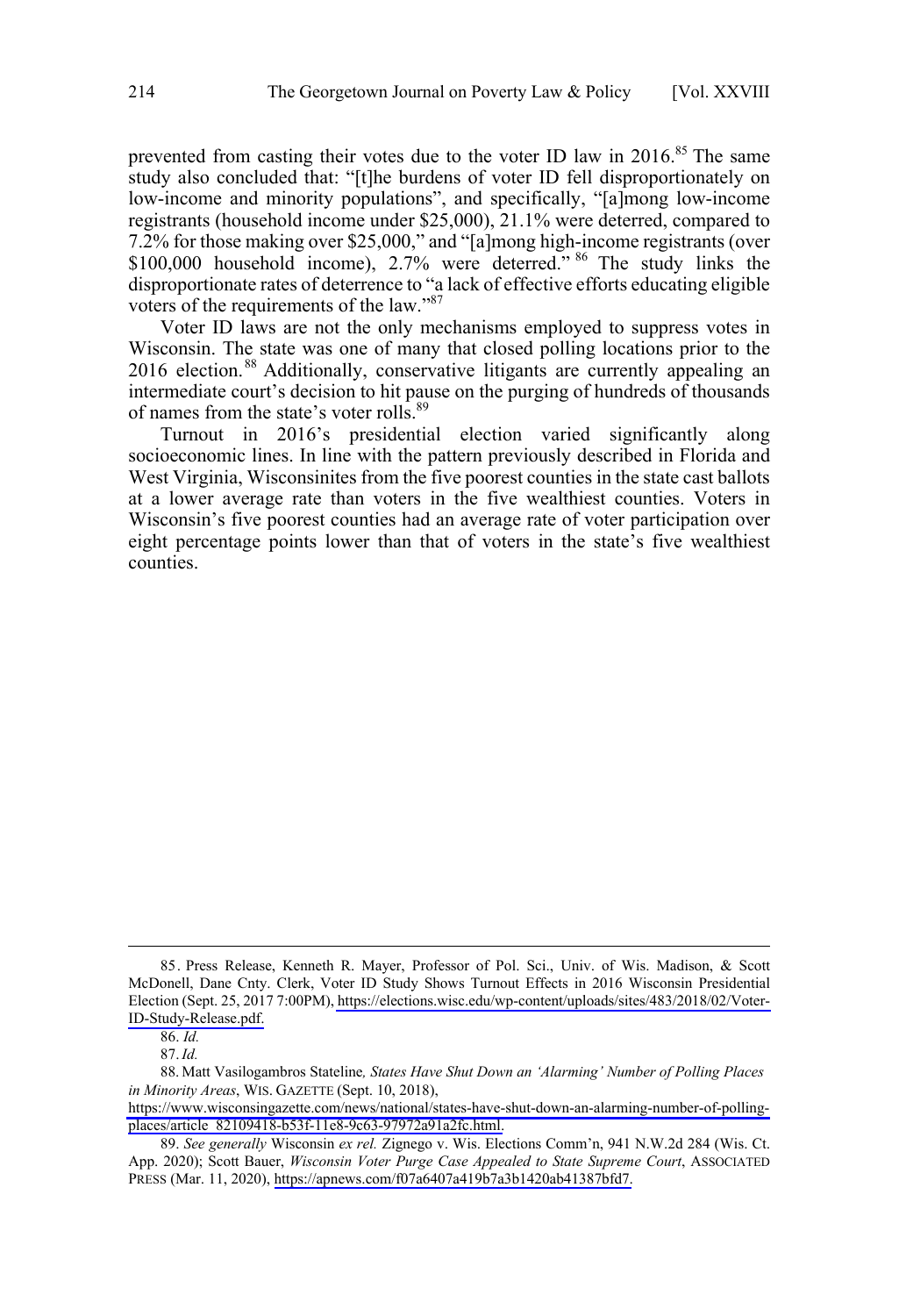| County    | Poverty<br>Rate $(\frac{9}{0})^{90}$ | Number of<br>Registered<br>$V\check{o}$ ters <sup>91</sup> | Total<br>Number of<br>Votes Cast <sup>92</sup> | Rate of Voter<br>Participation $(\%)^{93}$ |
|-----------|--------------------------------------|------------------------------------------------------------|------------------------------------------------|--------------------------------------------|
| Menominee | 27.2                                 | 1911                                                       | 1,279                                          | 66.93                                      |
| Milwaukee | 19.8                                 | 561,965                                                    | 434,970                                        | 77.40                                      |
| Grant     | 16.7                                 | 29,547                                                     | 24,051                                         | 81.40                                      |
| Vernon    | 16.5                                 | 16,913                                                     | 14,193                                         | 83.92                                      |
| Forest    | 15.9                                 | 5,730                                                      | 4507                                           | 78.66                                      |
| Average   | 19.22                                |                                                            |                                                | 77.66                                      |

# **Five Poorest Counties in Wisconsin**

# **Five Wealthiest Counties in Wisconsin**

| County     | Poverty                   | Number of            | Total                    | Rate of Voter             |
|------------|---------------------------|----------------------|--------------------------|---------------------------|
|            | Rate $(\frac{9}{0})^{94}$ | Registered           | Number of                | Participation $(\%)^{97}$ |
|            |                           | Voters <sup>95</sup> | Votes Cast <sup>96</sup> |                           |
| Calumet    | 5.0                       | 30,495               | 26,429                   | 86.67                     |
| Waukesha   | 5.2                       | 274,401              | 236,269                  | 86.10                     |
| Ozaukee    | 5.4                       | 63,515               | 53,368                   | 84.02                     |
| St. Croix  | 5.6                       | 55,099               | 46,819                   | 84.97                     |
| Washington | 5.6                       | 88,038               | 76,246                   | 86.61                     |
| Average    | 5.36                      |                      |                          | 85.67                     |

90. *See SAIPE*, *supra* note 10.

*See November 2, 2016 Voter Registration Statistics*, WIS. ELECTIONS COMM'N (Nov. 1, 2016 91. 7:00PM), [https://elections.wi.gov/publications/statistics/registered-voters-2016-november-2.](https://elections.wi.gov/publications/statistics/registered-voters-2016-november-2) 

*See 2016 Wisconsin Presidential Election Results*, POLITICO (Dec. 13, 2016 1:57PM), 92.

93.This rate is a product of dividing the total number of votes cast by the number of registered voters and multiplying by one hundred.

94. *See SAIPE*, *supra* note 10.

95. *See November 2, 2016 Voter Registration Statistics*, *supra* note 91.

96. *See 2016 Wisconsin Presidential Election Results*, *supra* note 92.

97.This rate is a product of dividing the total number of votes cast by the number of registered voters and multiplying by one hundred.

[https://www.politico.com/2016-election/results/map/president/wisconsin/.](https://www.politico.com/2016-election/results/map/president/wisconsin/) This result is comprised of the seven principle vote-getters in the state. It may exclude a statistically insignificant number of minor party and write in votes.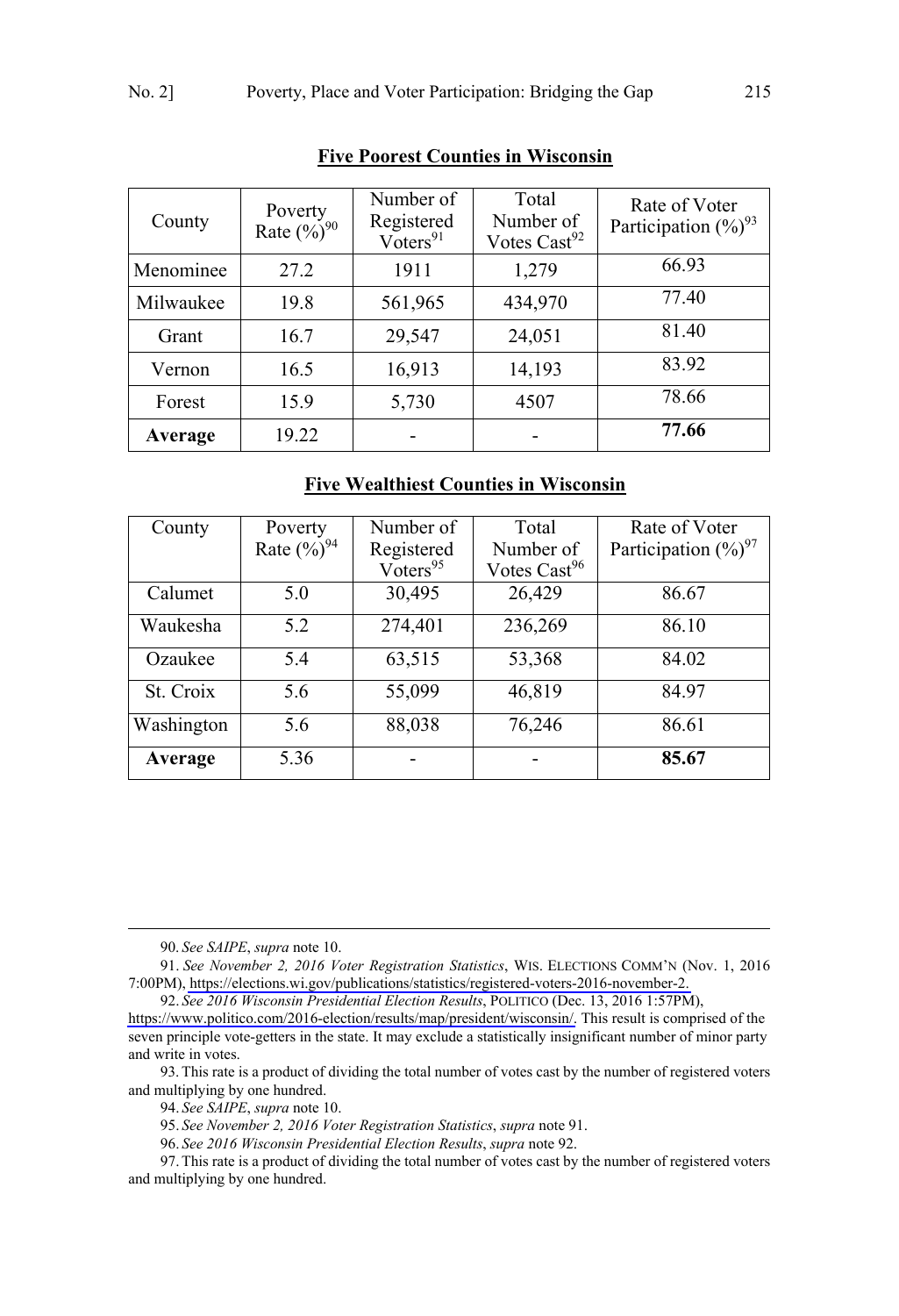#### *D. Pennsylvania*

<span id="page-15-0"></span>Like Wisconsin, Pennsylvania delivered an upset in the 2016 presidential election, delivering its twenty electoral votes to President Trump by a margin of just 1.2%.<sup>98</sup> Also like Wisconsin, though to a somewhat lesser degree, the state began a rightward drift after the 2010 midterm election, when Republicans gained control over both houses of the legislature and the governor's mansion.<sup>99</sup> During the four years of full Republican control in Pennsylvania,<sup>100</sup> voting rights came under attack. For example, in 2012, the Republican-led legislature passed Act 18, which required photo ID in the form of a driver's license, or an identification card issued by the state Department of Transportation.<sup>101</sup> The vote to pass the measure broke down strictly along party lines.<sup>102</sup>

The measure did not survive judicial scrutiny. The Commonwealth Court (one of two intermediate courts in Pennsylvania) declared the law unconstitutional on numerous grounds in  $2014$ <sup> $103$ </sup>. The court explained that the law failed, among other reasons, because it did not ensure a "legal, non-burdensome provision of a compliant photo ID to all qualified electors."<sup>104</sup> The court went on to state that "[t]here is little dispute that the burdens the Voter ID Law imposes weigh most heavily on the most vulnerable members of society."<sup>105</sup> It enumerated these persons as "the elderly, disabled members of [the] community, and the financially disadvantaged" but simultaneously found the record insufficient for a finding of disparate impact, rejecting an Equal Protection argument.<sup>106</sup>

While some courts might leave doubt as to the purpose and effect of the voter ID laws, their proponents dispelled any lingering uncertainty. For example, shortly after the voter ID law was passed, the Republican Speaker of the Pennsylvania House did not try to hide his hopes at a party committee meeting: "Voter ID, which is gonna allow Governor Romney to win the state of Pennsylvania, done."<sup>107</sup> Controversy continues, but state leaders have found some areas of compromise. In 2019, the governor reached a deal to expand absentee voting, registration periods, and much-needed funding for election security, at the cost of a Republican

 <sup>98..</sup> *See 2016 Presidential Election Results*, *supra* note 73.

*See Party Control of Pennsylvania State Government*, BALLOTPEDIA, 99.

[https://ballotpedia.org/Party\\_control\\_of\\_Pennsylvania\\_state\\_government](https://ballotpedia.org/Party_control_of_Pennsylvania_state_government) (last visited May 5, 2021). 100. Democrat Tom Wolf succeeded in breaking the GOP trifecta in 2014 by ousting the deeply

unpopular Republican governor, Tom Corbett. *See Tom Corbett*, BALLOTPEDIA,

[https://ballotpedia.org/Tom\\_Corbett](https://ballotpedia.org/Tom_Corbett) (last visited May 5, 2021).

<sup>101.</sup> Act of Mar. 14, 2012, P.L. 195, No. 18, sec. 3, § 1210(a)(1), 2012 Pa. Legis. Serv. Act 2012-18, available at [https://www.legis.state.pa.us/WU01/LI/LI/US/HTM/2012/0/0018..HTM.](https://www.legis.state.pa.us/WU01/LI/LI/US/HTM/2012/0/0018..HTM)

<sup>102.</sup> Aaron Blake, Everything You Need to Know About the Pennsylvania Voter ID Fight, WASH. POST (Oct. 2, 2012, 1:01 PM), [https://www.washingtonpost.com/news/the-fix/wp/2012/10/02/the](https://www.washingtonpost.com/news/the-fix/wp/2012/10/02/the-pennsylvania-voter-id-fight-explained/)[pennsylvania-voter-id-fight-explained/.](https://www.washingtonpost.com/news/the-fix/wp/2012/10/02/the-pennsylvania-voter-id-fight-explained/)

<sup>103.</sup> *See generally* Applewhite v. Commonwealth, No. 330 M.D. 2012, 2014 WL 184988, at \*1–27 (Pa. Commw. Ct. Jan. 17, 2014).

<sup>104.</sup>*Id.* at \*18.

<sup>105.</sup>*Id.* at \*25.

<sup>106.</sup>*Id.* (quoting Applewhite v. Commonwealth, 54 A.3d 1, 4 (Pa. 2012)).

Mackenzie Weinger, *Pa. Pol: Voter ID Helps GOP Win State*, POLITICO (June 25, 2012, 4:26 107. PM),<https://www.politico.com/story/2012/06/pa-pol-voter-id-helps-gop-win-state-077811>.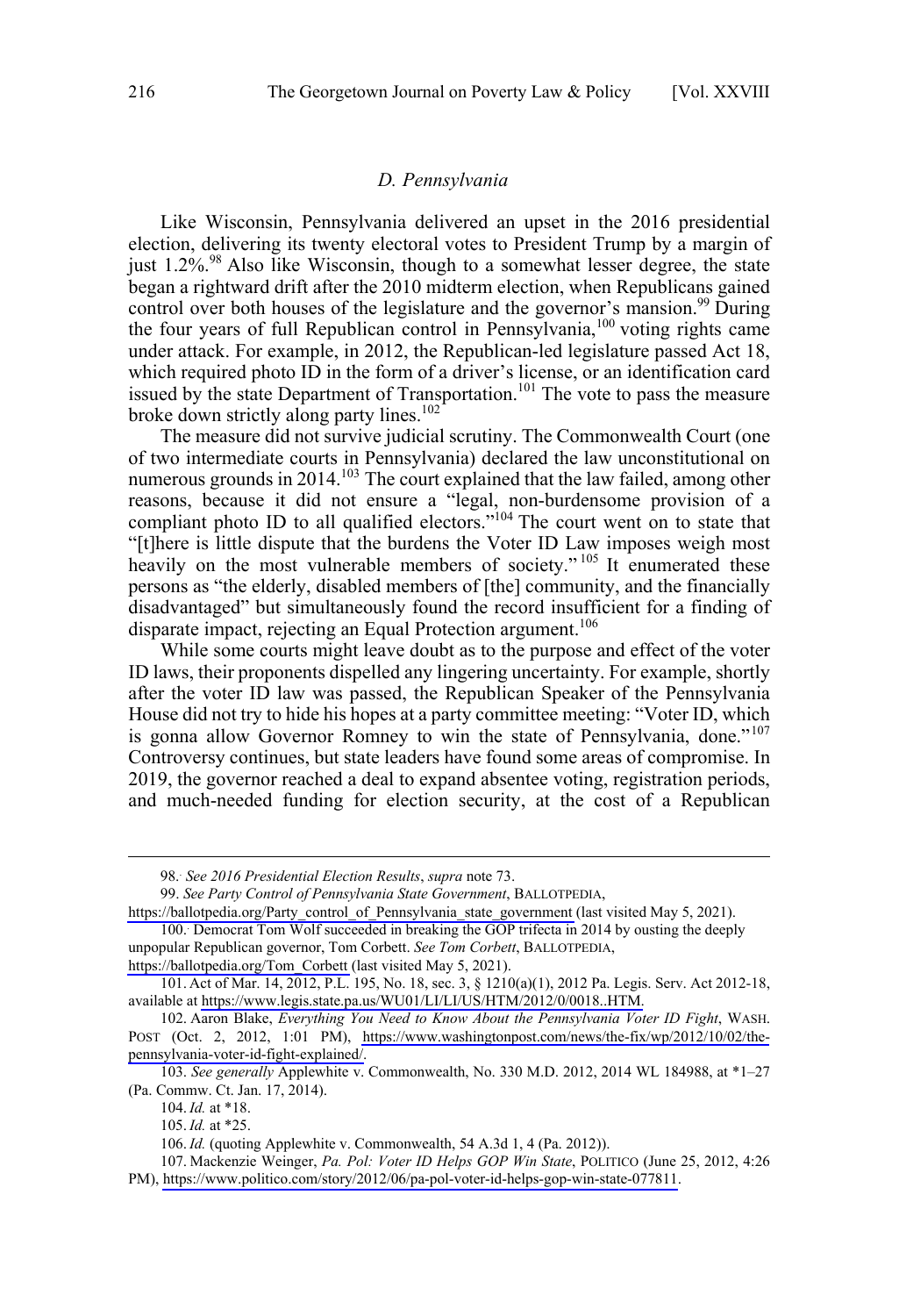$\overline{a}$ 

provision to eliminate straight-ticket voting.<sup>108</sup> Much analysis on the impact of these changes in the 2020 election has yet to be written. During their baseless effort to contest the 2020 presidential election results, many in the Pennsylvania Republican Party came to repudiate the very compromise they supported.<sup>109</sup>

Pennsylvania also hosted some of the most visible attempts by Republicansupported litigators to lower the number of ballots counted in the 2020 presidential election. Court watchers were shocked at the four-to-four United States Supreme Court decision that affirmed the Pennsylvania Supreme Court's holding allowing the counting of mail ballots postmarked by but received after Election Day in place—but also revealed a willingness among the four most conservative justices to upend federalism in order to intervene at the GOP's behest.<sup>110</sup> Had the 2020 Pennsylvania results or the election as a whole been closer, the confirmation of Justice Amy Coney Barrett might conceivably have changed the math.<sup>111</sup> Other litigation was even more brazenly anti-democratic: GOP Representative Mike Kelly unsuccessfully sued the state, requesting that the 2019 statute establishing mail voting procedures be deemed unconstitutional and that all mail ballots cast pursuant to that law be invalidated. <sup>112</sup> Invalidating millions of votes would certainly impact the data set for 2020!

Because the more restrictive legislative measures did not survive challenges in the courts, it is not surprising that the gulf in turnout in 2016 between the five richest and five poorest counties in Pennsylvania is not as wide as in the three other states previously examined. That said, the tables below illustrate the gap in voter participation between the poorest and wealthiest counties in 2016, where voters in Pennsylvania's five poorest counties had an average rate of voter participation over five percentage points lower than that of voters in the state's five wealthiest counties.

*See* Jonathan Lai, *Pa.'s Election System is on the Verge of the Largest Changes in Decades – in Time for*  108. *the 2020 Elections*, PHILA. INQUIRER (Oct. 23, 2019), [https://www.inquirer.com/politics/pennsylvania/pa-election](https://www.inquirer.com/politics/pennsylvania/pa-election-reform-deal-20191023.html)[reform-deal-20191023.html.](https://www.inquirer.com/politics/pennsylvania/pa-election-reform-deal-20191023.html)

*See* Katie Meyer, *Facing Pressure from Trump & Constituents, Pa. GOP Aims to Limit Expanded*  109. *Voting*, WHYY (Jan. 4, 2021), [https://whyy.org/articles/facing-pressure-from-trump-and-constituents-pa](https://whyy.org/articles/facing-pressure-from-trump-and-constituents-pa-gop-aims-to-limit-expanded-voting/)[gop-aims-to-limit-expanded-voting/](https://whyy.org/articles/facing-pressure-from-trump-and-constituents-pa-gop-aims-to-limit-expanded-voting/)

*See* Adam Liptak, *Supreme Court Tie Gives Pennsylvania More Time to Tally Some Votes*, N.Y. 110. TIMES, <https://www.nytimes.com/2020/10/19/us/supreme-court-pennsylvania-voting.html>(last updated Nov. 4, 2020).

<sup>111.</sup> There were approximately ten thousand ballots that arrived within three days after Election Day. Jonathan Lai, *Only 10,000 Pa. Mail Ballots Arrived After Election Day – Far Too Few to Change the Result if Thrown Out*, PHILA. INQUIRER (Nov. 11 2020,), [https://www.inquirer.com/politics/election/pennsylvania-mail](https://www.inquirer.com/politics/election/pennsylvania-mail-ballots-counted-deadline-supreme-court-20201111.html)[ballots-counted-deadline-supreme-court-20201111.html.](https://www.inquirer.com/politics/election/pennsylvania-mail-ballots-counted-deadline-supreme-court-20201111.html) President Biden carried the state by more than eighty thousand votes. *2020 Presidential Election*, PA.DEP'T OF STATE,<https://www.electionreturns.pa.gov>(last visited May 5, 2021).

<sup>112.</sup> Kelly v. Commonwealth, 240 A.3d 1255, 1256 (Pa. 2020).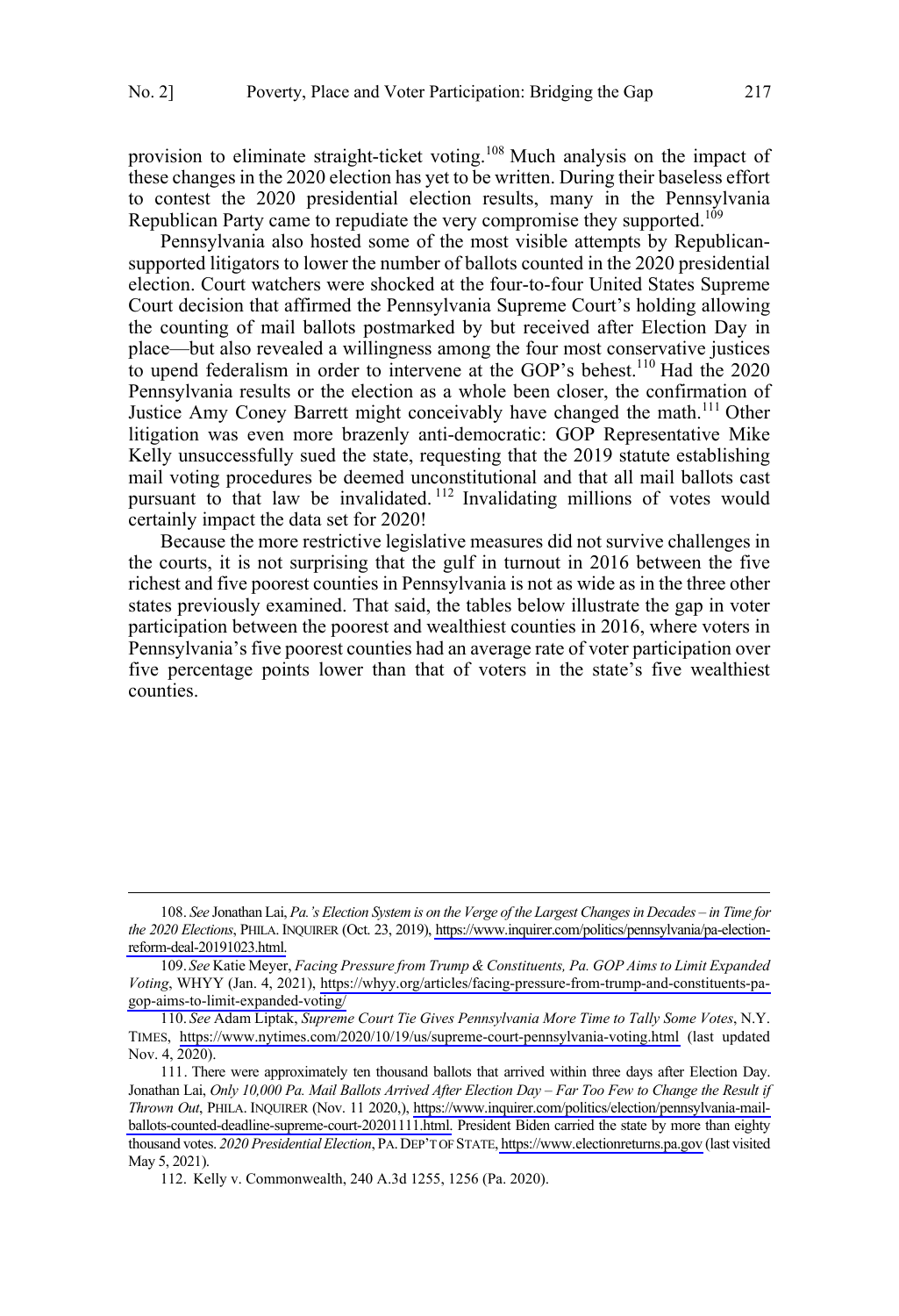| County       | Poverty<br>Rate $(\frac{9}{6})^{113}$ | Number of<br>Registered<br>Voters <sup>114</sup> | Total<br>Number of<br>Votes Cast <sup>115</sup> | Rate of Voter<br>Participation $(\frac{9}{0})^{116}$ |
|--------------|---------------------------------------|--------------------------------------------------|-------------------------------------------------|------------------------------------------------------|
| Philadelphia | 25.3                                  | 1,102,560                                        | 680,227                                         | 61.70                                                |
| Forest       | 24.6                                  | 3,330                                            | 2,398                                           | 72.01                                                |
| Indiana      | 20.0                                  | 51,853                                           | 37,728                                          | 72.76                                                |
| Clinton      | 17.8                                  | 22,303                                           | 14,839                                          | 66.53                                                |
| Fayette      | 17.5                                  | 83,852                                           | 53,426                                          | 63.71                                                |
| Average      | 21.04                                 |                                                  |                                                 | 67.34                                                |

# **Five Poorest Counties in Pennsylvania**

# **Five Wealthiest Counties in Pennsylvania**

| County       | Poverty<br>Rate $(\frac{9}{6})^{117}$ | Number of<br>Registered<br>Voters <sup>118</sup> | <b>Total Number</b><br>of Votes<br>Cast <sup>119</sup> | Rate of Voter<br>Participation $(\frac{9}{6})^{120}$ |
|--------------|---------------------------------------|--------------------------------------------------|--------------------------------------------------------|------------------------------------------------------|
| Montgomery   | 6.2                                   | 577,418                                          | 427,489                                                | 74.03                                                |
| <b>Bucks</b> | 6.6                                   | 460,832                                          | 342,572                                                | 74.34                                                |
| Chester      | 7.0                                   | 354,459                                          | 266,637                                                | 75.22                                                |
| Butler       | 7.3                                   | 129,728                                          | 92,027                                                 | 70.94                                                |
| Cumberland   | 7.9                                   | 166,965                                          | 115,068                                                | 68.92                                                |
| Average      | 7.0                                   |                                                  |                                                        | 72.69                                                |

113. *SAIPE*, *supra* note 10.

 $\overline{a}$ 

*Commonwealth of Pennsylvania 2016 Voter Registration Statistics-Official*, PA. DEP'T OF 114. STATE, DIV. OF VOTER REGISTRATION (Nov. 8, 2016),

[https://www.dos.pa.gov/VotingElections/OtherServicesEvents/VotingElectionStatistics/Documents/2016](https://www.dos.pa.gov/VotingElections/OtherServicesEvents/VotingElectionStatistics/Documents/2016%20Election%20VR%20Stats.pdf) [%20Election%20VR%20Stats.pdf.](https://www.dos.pa.gov/VotingElections/OtherServicesEvents/VotingElectionStatistics/Documents/2016%20Election%20VR%20Stats.pdf)

*2016 Pennsylvania Presidential Election Results*, POLITICO (Dec. 13, 2016, 1:57 PM), 115. [https://www.politico.com/2016-election/results/map/president/pennsylvania/.](https://www.politico.com/2016-election/results/map/president/pennsylvania/) This result is comprised of the five principle vote-getters in the state. It may exclude a statistically insignificant number of minor party and write in votes.

116.This rate is a product of dividing the total number of votes cast by the number of registered voters and multiplying by one hundred.

117. *SAIPE*, *supra* note 10.

118.*Commonwealth of Pennsylvania 2016 Voter Registration Statistics supra* note 114.

119. *2016 Pennsylvania Presidential Election Results*, *supra* note 115.

120.This rate is a product of dividing the total number of votes cast by the number of registered voters and multiplying by one hundred.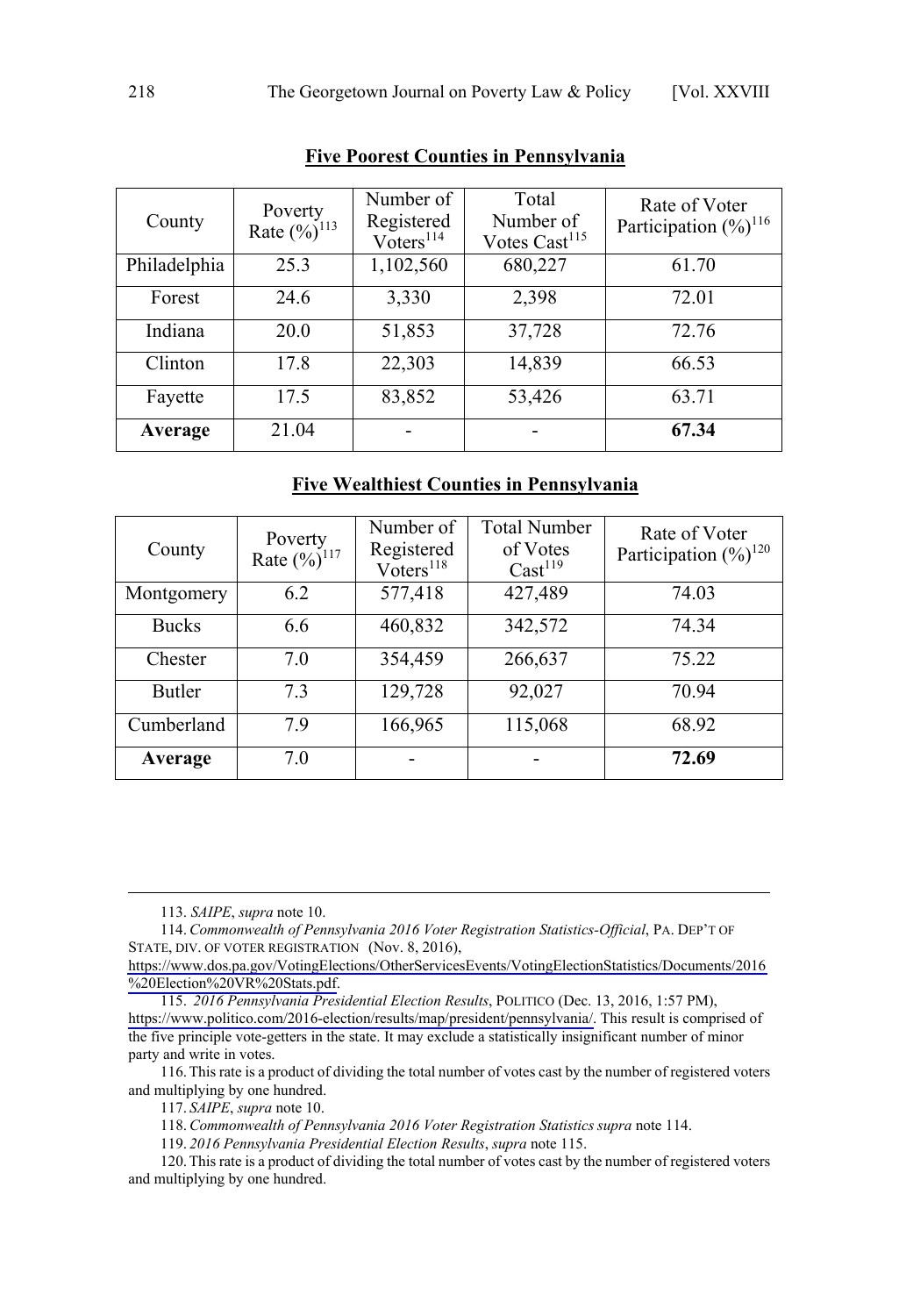## *E. Oregon*

<span id="page-18-0"></span>Oregon's electoral history varies significantly from the other four states in this survey. Democrats have had control of both houses of the state legislature and the governorship since 2007.<sup>121</sup> The state has not elected a Republican governor since 1982.<sup>122</sup> It has not voted for a Republican presidential candidate since it voted to reelect Ronald Reagan in 1984.<sup>123</sup> In 2016, Hillary Clinton carried the state by over ten points. $124$ 

The manner in which the state administers its elections also varies significantly from that of the other states surveyed here. Oregon statute § 254.465 mandates the following: "County clerks shall conduct all elections in this state by mail."<sup>125</sup> That statute proceeds to grant the Secretary of State rulemaking power to govern procedures and ensure uniformity.<sup>126</sup> In practice, would-be voters can register online or be automatically registered whenever they obtain a driver's license or state ID card.<sup>127</sup> All registered voters receive ballots via mail approximately two to three weeks before an election.<sup>128</sup> This period is supposed to give them time to "research issues and candidates."<sup>129</sup> After filling out their ballot, voters sign the envelope and mail it back or deposit it at an official drop box.<sup>130</sup>

This streamlined system—no requirement of voter ID, no shifting polling places, multiple days to cast a ballot—leads to impressive results. At 68.3% statewide turnout<sup>131</sup>—some thirteen points above the national average<sup>132</sup>—Oregon had the eighth highest rate of voter participation in the nation in  $2016$ <sup>133</sup>

What of poverty and place? Oregon breaks the pattern established by the other four states featured in this survey. In fact, voters turned out at higher rates in Oregon's five poorest counties than in its five richest. What's more, the county with the highest poverty rate in the state, Malheur, actually saw higher turnout than the county with the lowest poverty rate, Clackamas. The tables below illustrate this distinct trend:

 $\overline{a}$ 

128. Voting in Oregon, OR SEC'Y OF STATE SHEMIA FAGAN,

<https://sos.oregon.gov/voting/Pages/voteinor.aspx>(last visited May 5, 2021).

132. *See* DeSilver, *supra* note 1.

*Party Control of Oregon State Government*, BALLOTPEDIA, 121.

[https://ballotpedia.org/Party\\_control\\_of\\_Oregon\\_state\\_government](https://ballotpedia.org/Party_control_of_Oregon_state_government) (last visited May 5, 2021).

*See Former Oregon Governors*, NAT'L GOVERNORS ASS'N, [https://www.nga.org/former-](https://www.nga.org/former-governors/oregon/)122 . [governors/oregon/](https://www.nga.org/former-governors/oregon/) (last visited May 5, 2021).

*Presidential voting trends in Oregon*, BALLOTPEDIA, 123.

[https://ballotpedia.org/Presidential\\_voting\\_trends\\_in\\_Oregon](https://ballotpedia.org/Presidential_voting_trends_in_Oregon) (last visited May 5, 2021).

<sup>124.</sup> *2016 Presidential Election Results*, *supra* note 73.

<sup>125.</sup> OR. REV. STAT. § 254.465 (2020).

<sup>126.</sup> *Id.*

<sup>127.</sup> Kristin Eberhard, *Oregon Tops the Charts for Voter Turnout in 2018*, SIGHTLINE INST. (Dec. 13, 2018, 12:17 PM), [https://www.sightline.org/2018/12/13/voter-turnout-oregon-tops-charts-2018](https://www.sightline.org/2018/12/13/voter-turnout-oregon-tops-charts-2018-midterms/) [midterms/.](https://www.sightline.org/2018/12/13/voter-turnout-oregon-tops-charts-2018-midterms/)

<sup>129.</sup>*Id.*

<sup>130.</sup>*Id.*

<sup>131.</sup> George Pillsbury & Julian Johannesen, *America Goes to the Polls*, NONPROFIT VOTE 10 (2016), [https://www.nonprofitvote.org/documents/2017/03/america-goes-polls-2016.pdf/.](https://www.nonprofitvote.org/documents/2017/03/america-goes-polls-2016.pdf/)

<sup>133.</sup> PILLSBURY AND JOHANNESEN, *supra* note 131.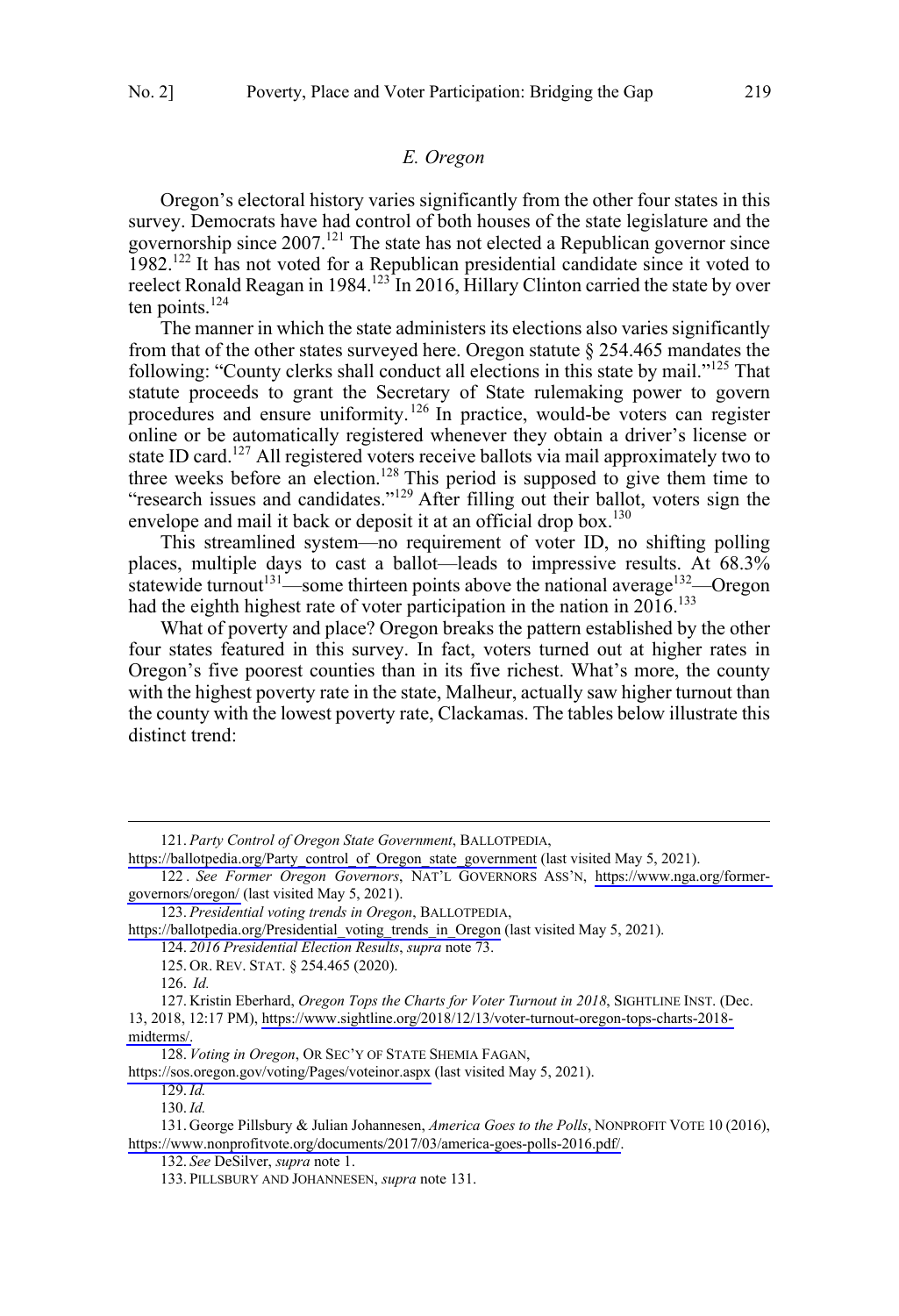| County        | Poverty<br>Rate $(\frac{6}{6})^{134}$ | Number of<br>Registered<br>Voters <sup>135</sup> | Total<br>Number of<br>Votes Cast $^{136}$ | Rate of Voter<br>Participation<br>$(\frac{9}{6})^{137}$ |
|---------------|---------------------------------------|--------------------------------------------------|-------------------------------------------|---------------------------------------------------------|
| Malheur       | 22.9                                  | 14, 165                                          | 9,950                                     | 70.24                                                   |
| Lincoln       | 19.6                                  | 32,103                                           | 24,035                                    | 74.87                                                   |
| Wheeler       | 19.6                                  | 986                                              | 792                                       | 80.32                                                   |
| Klamath       | 19.0                                  | 39,802                                           | 29, 240                                   | 73.46                                                   |
| <b>Benton</b> | 18.4                                  | 58, 361                                          | 45, 577                                   | 78.10                                                   |
| Average       | 19.9                                  |                                                  |                                           | 75.40                                                   |

# **Five Poorest Counties in Oregon**

# **Five Wealthiest Counties in Oregon**

| County            | Poverty                    | Number of               | Total                     | Rate of Voter         |
|-------------------|----------------------------|-------------------------|---------------------------|-----------------------|
|                   | Rate $(\frac{6}{6})^{138}$ | Registered              | Number of                 | Participation         |
|                   |                            | $Voters$ <sup>139</sup> | Votes Cast <sup>140</sup> | $(\frac{9}{6})^{141}$ |
| Clackamas         | 8.7                        | 268,787                 | 182,136                   | 67.76                 |
| Washington        | 9.0                        | 340,657                 | 232,034                   | 68.11                 |
| Deschutes         | 9.4                        | 122,210                 | 90,584                    | 74.12                 |
| <b>Hood River</b> | 10.7                       | 13,553                  | 10,383                    | 76.61                 |
| Columbia          | 11.0                       | 34,244                  | 25,077                    | 73.23                 |
| Average           | 9.76                       |                         |                           | 71.97                 |

134. *See SAIPE*, *supra* note 10.

135. See SEC'Y OF STATE OF OR., STATISTICAL SUMMARY: NOVEMBER 8, 2016 GENERAL ELECTION 5,<http://records.sos.state.or.us/ORSOSWebDrawer/RecordView/6873778>(last accessed May 5, 2021).

140. *See 2016 Oregon Presidential Election Results*, *supra* note 136.

141. *See* SEC'Y OF STATE OF OR., *supra* note 135. This rate is a product of dividing the total number of votes cast by the number of registered voters and multiplying by one hundred.

*<sup>2016</sup> Oregon Presidential Election Results*, POLITICO, [https://www.politico.com/2016-](https://www.politico.com/2016-election/results/map/president/oregon/) 136 . [election/results/map/president/oregon/](https://www.politico.com/2016-election/results/map/president/oregon/) (last updated Dec. 13, 2016 1:57PM). This result is comprised of the four principle vote-getters in the state. It may exclude a statistically insignificant number of minor party and write in votes.

<sup>137.</sup> *See* SEC'Y OF STATE OF OR., *supra* note 135*.* This rate is a product of dividing the total number of votes cast by the number of registered voters and multiplying by one hundred.

<sup>138.</sup> *See SAIPE*, *supra* note 10.

<sup>139.</sup> SEC'Y OF STATE OF OR., *supra* note 135.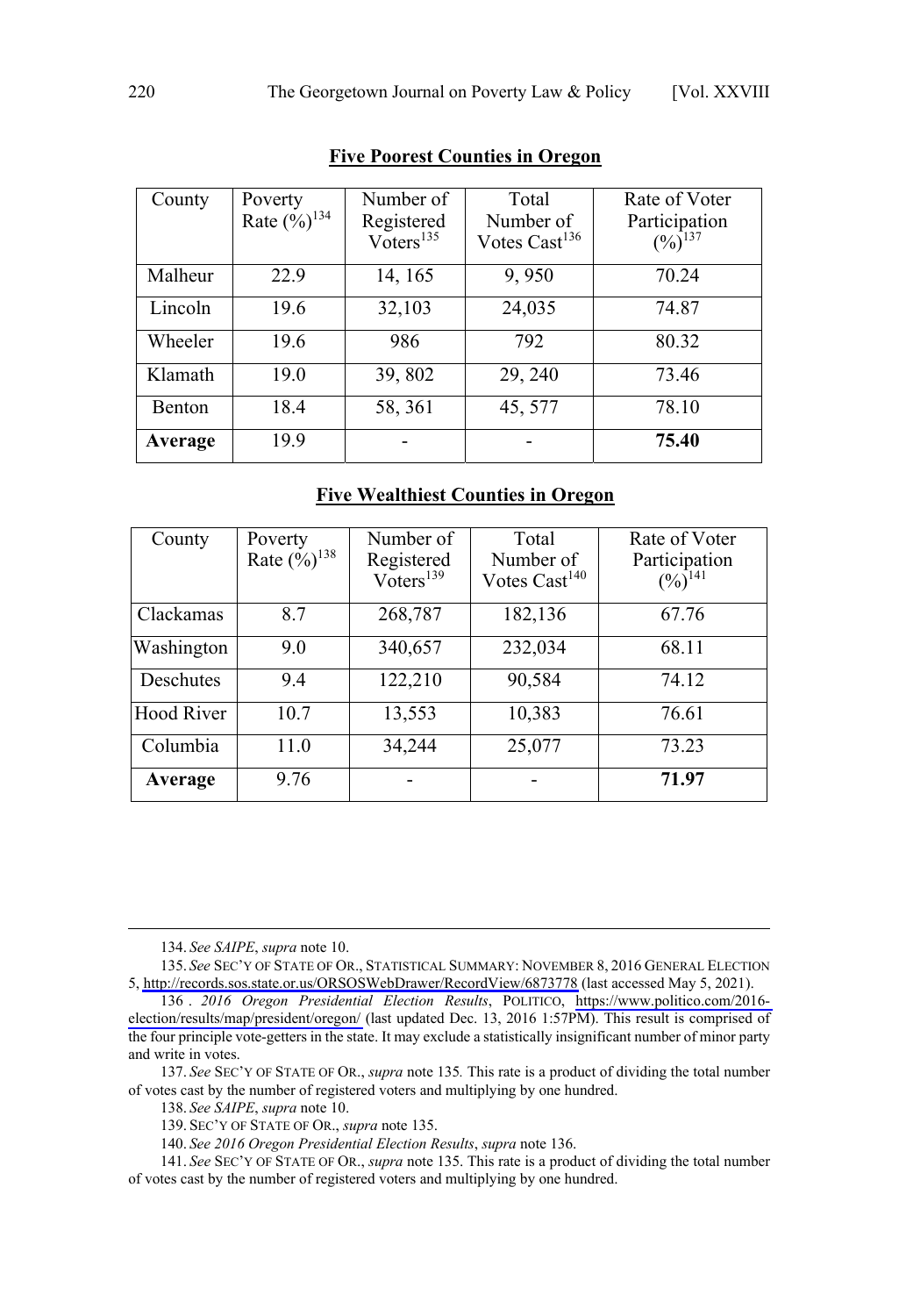<span id="page-20-0"></span>Voters in Oregon's five poorest counties voted at an average rate that was actually over three percentage points *higher* than those in the state's five wealthiest counties. This is a significant achievement, but some of the credit must go to what Oregon does not do: require voter ID or onerous trips to a dwindling number of polling places. Universal mail voting correlates with increased voter participation amongst low-income people in Oregon.

# III. HOW TO CLOSE THE GAP

The data above illustrate that voters in poor counties are not voting at the same rates as voters in wealthy counties in many states. The states might have collectively recognized this disparity and sought out solutions that would make voting easier for the disadvantaged. Instead, Republican leadership and litigators in many states have enacted laws or promoted interpretations of laws, such as voter ID requirements, or taken executive actions, like the closing of polling places, which make voting harder. These measures impact the poor most of all.<sup>142</sup> But what can be done to change this situation? Efforts at both the national and state levels provide the roadmap toward a solution.

#### *A. Current Proposals*

Though they hardly stand alone, three pieces of legislation proposed in the  $116<sup>th</sup>$  Congress exemplify a cross section of unique approaches to either encouraging voting by mail in states or adopting it at the national level. The Note will discuss each of them in turn. A brief discussion of federal and state efforts to expand mail balloting in the midst of the pandemic follows. Federal lawmakers unsuccessfully tried to put forward a uniform electoral response to COVID-19 rather than relying upon state responses, as the primary election in Wisconsin serves to illustrate. Finally, this Note proposes a plan based on national and state efforts designed to increase the vote in the poorest areas and outlines what passage of that plan might entail.

1. Expanding Access and Ensuring Uniformity for Absentee Votes: H.R. 1275

The late Representative John Lewis introduced H.R. 1275 in February of 2019.<sup>143</sup> Entitled "The Voter Empowerment Act of 2019," it is a wide-ranging piece of legislation with a dual purpose.<sup>144</sup> First, it states as a national policy that "all eligible citizens of the United States should access and exercise their constitutional right to vote in a free, fair, and timely manner."<sup>145</sup> Second, "the integrity, security, and accountability of the voting process must be vigilantly protected, maintained, and enhanced in order to protect and preserve electoral and participatory democracy in the United States."<sup>146</sup> In part, the Act seeks to implement its purpose by creating federal protections for voting by mail.

 <sup>142.</sup> *See, e.g.*, Mayer & McDonnell, *supra* note 85.

<sup>143.</sup> H.R. 1275, 116th Cong. (2019).

<sup>144.</sup>*Id.* § 1.

<sup>145.</sup>*Id.*

<sup>146.</sup>*Id.*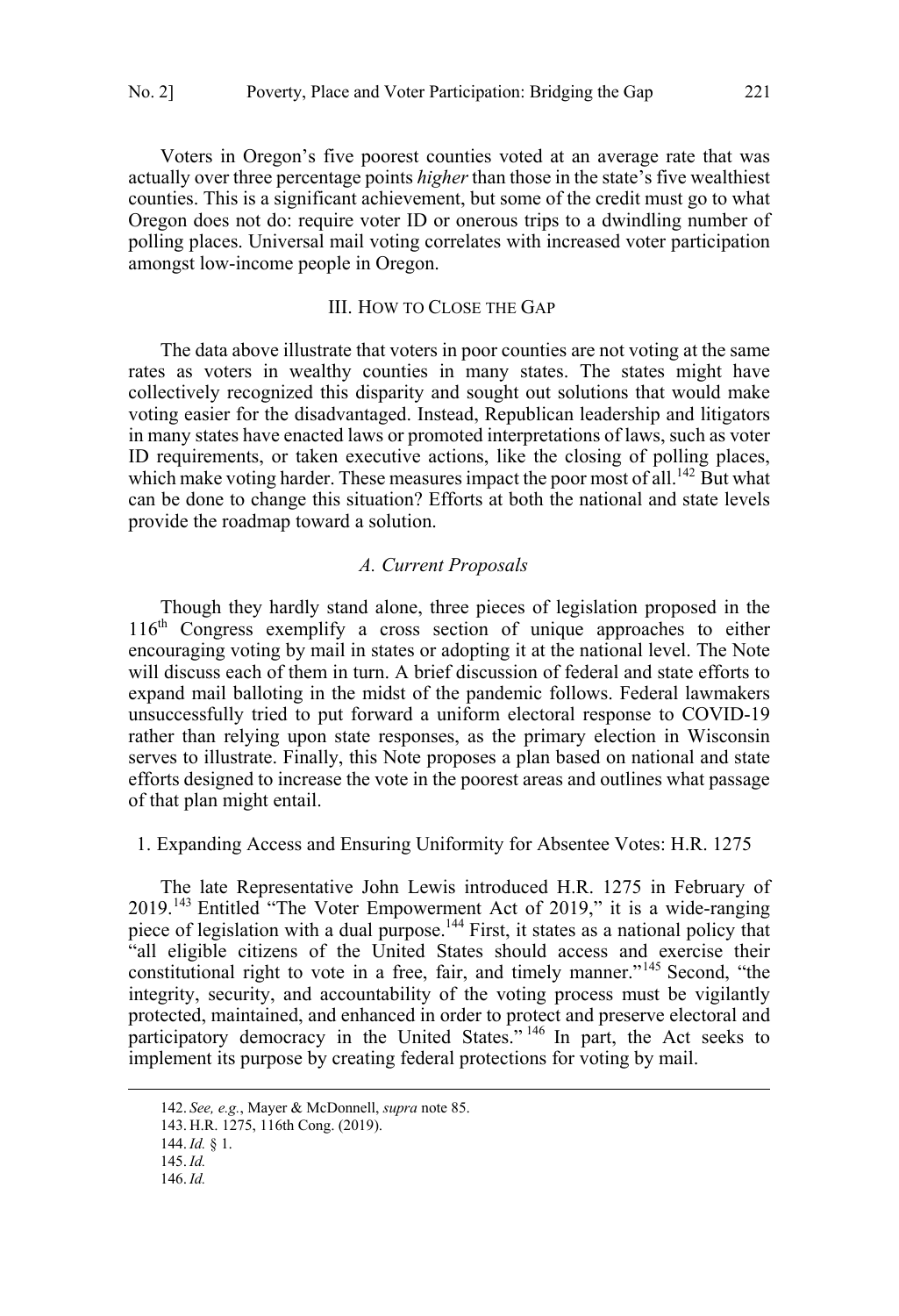The relevant section of the law to this Note limits the ability of states to curtail absentee voting. With a handful of exceptions, when an individual is eligible to cast an absentee vote for federal office, the state may not impose additional restrictions.<sup>147</sup> State and local officials would still retain the authority to set the date by which voting materials must be requested and returned.<sup>148</sup> In elections to federal office, individuals should receive requested election materials two weeks prior to the election, though a shorter window would be possible if a state allowed people to request absentee ballots closer to the election.<sup>149</sup> The state could not decline to count ballots postmarked on or before election day on grounds of timeliness.<sup>150</sup> As an identity verification measure, no ballot would be counted with respect to federal office unless the signature on the ballot matched that on the state rolls.<sup>151</sup>

Representative Lewis recognized that disabled citizens often face challenges in casting a ballot, such as polling places located upstairs without wheelchair accessibility or a lack of accessible voting machines.<sup>152</sup> In West Virginia, for instance, just 46% voters with disabilities participated in the 2016 election.<sup>153</sup> "It's surprising how many people [with disabilities] don't think they have the right to vote," said one West Virginia disability rights advocate.<sup>154</sup> Though the proposed law does not state the means by which to accomplish this, it does state that "the State shall ensure that all absentee ballots and related voting materials in elections for Federal office are accessible to individuals with disabilities in a manner that provides the same opportunity for access and participation (including with privacy and independence) as for other voters."<sup>155</sup> Ensuring this protection is critical to ensuring that disability status, which correlates with significantly higher rates of poverty, does not hinder voting.<sup>156</sup>

In addition to voters with disabilities, the Voter Empowerment Act also accommodates non-English speakers and those who struggle with literacy. It directs the National Science Foundation to issue grants to at least three entities to "study, test, and develop accessible paper ballot voting, verification, and casting mechanisms."<sup>157</sup> It also mandates that poll workers receive training on how to assist such voters "in a manner which preserves the dignity of such individuals."<sup>158</sup> The emphasis on dignity is critical. The 1975 Amendment to the Voting Rights Act prohibited English-only election materials as a discriminatory election

 $\overline{a}$ 

153.*Id.*

154.*Id.*

155. H.R. 1275 § 307(d).

*See* Rebecca Vallas & Shawn Fremstad, *Disability is a Cause and Consequence of Poverty*, CTR. 156. FOR AM. PROGRESS (Sept. 19, 2014), [https://talkpoverty.org/2014/09/19/disability-cause-consequence](https://talkpoverty.org/2014/09/19/disability-cause-consequence-poverty/)[poverty/.](https://talkpoverty.org/2014/09/19/disability-cause-consequence-poverty/)

157. H.R. 1275 § 247(a).

158.*Id.* § 1103(b)(3).

 <sup>147.</sup>*Id.* § 307(a).

<sup>148.</sup> *Id.*

<sup>149.</sup>*Id.* § 307(c).

<sup>150.</sup>*Id.* § 307(e).

<sup>151.</sup>*Id.* § 307(b).

*See, e.g.*, Matt Vasilogambros, *How Voters with Disabilities Are Blocked from the Ballot Box*, 152. PEW (Feb. 1, 2018), [https://www.pewtrusts.org/en/research-and-analysis/blogs/stateline/2018/02/01/how](https://www.pewtrusts.org/en/research-and-analysis/blogs/stateline/2018/02/01/how-voters-with-disabilities-are-blocked-from-the-ballot-box)[voters-with-disabilities-are-blocked-from-the-ballot-box.](https://www.pewtrusts.org/en/research-and-analysis/blogs/stateline/2018/02/01/how-voters-with-disabilities-are-blocked-from-the-ballot-box)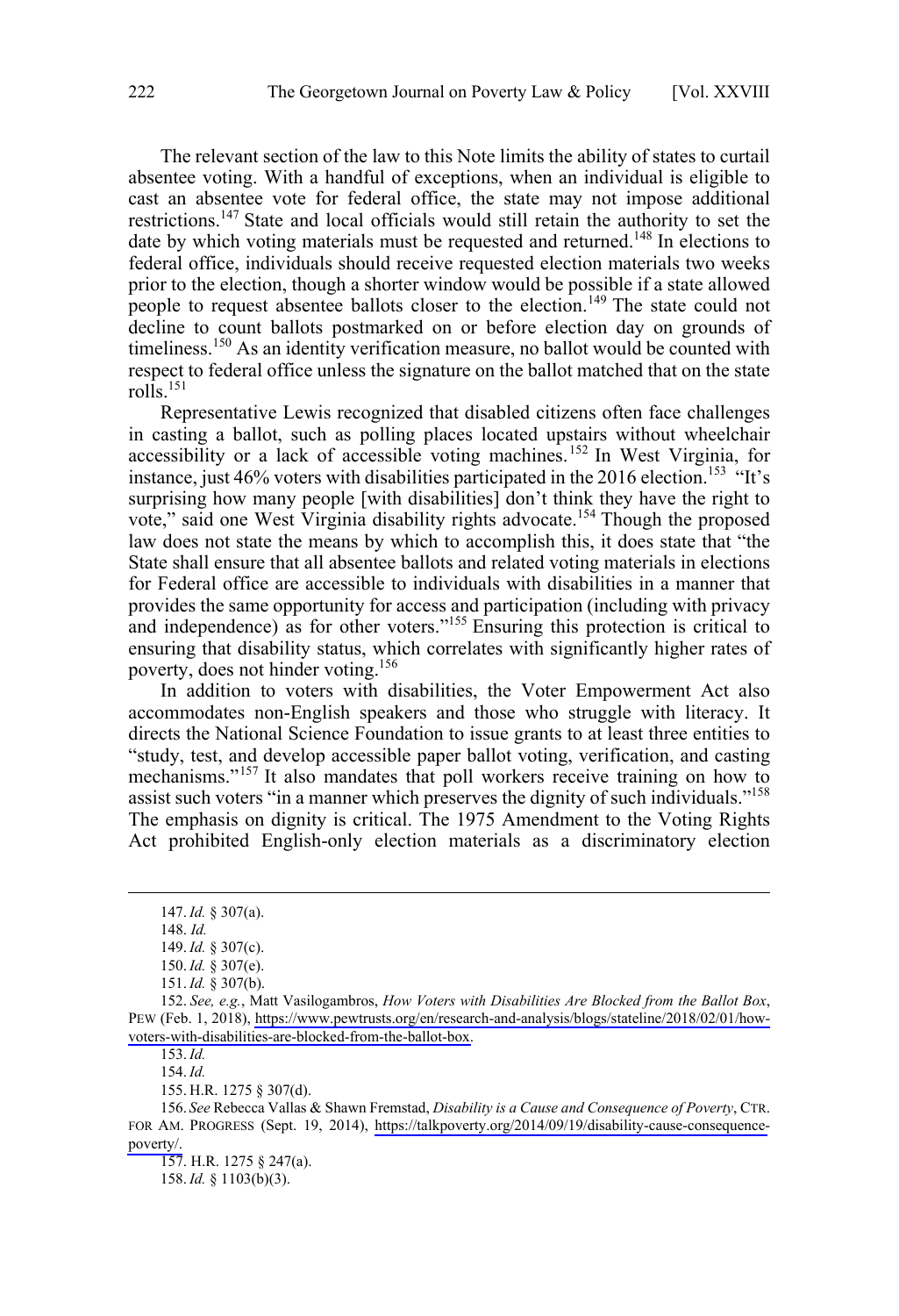<span id="page-22-0"></span>device, <sup>159</sup> but as in so many areas of American life, laws do not guarantee sensitivity.

The protections for absentee voting are only a small section of the late Representative Lewis's larger resolution. His proposal does not displace traditional voting, but instead defines certain boundaries of state action that impact absentee voters. Defining these boundaries is of enormous importance—had such a law existed prior to the 2020 election, thousands of voters would not have had their ballots rejected by the twenty nine states that currently require ballots be *received* by Election Day.<sup>160</sup> Moreover, by specifically addressing the challenges of voters with disabilities and voters who do not speak English as a first language, the bill also addresses more important facets of ensuring that all voters who wishes to cast a ballot can do so. The Voter Empowerment Act of 2019 is a strong piece of legislation that contains many of the necessary ingredients to remedy the disparities addressed in Part II.

# 2. Preclearance and Voting by Mail: H.R. 4, The Voting Rights Advancement Act of 2019

The Voting Rights Advancement Act of 2019 sought to restore federal oversight of changes in state election law.161 Its chief sponsor was Representative Terri Sewell,<sup>162</sup> the sole Democrat in Alabama's congressional delegation.<sup>163</sup> The House passed the bill in December 2019.<sup>164</sup> It was one of the Democraticcontrolled House's signature pieces of legislation<sup>165</sup> but it was doomed to die in the GOP Senate's "legislative graveyard."<sup>166</sup> It aimed at restoring and modifying the Voting Rights Act of 1965,  $167$  which was gutted by the Supreme Court in 2013.<sup>168</sup> More on this in Part IV-A, Constitutional Hurdles, below.<sup>169</sup>

Similar to the original Voting Rights Act, the law would subject changes to election laws by state or their political subdivisions to federal preclearance for ten years, if there were fifteen or more voting rights violations in the previous twenty

 $\overline{a}$ 

*H.R.4 - Voting Rights Advancement Act of 2019*, CONGRESS.GOV, 164.

<https://www.congress.gov/bill/116th-congress/house-bill/4/actions> (last visited Mar. 23, 2021).

 <sup>159.</sup> H.R. 6219, 94th Cong. (1975).

<sup>160.</sup> Jiachuan Wu & Elliott Ramos, Map: The States that Accept Mailed Ballots After Election Day, NBC NEWS (Nov. 3, 2020, 3:44 PM), [https://www.nbcnews.com/politics/2020-election/map-states-accept](https://www.nbcnews.com/politics/2020-election/map-states-accept-mailed-ballots-after-election-day-n1246044)[mailed-ballots-after-election-day-n1246044.](https://www.nbcnews.com/politics/2020-election/map-states-accept-mailed-ballots-after-election-day-n1246044)

<sup>161.</sup> *See generally* H.R. 4, 116th Cong. (2019).

<sup>162.</sup> *Id.*

*United States Congressional Delegations from Alabama*, BALLOTPEDIA (2020), 163.

https://ballotpedia.org/United States congressional delegations from Alabama (last visited May 5, 2021).

*See* Ella Nilsen, *The House Has Passed a Bill to Restore Key Parts of the Voting Rights Act*, 165. VOX (Dec. 6, 2019, 1:30 PM), [https://www.vox.com/2019/12/6/20998953/house-bill-voting-rights](https://www.vox.com/2019/12/6/20998953/house-bill-voting-rights-advancement-act)[advancement-act.](https://www.vox.com/2019/12/6/20998953/house-bill-voting-rights-advancement-act)

<sup>166.</sup> Leading Democrats employed the phrase as part of a rhetorical effort to shed light on the erstwhile Republican Senate's refusal to consider multiple bills passed in the House. *See, e.g.*, Jordain Carney, *Tensions Rise in Senate's Legislative 'Graveyard'*, THE HILL (Nov. 20, 2019, 6:00 AM), [https://thehill.com/homenews/senate/471215-tensions-rise-in-senates-legislative-graveyard.](https://thehill.com/homenews/senate/471215-tensions-rise-in-senates-legislative-graveyard)

<sup>167.</sup> *See* H.R. 4, 116th Cong. (2019).

<sup>168.</sup> *See* Shelby Cnty., Alabama. v. Holder, 570 U.S. 529, 556–57 (2013).

<sup>169.</sup> *See infra* Part IV-A.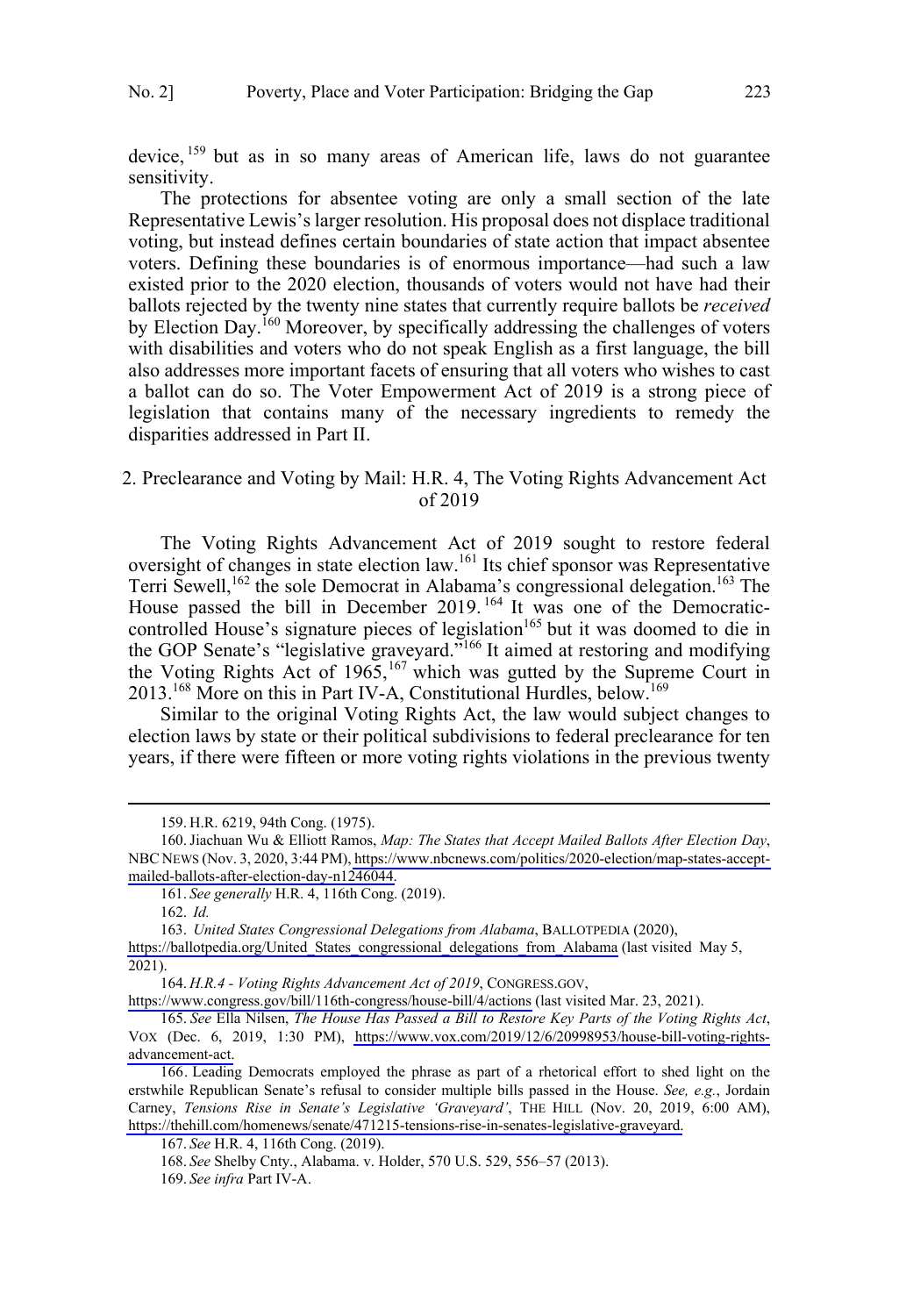<span id="page-23-0"></span>five years, or ten such violations in the previous twenty five years where one of the ten violations was committed by the state itself.<sup>170</sup> These violations might include the passage of a new voter ID law in Representative Sewell's home state of Alabama after the old preclearance formula was struck down in 2013.<sup>171</sup> 1.4% of White voters lack a suitable photo ID, but that proportion jumps to 2.4% of Black voters and 2.3% of Hispanic voters. <sup>172</sup> This is precisely the sort of discriminatory impact that the law seeks to remedy.

The Voting Rights Advancement Act, like the Voter Empowerment Act, sought to ensure greater protections for absentee voters against state incursion, but it did not seek to wholly replace the current regime. In short, the law would subject any state action that "reduces, consolidates, or relocates voting locations, including early, absentee, and election-day voting locations" to federal preclearance.  $173$ Proper federal oversight might be able to prevent the implementation of many of the state measures described above. Voter ID laws, polling place closures, and many more changes might be caught in this net. This could be a boon to poor voters left out in the cold by restrictive state measures.

## 3. National Vote by Mail: S. 26 & H.R. 92

To date, the most expansive piece of legislation concerning voting by mail is the "Vote by Mail Act of 2019."174 The Act's chief sponsors are both Oregonians: Senator Ron Wyden<sup>175</sup> and Representative Earl Blumenauer.<sup>176</sup> The bill vastly expands mail voting, though it does not foreclose other methods.<sup>177</sup>

The bill opens with an extensive set of findings on the troubling state of access to voting in the U.S. It cites the 2012 presidential election, in which "30% of voters with disabilities had difficulty voting, and more than 5,000,000 voters waited more than an hour to vote."<sup>178</sup> It underscores that elections conducted by mail provide voters with more time to consider their choices.<sup>179</sup> Moreover, the bill explains that switching elections to vote-by-mail saved Oregon money, dropping the cost of elections from \$3.07 per voter to \$2.21 per voter.<sup>180</sup> Addressing the seemingly ever-present fear of voter fraud, the findings section explains that "[t]he signature verification process, the tracking system for each ballot, and postal service cooperation in preventing ballots from being delivered to names not recognized as receiving mail at an address nearly eliminate the potential for fraud."<sup>181</sup> In a similar

 <sup>170.</sup> H.R. 4 § 3(b)(1).

<sup>171.</sup> Maggie Astor, *Seven Ways Alabama Has Made It Harder to Vote*, N.Y. TIMES (June 23, 2018), [https://www.nytimes.com/2018/06/23/us/politics/voting-rights-alabama.html.](https://www.nytimes.com/2018/06/23/us/politics/voting-rights-alabama.html)

<sup>172.</sup> *Id.* 

<sup>173.</sup> H.R. 4, § 4A(b)(6) 11th Cong. (2019).

<sup>174.</sup> *See* S. 26, 116th Cong. (2019); H.R. 92, 116th Cong. (2019).

<sup>175.</sup> S. 26, 116th Cong. (2019). Senator Wyden is the chief sponsor of the Senate version of the bill. S. 26.

<sup>176.</sup> H.R. 92, 116th Cong. (2019). Representative Blumenauer is the chief sponsor of the House version of the bill. H.R. 92.

<sup>177.</sup> *See Id.* at § 4, 5 (2019).

<sup>178.</sup> *Id.* at § 2.

<sup>179.</sup>*Id.* 180. *Id.*

<sup>181.</sup> *Id.* at § 2(9) (2019).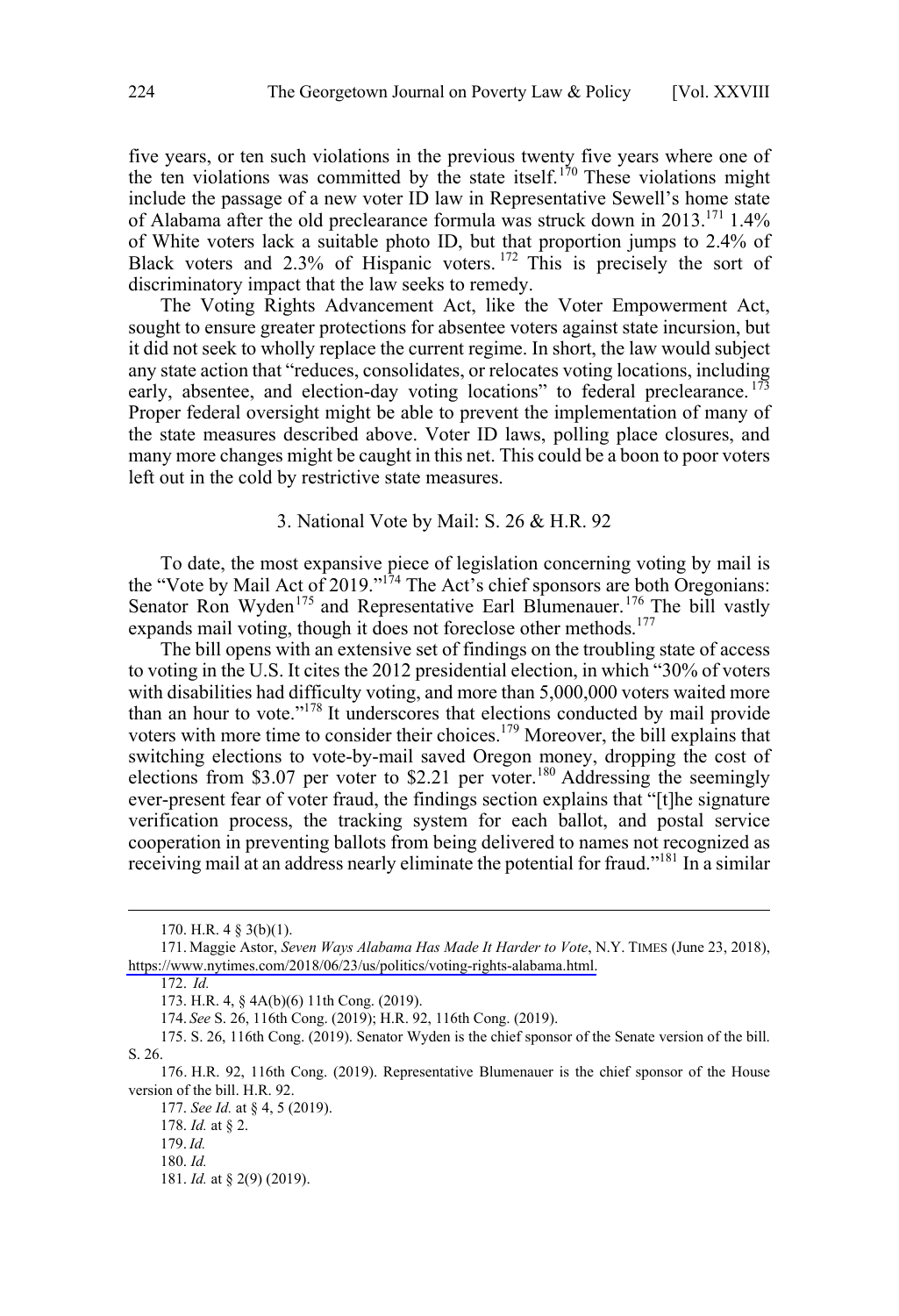vein, "[e]vidence of undue influence or voter coercion after vote-by-mail implementation in Oregon has been nonexistent to minimal."<sup>182</sup>

The language of the section of the Vote by Mail Act which concerns itself with the mail-in elections procedures is similar to that of the Voter Empowerment Act, described above. Aside from deadlines to return ballots, it provides that states may not "impose any additional conditions or requirements on the eligibility" of any citizen to vote, provided that they be "eligible to cast a vote in an election for Federal office."<sup>183</sup> The law would require all jurisdictions to mail elections materials to voters at least two weeks before the date of the election.<sup>184</sup> The law would not, however, prevent states from opening "polling places at which individuals cast ballots."<sup>185</sup>

The Vote by Mail Act also includes several provisions that would help close the gap between the rich and the poor at the ballot box. In language highly similar to that of the Voter Empowerment Act, the law mandates that ballots be accessible to people with disabilities in a manner that "provides the same opportunity for  $access$  and participation."  $186$  Additionally, all ballots "shall be carried expeditiously and free of postage."<sup>187</sup>

The Act provides a mechanism to maximize the number of people who are registered to vote. It calls for automatic registration by the following method: a state resident provides their name, age, residence, citizenship status, and electronic signature to the state transportation authority.<sup>188</sup> Then, the state transportation authority "shall securely transmit the identifying information to the appropriate state election official."<sup>189</sup> Should the state election authority determine that the individual is not a registered voter, it must contact that individual and provide them with a twenty-one day period in which to opt out of registration and a description of how to do so, and if the individual declines to do so, "the individual's records and signature will constitute a completed registration."<sup>190</sup> Automatic registration, in stark contrast with efforts to purge voters,  $191$  would also mark a strong step toward increasing voting rates among the most vulnerable people.

These three laws each feature different tools, but all of them seek to make voting easier. By use of federal standards and funding, preclearance, the promotion of mail voting, or some combination thereof, any one of these laws would do a great deal to protect the votes of low-income people.

 <sup>182.</sup> *Id.* 183. *Id.* at § 3(a). 184. *Id.* at § 3(b). 185. *Id.* at § 3(d). 186. *Id.* at § 3(c). 187. *Id.* at § 3. 188. *Id.* at § 4. 189. *Id.* 190. *Id.* 191. *See, e.g.*, Zignego, *supra* note 89.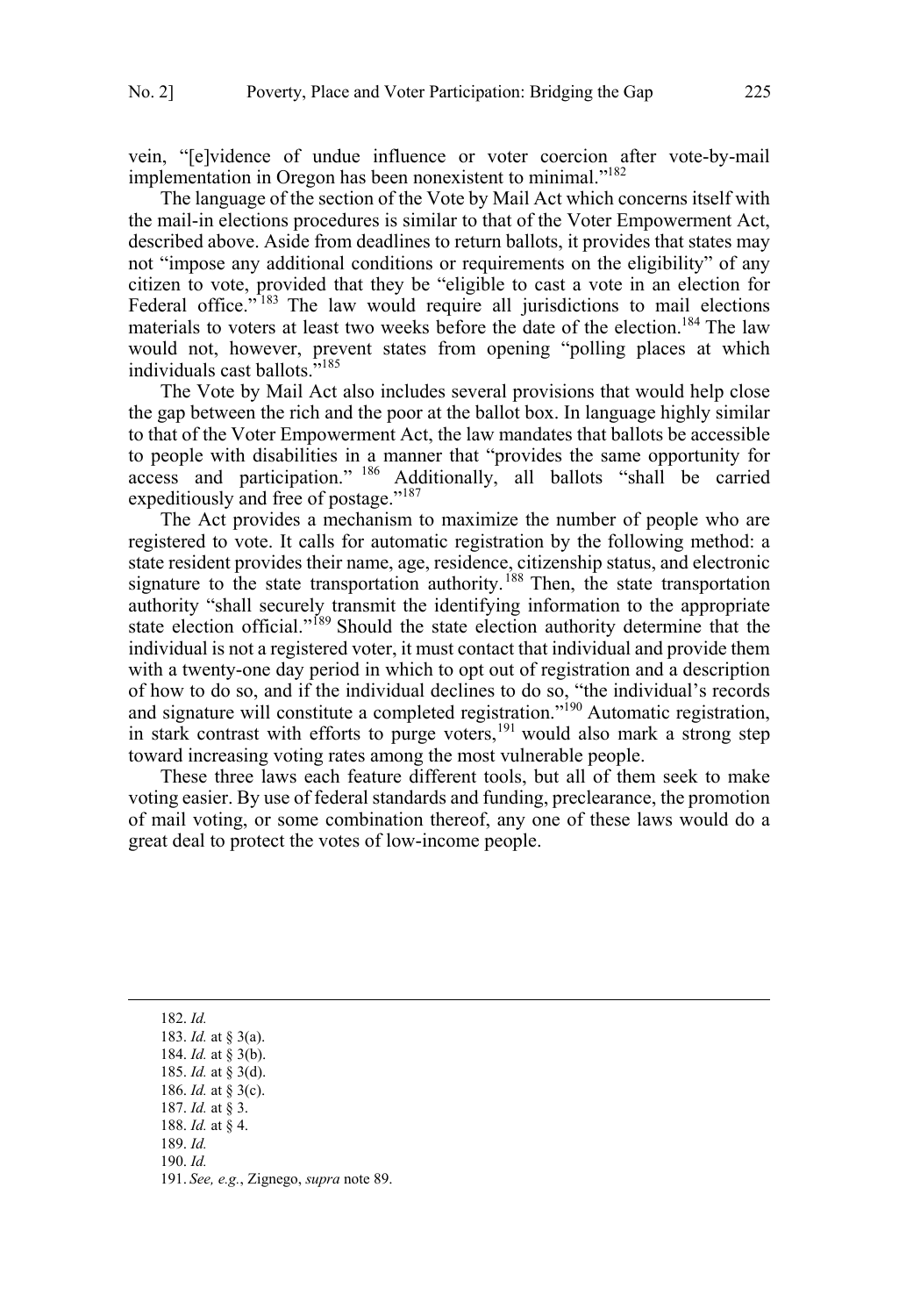#### *B. Responding to the COVID-19*

<span id="page-25-0"></span>COVID-19 has chaotically reordered the daily realities of billions of people. Jobs disappeared by the millions,  $192$  schools closed their doors,  $193$  and medical infrastructure buckled.<sup>194</sup> It stands to reason, then, that traditional forms of voting are under threat. Vote-by-mail systems gained added attention in the midst of the calamity brought on by COVID-19.<sup>195</sup> Numerous states opted to postpone their primaries or adapt how they were conducted<sup>196</sup> and federal lawmakers have prepared a proposal to address voting during the crisis.<sup>197</sup>

# 1. A Federal Response to the Coronavirus: The Resilient Elections During Quarantines & Nature Disasters Act (S. 3440)

Democratic lawmakers in Congress introduced multiple pieces of legislation to address voting during the pandemic.<sup>198</sup> Among them is the "Resilient Elections" During Quarantines and Natural Disasters Act of 2020," which aimed "[t]o require States to adopt contingency plans to prevent the disruption of Federal elections from the COVID–19 (*sic*) virus, and for other purposes."<sup>199</sup> The law supported the weight of a new electoral system with three chief pillars: speed, uniformity, and cost effectiveness.

The Act contained an aggressive implementation timeline. Within thirty days of the Act's passage, "each State and jurisdiction shall establish and make publicly available a contingency plan to enable individuals to vote in elections for Federal office" wherever there is a governmentally imposed quarantine order or quarantine "recommended by a government official or public health expert in response to COVID-19."<sup>200</sup> The Act required that the states' contingency plans "permit all individuals who are registered to vote to––submit an online request for an absentee ballot; and cast a vote in Federal elections by mail."<sup>201</sup> The plans were also required to "provide for the extension of vote-by-mail deadlines if postal service is

*COVID-19 Education: From Disruption to Recovery*, UNESCO 193.

<https://en.unesco.org/covid19/educationresponse>(last visited May 5, 2021).

*See, e.g.*, Kate Sullivan, Adam Levy & Liz Stark, *Here Are the States that Postponed Their*  196. *Primaries Due to Coronavirus*, CNN POLITICS, [https://www.cnn.com/2020/03/16/politics/state-primaries](https://www.cnn.com/2020/03/16/politics/state-primaries-postponed-coronavirus/index.html)[postponed-coronavirus/index.html](https://www.cnn.com/2020/03/16/politics/state-primaries-postponed-coronavirus/index.html) (last updated June 4, 2020 2:52PM).

197. *See* S. 3440, 116th Cong. (2020).

198. There are several notable pieces of legislation, including Senator Amy Klobuchar's Natural Disaster and Emergency Ballot Act of 2020. S. 3529, 116th Cong. (2020). Then-Senator Kamala Harris, House Majority Whip James Clyburn, and Representative Marcia Fudge also teamed up to introduce the VoteSafe Act. Press Release, Sen. Kamala D. Harris, Harris, Clyburn, Fudge Partner to Introduce VoteSafe Act (May 12, 2020).

199. S. 3440, 116th Cong. pmbl. (2020).

200. *Id*. § 2(a).

201. *Id*. § 2(b)(1).

Giles Clarke, *COVID–19: Impact Could Cause Equivalent of 195 Million Job Losses, Says ILO*  192. *Chief*, U.N. NEWS (Apr. 8, 2020), [https://news.un.org/en/story/2020/04/1061322.](https://news.un.org/en/story/2020/04/1061322)

*See* Dylan Scott, *Coronavirus is Exposing All of the Weaknesses in the US Health System*, VOX 194. (Mar. 16, 2020 7:30AM), [https://www.vox.com/policy-and-politics/2020/3/16/21173766/coronavirus](https://www.vox.com/policy-and-politics/2020/3/16/21173766/coronavirus-covid-19-us-cases-health-care-system)[covid-19-us-cases-health-care-system.](https://www.vox.com/policy-and-politics/2020/3/16/21173766/coronavirus-covid-19-us-cases-health-care-system)

*See, e.g.*, Morton Kondracke, *COVID-19 Crisis Makes Reformers All in for Vote-by-Mail*, 195. REALCLEARPOLITICS (Mar. 30, 2020), [https://www.realclearpolitics.com/articles/2020/03/30/covid-](https://www.realclearpolitics.com/articles/2020/03/30/covid-19_crisis_makes_reformers_all_in_for_vote-by-mail_142808.html)[19\\_crisis\\_makes\\_reformers\\_all\\_in\\_for\\_vote-by-mail\\_142808.html.](https://www.realclearpolitics.com/articles/2020/03/30/covid-19_crisis_makes_reformers_all_in_for_vote-by-mail_142808.html)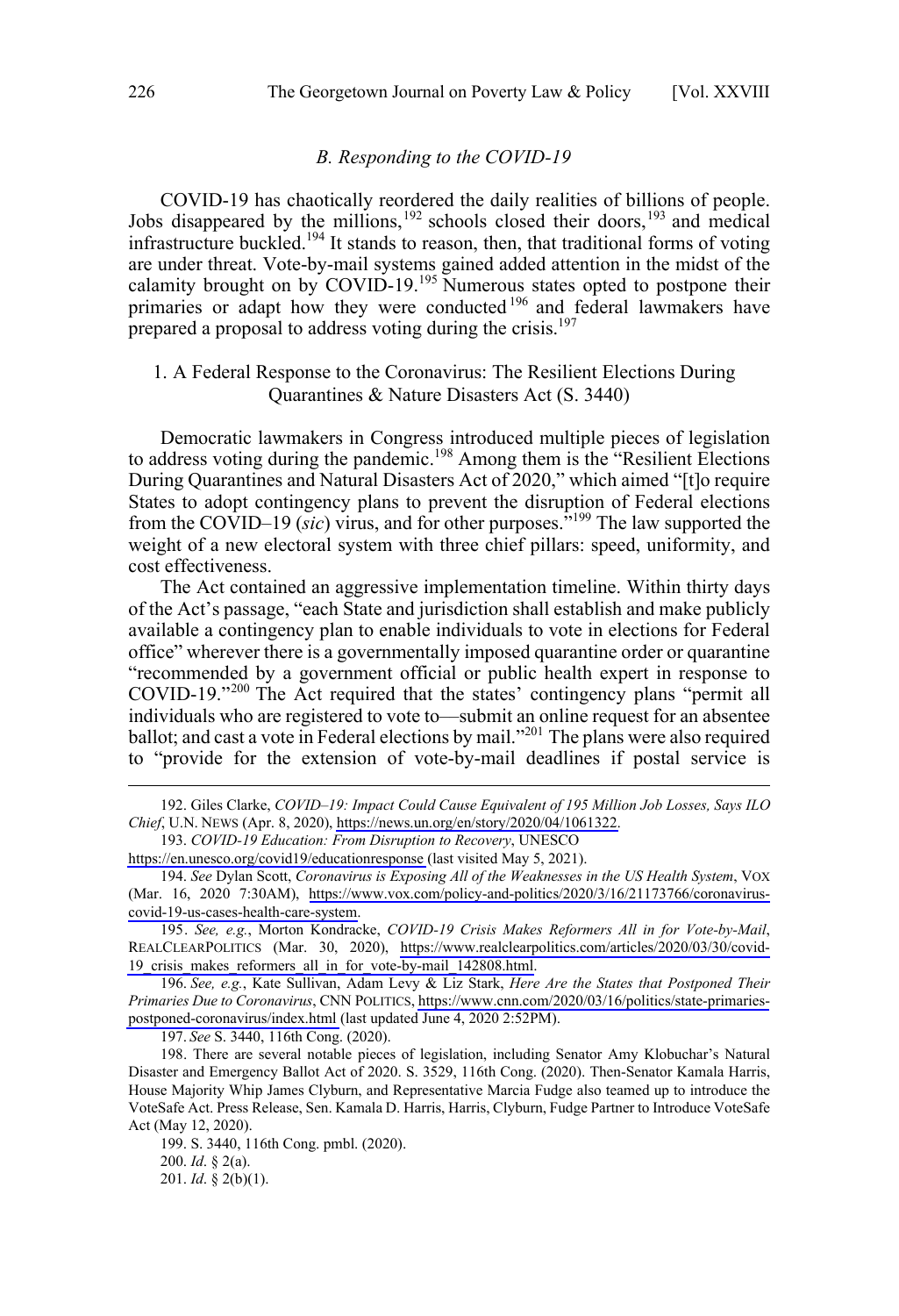disrupted as a result of COVID-19."<sup>202</sup> If "25 percent of States have declared an emergency . . . with respect to any single natural disaster or infectious disease," then the thirty-day period would commence.<sup>203</sup> Governors would also be permitted to declare an "emergency voting period" which would allow a lengthier time frame to register voters and carry out an absentee election.<sup>204</sup>

Under the current law, a number of states only permit voters to request an absentee ballot if they satisfy certain criteria, which vary significantly by jurisdiction.<sup>205</sup> Under the proposed Act, no voter would be required to submit a valid "excuse" in order to receive an absentee ballot.<sup>206</sup> Voters everywhere would be permitted to request an absentee ballot "on or before the day that is 1 day before the date of an election for Federal office."<sup>207</sup> The Act would require states to send out ballots by mail for all such requests received five or more days before the election.<sup>208</sup> Later requesters would receive an electronic ballot to print out and return.<sup>209</sup> These measures would provide an efficient dose of uniformity to the multifarious web of state laws concerning absentee balloting procedures.

The law contains provisions designed to defray the cost to both states and individuals. For individuals, "any voter registration application, absentee ballot application, or blank absentee ballot sent by mail" would include a "self-sealing return envelope with prepaid postage."<sup>210</sup> Eliminating the need to seek out and purchase stamps stands to benefit those with the fewest resources.<sup>211</sup> Those with  $\frac{1}{\text{access}}$  to a computer and a mailing address can order stamps online.<sup>212</sup> But people without these amenities must risk additional COVID-19 exposure for themselves and others by going to a post office in person to buy them—that is, if they have a post office nearby and they have the money to spend. For the states, the Act would set aside \$500 million federal dollars to reimburse the costs incurred under the Act's requirements. $^{213}$ 

*States Trying to Expand Voting by Mail*, BUS. INSIDER (Apr. 12, 2020, 12:30 PM),

<sup>202.</sup> *Id*. §2(b)(2). This concern grows increasingly urgent. Among other issues, the U.S. Postal Service is facing major budgetary problems. *See, e.g.*, Grace Panetta, *Trump Reportedly Rejected Approving a Bailout Package That Would Rescue the US Postal Service, and It Could Be a Disaster for* 

[https://www.businessinsider.com/postal-service-funding-crisis-could-harm-voting-by-mail-coronavirus-](https://www.businessinsider.com/postal-service-funding-crisis-could-harm-voting-by-mail-coronavirus-2020-4)[2020-4](https://www.businessinsider.com/postal-service-funding-crisis-could-harm-voting-by-mail-coronavirus-2020-4).

<sup>203.</sup> S. 3440, 116th Cong. § 3(a) (2020).

<sup>204.</sup>*Id*.

*Absentee Ballot Rules*, VOTE.ORG,<https://www.vote.org/absentee-voting-rules/>(last visited May 205. 5, 2021).

<sup>206.</sup> S. 3440, 116th Cong. § 3(a) (2020).

<sup>207.</sup>*Id.*

<sup>208.</sup> *Id.*

<sup>209.</sup> *Id.*

<sup>210.</sup> *Id.* § 4(a)(2).

<sup>211.</sup> Arizona, California, Delaware, Hawaii, Idaho, Iowa, Maryland, Minnesota, Missouri, Nevada, New Mexico, Oregon, Pennsylvania, Rhode Island, Virginia, Washington, West Virginia, and Wisconsin already prepay the postage for return of mail ballots. Sophia Waterfield, *Will I Have to Pay for Mail-in Voting? These States Will Cover Your Postage*, NEWSWEEK (Aug. 24, 2020, 12:11 PM), [https://www.newsweek.com/mailin-voting-postage-voting-election-1527231.](https://www.newsweek.com/mailin-voting-postage-voting-election-1527231)

<sup>212.</sup> Postal Store, USPS, https://store.usps.com/store/results/stamps/ /N-

<sup>9</sup>y93lv? requestid=2070837 (last visited May 5, 2021).

<sup>213.</sup> S. 3440, 116th Cong. § 5(a) (2020).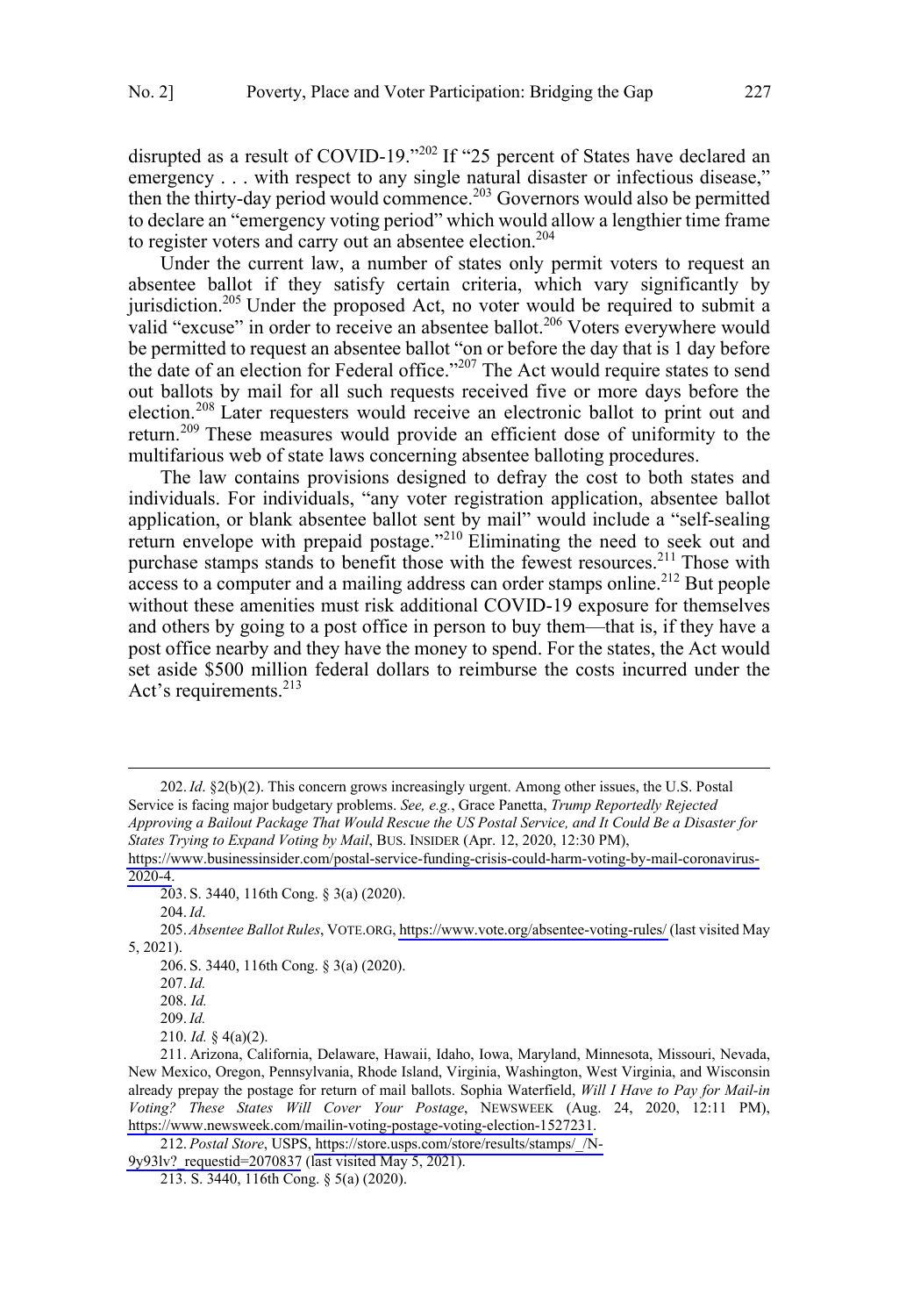#### 2. State Responses to the Coronavirus: A Spotlight on Wisconsin

<span id="page-27-0"></span>When it comes to election administration, the rubber meets the road in the states. The April 2020 election in Wisconsin illustrates the desperate need for a national framework to address the inequalities present in American elections generally and in times of crisis. This Note does not contend that Wisconsin's spring electoral COVID-19 response was necessarily representative of state responses across the country; indeed, leaders as diverse as Governors Andrew Cuomo of New York and Pete Ricketts of Nebraska encouraged residents of their respective states to vote by mail.<sup>214</sup> But Wisconsin's experience illustrates what can go horribly wrong when electoral systems that favor the wealthy face added external pressures from conservative policymakers without meaningful federal oversight.

On Tuesday, April 7, 2020 Wisconsinites went to the polls.<sup>215</sup> Though the marquee race was the Democratic primary between then-former Vice President Joe Biden and Senator Bernie Sanders, voters across the state were also set to decide a hotly contested race for a seat on the Wisconsin Supreme Court.<sup>216</sup> It was not clear in the leadup to the election whether voters would cast a ballot in person, how much time they would have to return absentee ballots, or what the rules governing absentee ballots would be. $217$ 

After multiple nearby states, including Ohio, postponed their spring elections, it seemed possible that Wisconsin would follow suit.<sup>218</sup> For weeks, Governor Evers disclaimed constitutional authority to make such a decision unilaterally.<sup>219</sup> Citing fears over COVID-19, however, he attempted to do so the day before in-person voting was set to take place.220 The conservative Wisconsin Supreme Court ruled

214. Kate Riga, Under Siege From COVID, Cuomo Expands Absentee Voting for June Election, TALKING POINTS MEMO (Apr. 8, 2020, 3:40 PM), [https://talkingpointsmemo.com/news/cuomo-absentee](https://talkingpointsmemo.com/news/cuomo-absentee-ballot-new-york)[ballot-new-york;](https://talkingpointsmemo.com/news/cuomo-absentee-ballot-new-york) Don Walton, *Ricketts Encourages Vote by Mail, Eyes Gradual Easing of COVID-19 Restrictions Possibly in May*, LINCOLN J. STAR (Apr. 8, 2020), [https://journalstar.com/news/state-and](https://journalstar.com/news/state-and-regional/govt-and-politics/ricketts-encourages-vote-by-mail-eyes-gradual-easing-of-covid-19-restrictions-possibly-in-may/article_2770d931-fa51-591f-b04b-d5e516a72888.html)[regional/govt-and-politics/ricketts-encourages-vote-by-mail-eyes-gradual-easing-of-covid-19-](https://journalstar.com/news/state-and-regional/govt-and-politics/ricketts-encourages-vote-by-mail-eyes-gradual-easing-of-covid-19-restrictions-possibly-in-may/article_2770d931-fa51-591f-b04b-d5e516a72888.html)

*See Democratic Party Primaries in Wisconsin, 2020*, BALLOTPEDIA 215.

[https://ballotpedia.org/Democratic\\_Party\\_primaries\\_in\\_Wisconsin,\\_2020](https://ballotpedia.org/Democratic_Party_primaries_in_Wisconsin,_2020) (last visited May 5, 2021). *See Live: Wisconsin Supreme Court and Statewide Election Results*, N.Y. TIMES (Jun. 29, 2020), 216.

[https://www.nytimes.com/interactive/2020/04/07/us/elections/results-wisconsin-spring-elections.html.](https://www.nytimes.com/interactive/2020/04/07/us/elections/results-wisconsin-spring-elections.html) *See, e.g.*, Logan Rude, *There's a Lot of Confusion Around Wisconsin's Spring Election. Here's*  217.

*What You Need to Know About Voting*, CHANNEL3000 (Apr. 7, 2020, 5:59PM), [https://www.channel3000.com/theres-a-lot-of-confusion-around-wisconsins-spring-election-heres-what](https://www.channel3000.com/theres-a-lot-of-confusion-around-wisconsins-spring-election-heres-what-you-need-to-know-about-voting/)[you-need-to-know-about-voting/.](https://www.channel3000.com/theres-a-lot-of-confusion-around-wisconsins-spring-election-heres-what-you-need-to-know-about-voting/)

*See, e.g.*, Nick Corasaniti & Stephanie Saul, *16 States Have Postponed Their Primaries Because*  218. *of Coronavirus. Here's a List.*, N.Y. TIMES (Aug. 10, 2020), [https://www.nytimes.com/article/2020](https://www.nytimes.com/article/2020-campaign-primary-calendar-coronavirus.html) [campaign-primary-calendar-coronavirus.html.](https://www.nytimes.com/article/2020-campaign-primary-calendar-coronavirus.html)

*See* Nick Corasaniti, Reid Epstein & Lisa Lerer, *Wisconsin Is Set to Vote on Tuesday After*  219. *Court Overrules Governor's Postponement,* N.Y. TIMES (Apr. 6, 2020),

[https://www.nytimes.com/2020/04/06/us/politics/wisconsin-primary-election-postponed](https://www.nytimes.com/2020/04/06/us/politics/wisconsin-primary-election-postponed-coronavirus.html)[coronavirus.html.](https://www.nytimes.com/2020/04/06/us/politics/wisconsin-primary-election-postponed-coronavirus.html)

220.*Id.*

[restrictions-possibly-in-may/article\\_2770d931-fa51-591f-b04b-d5e516a72888.html.](https://journalstar.com/news/state-and-regional/govt-and-politics/ricketts-encourages-vote-by-mail-eyes-gradual-easing-of-covid-19-restrictions-possibly-in-may/article_2770d931-fa51-591f-b04b-d5e516a72888.html) Ofcourse, statements to this effect by Republican governors have been suffocated by President Trump's lies about mail-in voting. *See, e.g.*, Nicholas Riccardi, *Here's the Reality Behind Trump's Claims About Mail Voting*, ASSOCIATED PRESS (Sept. 30, 2020), [https://apnews.com/article/virus-outbreak-joe-biden-election-2020-donald-trump](https://apnews.com/article/virus-outbreak-joe-biden-election-2020-donald-trump-elections-3e8170c3348ce3719d4bc7182146b582)[elections-3e8170c3348ce3719d4bc7182146b582.](https://apnews.com/article/virus-outbreak-joe-biden-election-2020-donald-trump-elections-3e8170c3348ce3719d4bc7182146b582) This story is bigger than any one politician, even the President—that is why he is not quoted here. It takes a lot more than one man to undermine confidence in an election.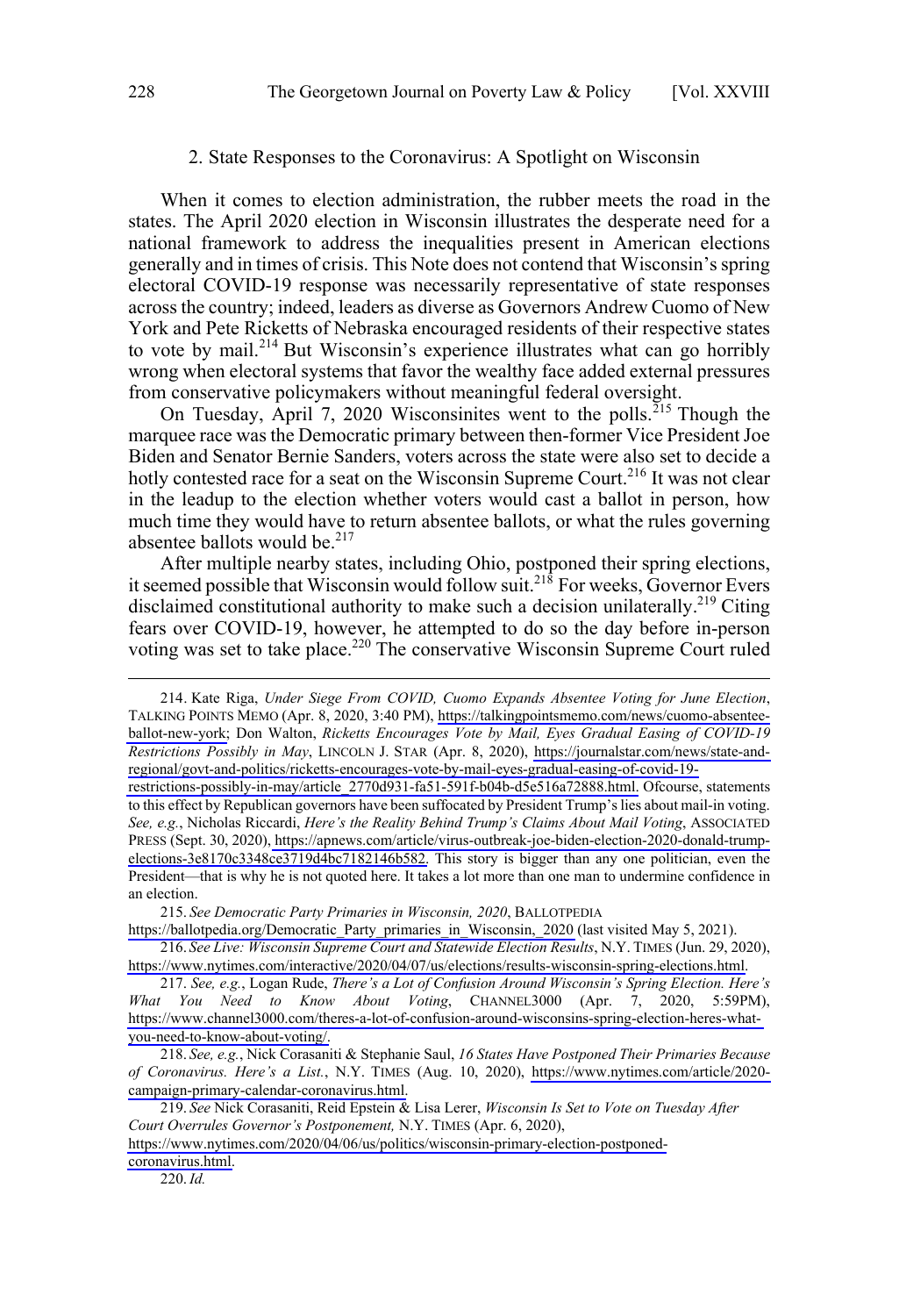that he lacked the authority following a challenge by the Republican legislature.<sup>221</sup> In a separate suit brought by state and national Democratic officials, a federal judge ruled that the COVID-19 crisis justified the counting of absentee ballots received six days after the usual deadline,  $8:00$  p.m. on election day.<sup>222</sup> The district court also suspended the requirement that absentee voters provide a witness certification with their ballot.<sup>223</sup> But the Supreme Court of the United States intervened the day before the election, reversing the district court's order that ballots postmarked after election day be counted.<sup>224</sup> This rendered the votes of those who received their ballots too late or who relied on the earlier decision meaningless.<sup>225</sup> And so the election went on.

As the courts jumbled the absentee voting process, in-person voting was also swept up into a whirlwind of controversy. The number of polling locations were slashed all across the state because of a shortage of poll workers caused by concerns about the virus.<sup>226</sup> But the slashing was anything but equitable. The 30,495 registered voters in Calumet County, the wealthiest in the state, had twentytwo polling stations.<sup>227</sup> Milwaukee County, which has the second highest poverty rate in the state and *over half a million registered voters*—more than fifteen times as many as Calumet County—had just sixty.<sup>228</sup> The City of Milwaukee, which accounts for well over half the population of Milwaukee County,  $2^{29}$  had just five.  $2^{230}$ New York Times Columnist Reid Epstein put the entire debacle into context writing: "Tuesday's mess of an election in Wisconsin is the culmination of a decade of efforts by state Republicans to make voting harder, redraw legislative boundaries and dilute the power of voters in the state's urban centers."<sup>231</sup>

In a surprise result, perhaps driven by the simultaneous Democratic presidential primary or frustration at the conservative insistence on holding the

 $\overline{a}$ 

223.*Id.* at 959.

<sup>221.</sup>*Id.*

<sup>222.</sup> Democratic Nat'l Comm. v. Bostelmann, 451 F.Supp. 3d 952, 976 (W.D. Wisc. 2020).

<sup>224.</sup>Republican Nat'l Comm. v. Democratic Nat'l Comm, 140 S. Ct. 1205, 1206 (2020).

*See* Adam Liptak, *Rulings on Wisconsin Election Raise Questions About Judicial Partisanship*, 225. N.Y. TIMES (Apr. 7, 2020), [https://www.nytimes.com/2020/04/07/us/politics/wisconsin-elections](https://www.nytimes.com/2020/04/07/us/politics/wisconsin-elections-supreme-court.html)[supreme-court.html.](https://www.nytimes.com/2020/04/07/us/politics/wisconsin-elections-supreme-court.html)

<sup>226.</sup> Gabrilla Rusk, *Long Lines Forming at Milwaukee*, Green Bay Polling Locations, NBC15 (Apr. 7, 2020 10:01AM), [https://www.nbc15.com/content/news/Long-lines-forming-at-Milwaukee-polling](https://www.nbc15.com/content/news/Long-lines-forming-at-Milwaukee-polling-locations-569436971.html)[locations-569436971.html.](https://www.nbc15.com/content/news/Long-lines-forming-at-Milwaukee-polling-locations-569436971.html)

*Calumet County Polling Locations*, CALUMET CTY. (Apr. 7, 2020), 227.

[https://www.co.calumet.wi.us/DocumentCenter/View/6600/Type-D-4-20.](https://www.co.calumet.wi.us/DocumentCenter/View/6600/Type-D-4-20)

<sup>228.</sup> Christopher Kuhagen, *Voting Sites Changed Because of a Lack of Poll Workers. Here's Where You Can Vote in-Person in Wisconsin's Spring Election*, MILWAUKEE J. SENTINEL (Apr. 3, 2020 5:08PM), [https://www.jsonline.com/story/communities/2020/04/03/coronavirus-wisconsin-where-vote-polling](https://www.jsonline.com/story/communities/2020/04/03/coronavirus-wisconsin-where-vote-polling-places-milwaukee/2941649001/)[places-milwaukee/2941649001/.](https://www.jsonline.com/story/communities/2020/04/03/coronavirus-wisconsin-where-vote-polling-places-milwaukee/2941649001/)

*See* Milwaukee County, Wisconsin, U.S. CENSUS BUR. 229.

<https://www.census.gov/quickfacts/fact/table/milwaukeecountywisconsin/PST045219#>(last accessed Mar. 23, 2021 ),; Milwaukee City, Wisconsin, U.S. CENSUS BUR.,

[https://www.census.gov/quickfacts/milwaukeecitywisconsin\(](https://www.census.gov/quickfacts/milwaukeecitywisconsin)last accessed Mar. 17, 2021).

<sup>230.</sup> Katelyn Burns, *Wisconsin Voters Are Waiting in 5-hour Lines in the Middle of a Deadly Pandemic*, VOX (Apr. 7, 2020, 2:18 PM), [https://www.vox.com/policy-and-politics/2020/4/7/21211879/wisconsin-voters-lines](https://www.vox.com/policy-and-politics/2020/4/7/21211879/wisconsin-voters-lines-election-primary)[election-primary.](https://www.vox.com/policy-and-politics/2020/4/7/21211879/wisconsin-voters-lines-election-primary)

<sup>231.</sup> Reid Epstein, Why Wisconsin Republicans Insisted on an Election in a Pandemic, N.Y. TIMES (Apr. 7, 2020), [https://www.nytimes.com/2020/04/07/us/politics/wisconsin-pandemic-primary](https://www.nytimes.com/2020/04/07/us/politics/wisconsin-pandemic-primary-republicans.html)[republicans.html.](https://www.nytimes.com/2020/04/07/us/politics/wisconsin-pandemic-primary-republicans.html)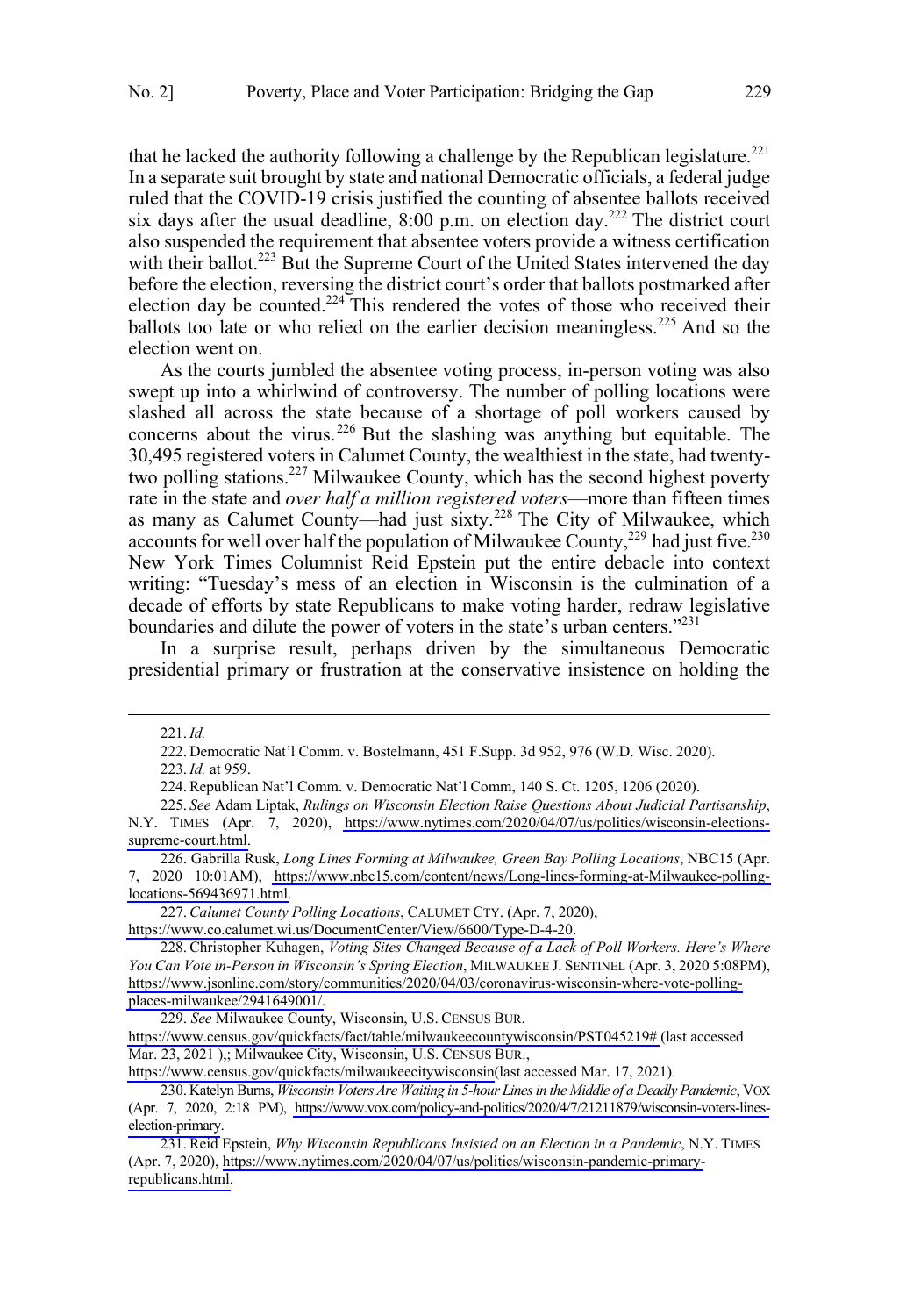<span id="page-29-0"></span>election, the liberal candidate for the state supreme court seat won her race handily.<sup>232</sup>

# *C. A Proposal to Make Voting More Accessible*

The data in Part I show that there are lower rates of voter participation in both urban and rural counties with high rates of poverty. Moreover, changing state election systems are uneven at best and ill-intended at worst. Whether it be in West Virginia, Florida, Wisconsin, Pennsylvania, Oregon, or some other state, a more uniform guarantee is necessary to attack the socioeconomic disparity in voter participation, especially given the present crisis. Any statute must be well-crafted and targeted, given the power of political appointees, such as former Postmaster General Louis DeJoy, to alter rules or physically destroy machines that enable expeditious vote counting.<sup>233</sup> This Note therefore proposes the following piece of original legislation, drawing upon the multitude of legislative efforts described in Part II, above:

## The Equal Voter Participation Act of 2021

Section 1: Guaranteeing the Right to Vote by Mail

- (a) "In General.—If an individual in a state is eligible to cast a vote in an election for federal office, the State may not impose any additional conditions or requirements on the eligibility of the individual to cast the vote in such election by mail, except to the extent that the State imposes a deadline for returning the ballot to the appropriate State or local election official."<sup>234</sup>
- (b) "Provision of Ballot Materials.—Not later than two weeks before the date of any election for federal office, each State shall mail ballots to individuals who are registered to vote in such election."235
	- a. For individuals with a lawful permanent address who become registered during the two-week period before an election, and after each state mails ballots to individuals, the state shall mail a paper ballot to the individual if they become registered one week before the election or earlier, or electronically if they become registered at 12:00 a.m. on the day one week before an election, or at a later time. As long as these ballots are postmarked on or before Election

*Wisconsin Supreme Court and Statewide Election Results*, N.Y. TIMES 232.

[https://www.nytimes.com/interactive/2020/04/07/us/elections/results-wisconsin-spring-elections.html.](https://www.nytimes.com/interactive/2020/04/07/us/elections/results-wisconsin-spring-elections.html) (last visited May 25, 2021).

<sup>233.</sup> The topic of political interference at the USPS in the runup to the 2020 election was worthy of, and will surely receive, much longer treatment from scholars in Administrative Law. For a brief discussion of what one might deem summer 2020's Great Postal Crisis, *see* Adam Clark Estes, *What's Wrong With the Mail*, VOX (Aug. 18, 2020, 2:21 PM), [https://www.vox.com/recode/2020/8/7/21358946/postal-service](https://www.vox.com/recode/2020/8/7/21358946/postal-service-mail-delays-election-trump-mail-in-ballots)[mail-delays-election-trump-mail-in-ballots](https://www.vox.com/recode/2020/8/7/21358946/postal-service-mail-delays-election-trump-mail-in-ballots). Public outcry led to a reversal of many changes. *Postal Service Agrees to Reverse Service Changes*, POLITICO (Oct. 14, 2020, 11:55 PM), <https://www.politico.com/news/2020/10/14/postal-service-agrees-to-reverse-service-changes-429550>.

<sup>234.</sup> S. 26 116th Cong. § 3, (2019).

<sup>235.</sup>*Id.*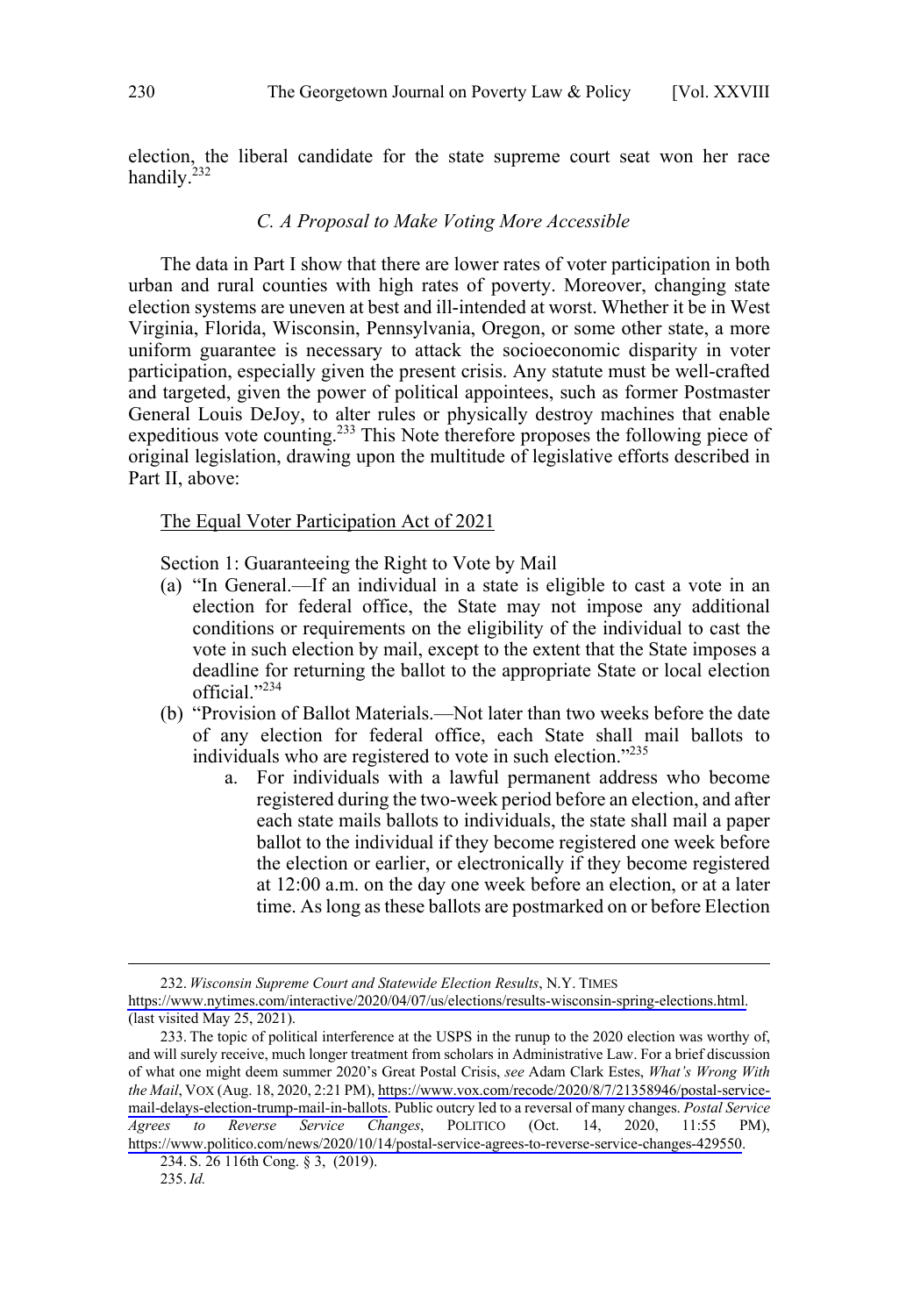Day, or electronically received on or before Election Day, they shall be counted.

(c) "Rule of Construction.—Nothing in this section shall be construed to affect the authority of states to conduct elections for federal office through the use of polling places at which individuals cast ballots."<sup>236</sup>

Section 2: Financing the Vote

- (a) The Federal Election Commission shall produce a quadrennial best practices manual that provides States with quality standards in balloting, tabulation, equipment, and software.
- (b) The Federal Election Commission shall provide the States with all funds necessary to print, mail, process, and tabulate ballots sent and received by mail, including for the cost of any machinery or software needed in these tasks, in accordance with the Best Practices Manual.
- (c) States are not precluded from opening polling places, but the cost thereof, in addition to all other costs incurred by the state in the administration of elections for federal office, will only be reimbursable with federal funds according to the following formula, where "top quintile" refers to the 20% of Census tracts<sup>237</sup> with the lowest rates of poverty and "bottom quintile" refers to the 20% of Census tracts with the highest rates of poverty:
	- a. Federal funds to match 100% of cost if rates of voter participation between the top quintile and bottom quintile of Census tracts were within 2% in the last biennial general election for federal office.
	- b. Federal funds to match 50% of cost if rates of voter participation between the top quintile and bottom quintile of Census tracts were within 3% in the last biennial general election for federal office.
	- c. Federal funds to match 25% of cost if rates of voter participation between the top and bottom quintile of Census tracts were within 4% in the last biennial general election for federal office.
	- d. If the rate of voter participation in the top and bottom quintiles differed by greater than 4% in the last biennial general election for federal office, the federal government shall not reimburse the cost of any in-person voting.
	- e. Notwithstanding subsections a. through d., if voters in the "bottom quintile" participate in elections at a greater rate than voters in the "top quintile," states shall receive a full reimbursement.

Section 3: Ensuring the Vote

- (a) "Accessibility for Individuals With Disabilities.—All ballots provided under this [Act] shall be accessible to individuals with disabilities in a manner that provides the same opportunity for access and participation (including for privacy and independence) as for other voters. $5238$
- (b) Accessibility for Individuals Experiencing Homelessness or Lacking a Permanent Address:

 <sup>236.</sup>*Id.*

<sup>237.</sup>The author used county-by-county data because it is readily available. Use of Census tracts would allow for greater precision in pinpointing where poorer voters live and how frequently they vote.

<sup>238.</sup> S. 26 116th Cong. § 3, (2019).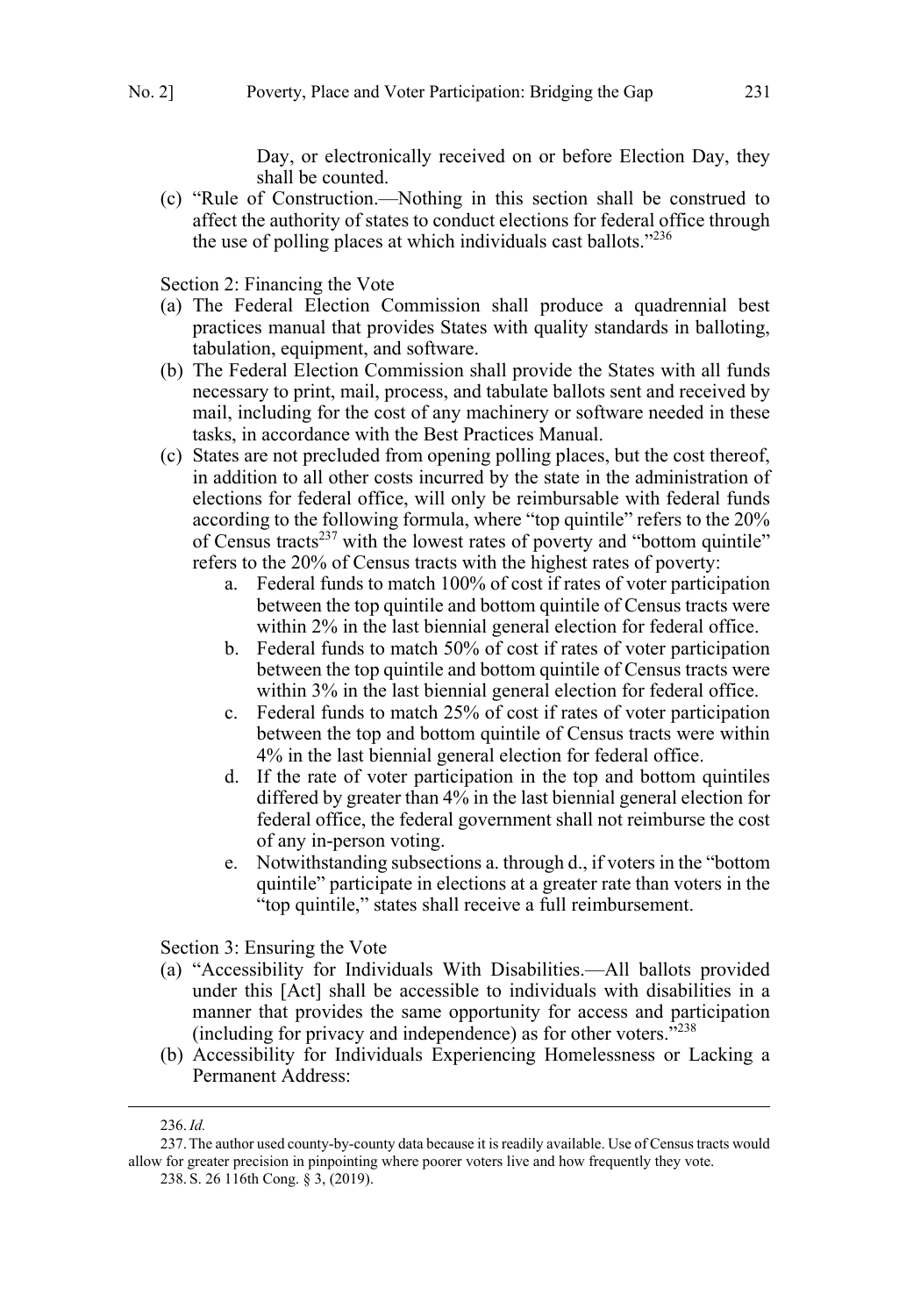- a. The States shall allow registered voters to designate a Post Office or public benefits office as the address to which the state must send their ballot, which such individuals may retrieve by stating their name and providing identification, which shall include any document issued by the federal government or any State, local, or tribal government bearing their name.
- b. The federal government shall provide the States with ballot receptacles to be placed in all Post Offices and public benefits offices.
- (c) All ballots shall be mailed with a return envelope and prepaid postage.
- (d) All mail ballots postmarked by Election Day shall be counted.

Section 4: Registering Voters.<sup>239</sup>

This proposal provides states with a positive incentive to erase the disparity in rates of voter participation between rich and poor. It also seeks to address the challenges that people living with disabilities or experiencing homelessness face when casting a ballot. For reasons discussed in Section IV, the proposal's requirements would be likely circumscribed to federal elections, leaving a great deal more work to be done concerning elections to state office. This proposal is distinct from all four of the proposed laws discussed above, in that it ties the disbursement of funds directly to the achievement of greater parity in voter participation between wealthier and poorer places. But it draws upon their commitment to assisting people with disabilities to cast ballots, their attention to registration schemes, the preservation of state autonomy to conduct in-person voting in addition to absentee voting, and their overall choice to involve the federal

(A) the official later determines that the individual does not meet the eligibility requirements for registering to vote in such elections; or

(B) prior to the expiration of such 21-calendar-day period, the individual notifies the official that the individual declines to be registered to vote in such elections.

(2) CHANGE OF ADDRESS.—Upon the expiration of the 21-calendar-day period which begins on the date the appropriate State election official issues a notification to an individual under subsection (b)(2)(B), the official shall ensure that the individual is registered to vote in elections for Federal office at the address provided in the identifying information unless—

(A) the official later determines that the individual does not meet the eligibility requirements for registering to vote in such elections; or

(B) prior to the expiration of such 21-calendar-day period, the individual notifies the official that the individual declines a change of address for voter registration purposes."

<sup>239..</sup> This portion of the law would exactly mirror Senator Wyden's S. 26, discussed *infra* Section III-A: "(1) REGISTRATION.—Upon the expiration of the 21-calendar-day period which begins on the date the appropriate State election official issues a notification to an individual under subsection  $(b)(2)(A)$ , the official shall ensure that the individual is registered to vote in elections for Federal office held in the State unless—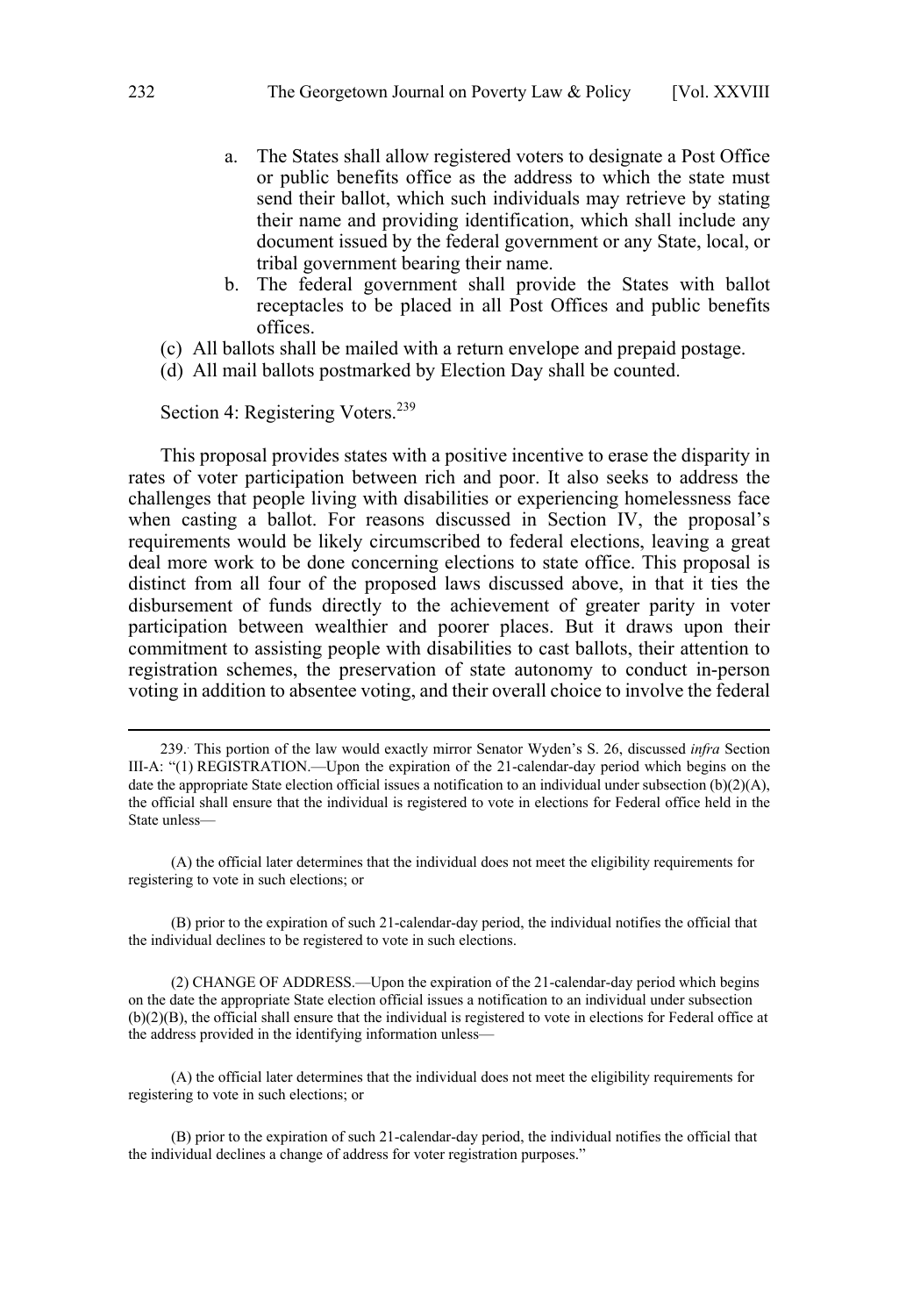participation.

<span id="page-32-0"></span>government in an area of law traditionally left up to the states. Each of those proposed laws is thorough and carefully crafted—this proposal is intended only to supplement them by addressing the relationship between poverty, place, and voter

#### *D. Finding A Politically Feasible Path*

The Equal Voter Participation Act would mark a bold, sweeping change to how Americans vote for federal offices. Passage of this law would likely require unified Democratic control of government—and a little wiggle room.

During his campaign, President Biden made access to the vote a central issue. Shortly after he declared his candidacy, he wrote an op-ed in a South Carolina newspaper declaring that under his administration, "The Department of Justice will once again protect the fundamental right to vote. And I'll lead the fight to restore the Voting Rights Act and pass laws that *make it easier for people to exercise their rights*." <sup>240</sup> COVID-19 led the former Vice President to go even further, as evidenced in his statement that: "We should be looking to all mail ballots across the board."<sup>241</sup>

This Note's original proposal—and the other proposed laws discussed here would stand little to no chance in a Republican-led or closely divided Senate. That is why the most critical step to ensure the passage of this measure or any measure even remotely resembling it requires retaining or expanding the current Democratic majority in the House of Representatives and *expanding* the Democratic Senate majority.<sup>242</sup> Why is the current Democratic Senate majority of fifty plus Vice President Harris<sup>243</sup> insufficient? Because under prevailing Senate rules,<sup>244</sup> a voting rights measure would need sixty votes to overcome an expected Republican filibuster. Alternatively, a simple majority of the Senate could amend

Joe Biden, *A Biden Administration Will Work Tirelessly to Protect the Voting Rights of Americans*, THE 240. STATE (Dec. 22, 2019, 5:35 AM) (emphasis added), [https://www.thestate.com/opinion/article238618648.html.](https://www.thestate.com/opinion/article238618648.html)

<sup>241. @</sup>MeetThePress, TWITTER (Mar. 29, 2020, 9:52 AM), [https://twitter.com/MeetThePress/status/1244261049735548930.](https://twitter.com/MeetThePress/status/1244261049735548930)

Embedded here is an enormous presumption: the abolition of the filibuster. Many of Democrats' 242. enumerated priorities could never get past a cloture vote, and the odds of either party gaining a supermajority in the near future are practically nonexistent. With partisan rancor as it is, Republican senators will have little incentive to cross over to support Democratic priorities—especially if they hope to survive their next primary. At the same time, pressure on a Democratic trifecta to pass a progressive agenda would be enormous. Failure to do so would carry the potential to expose many senators and representatives to a challenge from the left. Putting the wisdom of such an action to the side—and there is good reason to consider it unwise—political reality could well lead to the filibuster's demise. Alternatively, senators from red states may resist pressure from the left, wishing to burnish their moderate credentials by preserving the filibuster. For a good summary of this topic, *see* Molly E. Reynolds, *What Is the Senate Filibuster, and What Would It Take to Eliminate It?*, BROOKINGS (Oct. 15, 2019), [https://www.brookings.edu/policy2020/votervital/what-is-the-senate-filibuster-and-what-would-it-take](https://www.brookings.edu/policy2020/votervital/what-is-the-senate-filibuster-and-what-would-it-take-to-eliminate-it/)[to-eliminate-it/.](https://www.brookings.edu/policy2020/votervital/what-is-the-senate-filibuster-and-what-would-it-take-to-eliminate-it/)

*Party Division*, U.S. SENATE, <https://www.senate.gov/history/partydiv.htm>(last visited May 5, 243. 2021).

*About Filibusters and Cloture*, U.S. SENATE 244.

[https://www.senate.gov/artandhistory/history/common/briefing/Filibuster\\_Cloture.htm](https://www.senate.gov/artandhistory/history/common/briefing/Filibuster_Cloture.htm) (last visited May 5, 2021).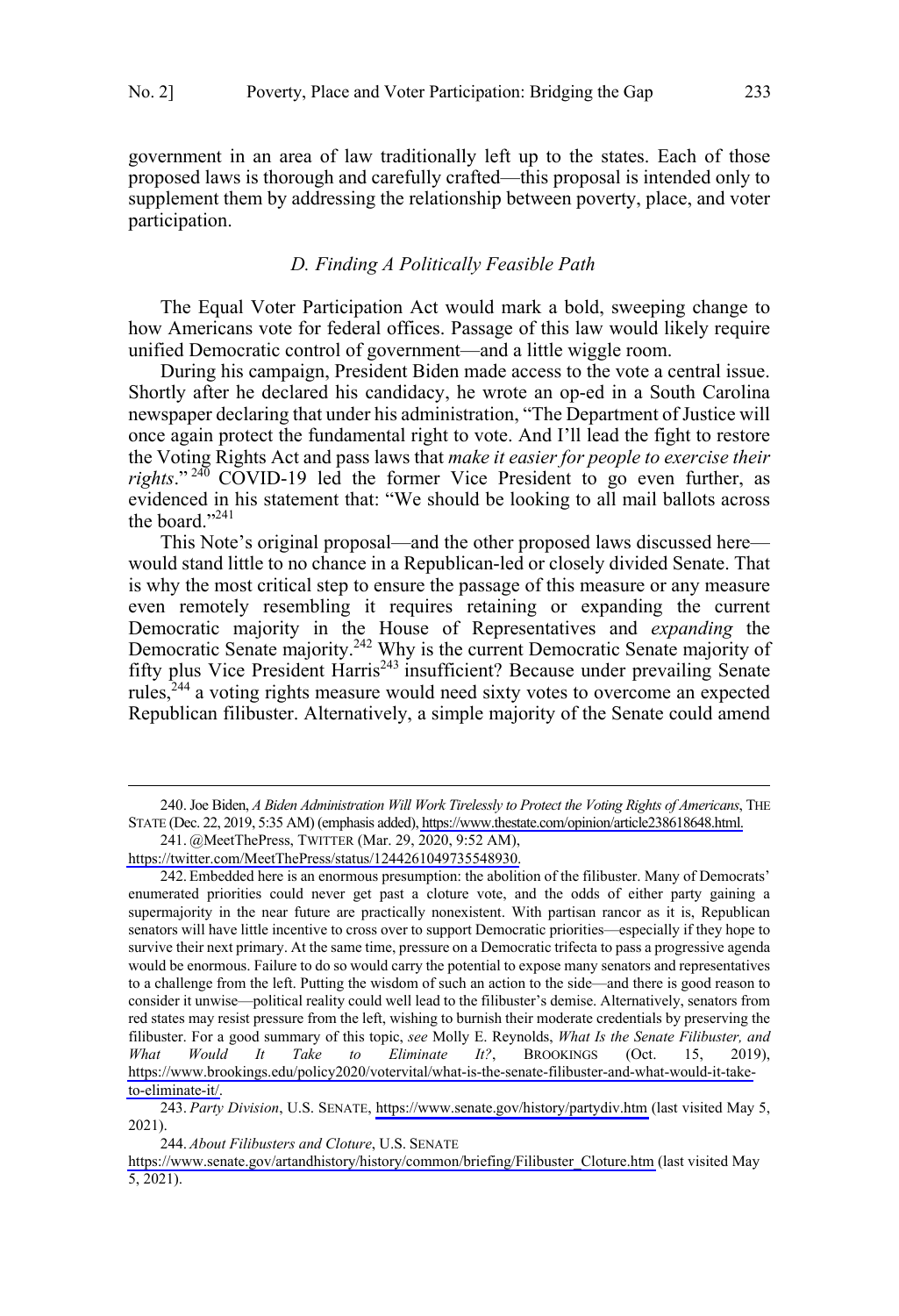<span id="page-33-0"></span>its rules to abolish the filibuster, but moderate Democratic Senators Joe Manchin and Kyrsten Sinema have already voiced strong opposition to that strategy.<sup>245</sup>

Voting rights have not always been such a controversial issue. Indeed, the Voting Rights Act was reauthorized without a single senator voting in opposition in 2006.<sup>246</sup> A broad array of Democratic senators and representatives of both geographic and ideological diversity currently support a series of bills, including those discussed above, aimed at expanding access to voting.<sup>247</sup> This Note employs explicitly partisan language because of the clear partisanship evident throughout the discussion of state laws in Part II. Furthermore, only one of the major parties is currently peddling conspiracies about nefarious but fictitious "voter fraud" in an attempt to bypass the will of the people in the most recent election, however unsuccessfully.<sup>248</sup> Decoupling conservative politics from the promotion of measures that make voting harder is profoundly important to the health and longterm legitimacy of democratic government. Suppressing the votes of poor voters, voters with disabilities, African American, Hispanic, or Native American voters, or *any* group of voters for *any* reason is not a good faith electoral strategy. Many of the counties included in the analysis above voted heavily Republican, and those votes are just as sacred. Poor counties in four of the five states surveyed here voted less than wealthy counties in 2016: that must become an aberration, a problem for lawmakers to solve, rather than the inevitable result of the laws themselves. There is a deep need for bipartisan understanding that more citizens voting is a good thing, an understanding that would serve as a refuge in the hyper-partisan storm.

#### IV. A CONSTITUTIONAL DEFENSE

Part IV lays out some of the main constitutional challenges for federal election reform in Supreme Court jurisprudence. Subpart A grapples with three challenging precedents: *Shelby County, Alabama v. Holder*, followed by *Oregon v. Mitchell* and *Crawford v. Marion County Election Board*. Subpart B then turns to constitutional justifications for a proposal which ties federal funds for elections to lower disparities in voter participation between wealthier and poorer places, seeking to find a constitutional avenue to expand the Equal Voter Participation Act beyond federal elections. It begins with Congress's Spending Power, turns to the Commerce Clause, and concludes with the Equal Protection Clause of the Fourteenth Amendment.

Burgess Everett, *Manchin Emphatic He 'Will Not Vote' to Kill the Filibuster*, POLITICO (Jan. 25, 245. 2021, 5:38 PM), [https://www.politico.com/news/2021/01/25/joe-manchin-filibuster-462364.](https://www.politico.com/news/2021/01/25/joe-manchin-filibuster-462364)

*Case: Voting Rights Act Reauthorization 2006*, NAACP LEGAL DEF. & EDUC. FUND, INC., 246. <https://www.naacpldf.org/case-issue/voting-rights-act-reauthorization-2006/>(last visited May 5, 2021).

<sup>247.</sup> *See generally* Part III.

<sup>248.</sup> *See* Texas v. Pennsylvania, No. 155, 2020 WL 7296814 at \*1 (U.S. Dec. 11, 2020) (denying Texas' suit to delay certification of election results in closely contested states because of pandemic-related changes to state election administration). Long after the resolution of the election and the Inauguration, prominent Republicans continue to lie about election fraud. *See* Press Release, Statement by Donald J. Trump, (Mar. 16, 2021) ("We are seeking to find and reveal the large-scale election fraud which took place in Georgia.").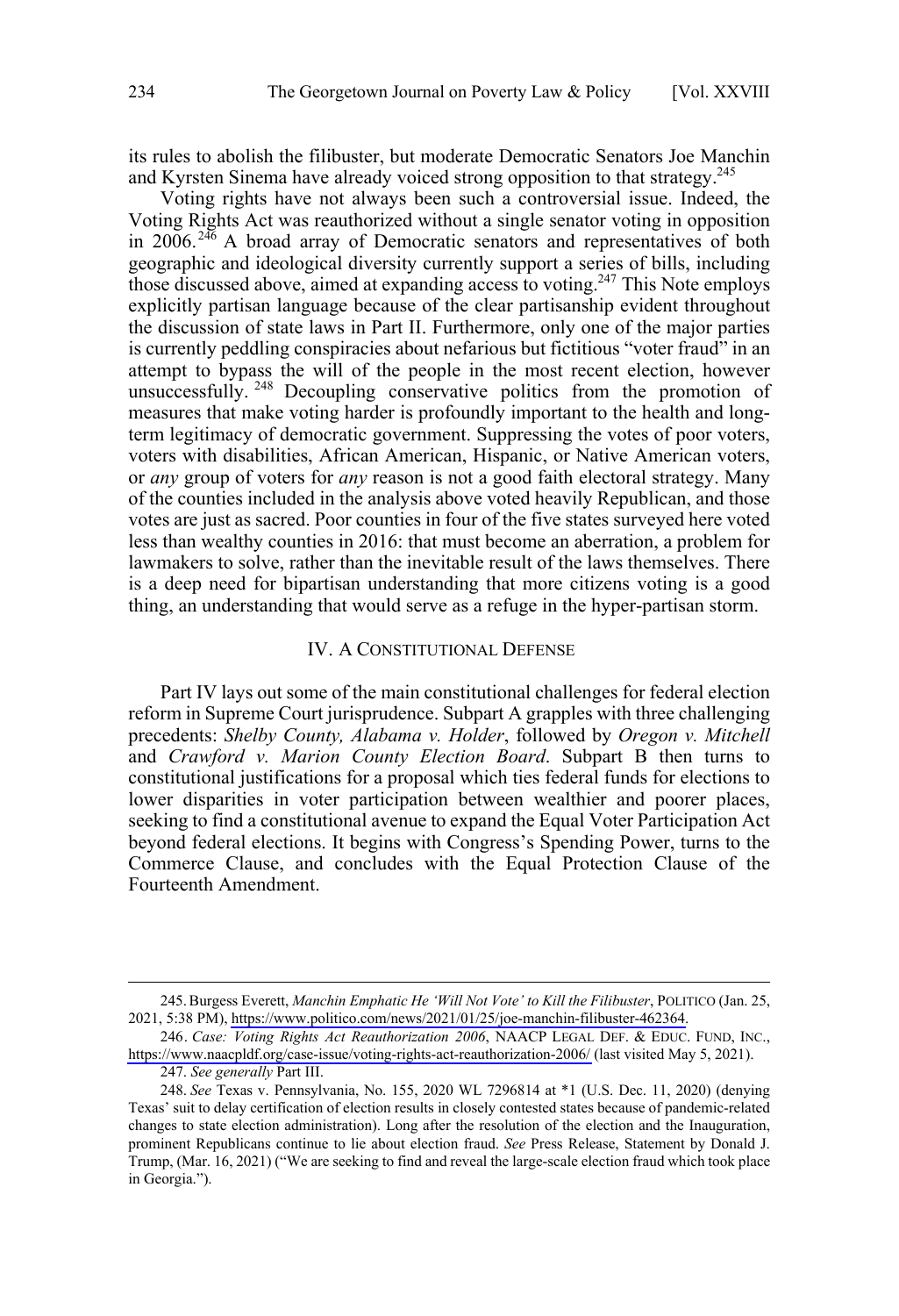#### *A. Constitutional Hurdles*

<span id="page-34-0"></span>A measure designed to limit the disparity in voter participation between geographic areas with high rates of poverty and those with low poverty rates could pass constitutional muster. However, passing and upholding such a law will not be easy.<sup>249</sup> The Supreme Court has taken a markedly hostile turn away from federal intervention in the way that states hold elections in recent years.<sup>250</sup> The majority opinion in *Shelby County, Alabama v. Holder* captures this hostility.<sup>251</sup> *Shelby County* dealt primarily with Section Four of the reauthorized Voting Rights Act, which provided a mechanism to prevent states and localities from discriminating between voters because of their race.<sup>252</sup> That section provided the coverage formula by which certain jurisdictions, primarily in the south, were subjected to federal preclearance for any changes in electoral procedures.<sup>253</sup> In short, a jurisdiction satisfied the formula if it exhibited two dismal features: "tests or devices" limiting voter registration and participation as of November 1, 1964, and a registration rate of all voting age persons of less than 50% on November 1, 1964, or voter participation rates below  $50\%$  in the November 1, 1964 election.<sup>254</sup> The Court balked at the use of "40-year-old-data, when today's statistics tell an entirely different story."255 Congress could pass a new formula with new data, but the old one represented too great a "'departure from the traditional course of relations between the States and the Federal Government."<sup>256</sup>

The formula used to disburse federal funds to cover the costs of election administration in the proposed Equal Voter Participation Act in Part IV escapes from *Shelby County's* dangerous shadow in two ways. First, the proposed law would apply universally. All states would receive federal money for costs directly related to mail-in voting; federal funding for other costs would be contingent upon the same measure everywhere, without reference to any particular measures the state may have implemented by a given date.<sup>257</sup> Moreover, as part (c) of Section II of the proposed law says, the data that determine the amount of funding that a state could receive would update every two years, insulating the proposal from *Shelby*like charges of anachronism.<sup>258</sup>

*Shelby County* is hardly the only hurdle to clear. The Supreme Court has restricted Congress's ability to alter voting procedures and requirements to

 $\overline{a}$ 

*About Section 5 of the Voting Rights Act*, U.S. DEP'T OF JUSTICE 254.

<https://www.justice.gov/crt/about-section-5-voting-rights-act>(last updated Sept. 11, 2020).

<sup>249.</sup>To begin with, Congress has provided funds designed to modernize and streamline state elections before, with the Help America Vote Act of 2002. *See* 52 U.S.C.A. § 20901 (West, Westlaw through Pub. L. No. 116-193) et seq. Several of the proposed pieces of legislation described above amend or build upon this Act in some form.

<sup>250.</sup> *See generally* Shelby Cnty., Alabama v. Holder, 570 U.S. 529 (2013).

<sup>251.</sup>*Id.*

<sup>252.</sup>*Id.* at 529.

<sup>253.</sup>*Id.* at 550 ("The formula looked to cause (discriminatory tests) and effect (low voter registration and turnout) and tailored the remedy (preclearance) to those jurisdictions exhibiting both.").

<sup>255.</sup> *Shelby Cnty.*, 570 U.S. at 556 (referring to statistics cited by the Court showing improved voter registration and participation rates throughout the South).

<sup>256.</sup>*Id.* at 557 (quoting Presley v. Etowah Cnty. Comm'n, 502 U.S. 491, 500–01 (1992)).

<sup>257.</sup> The author does not suggest replacing the poll taxes and literacy tests of Section Four of the Voting Rights Act with voter ID laws.

<sup>258.</sup> Part III-C, *supra*; *see Shelby Cnty*., 570 U.S. at 556.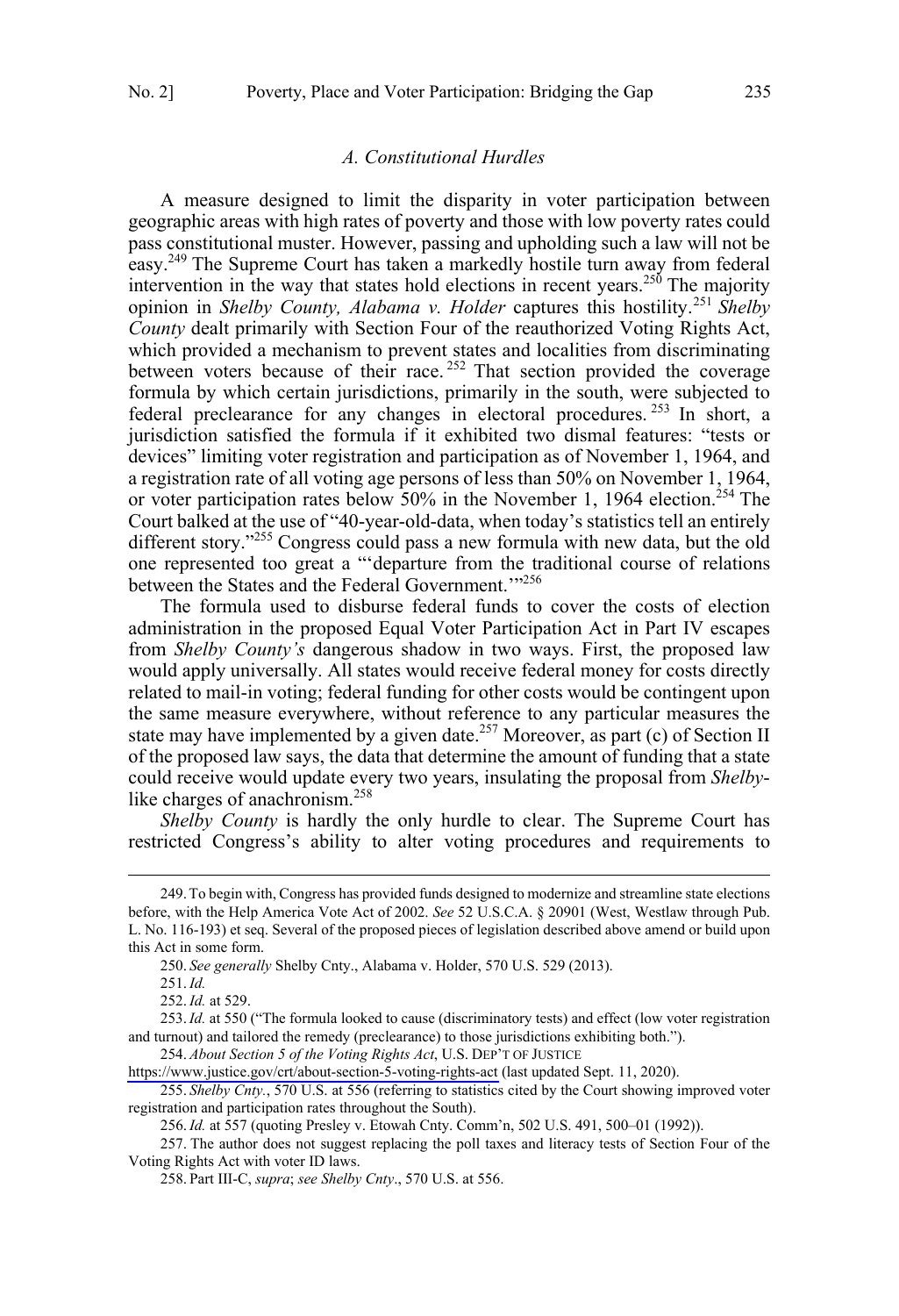national (or, as the legislation above refers to them, federal) elections.<sup>259</sup> The Court held in *Oregon v. Mitchell* that it was within Congress's power to set the voting age in "national elections, such as congressional, senatorial, vice-presidential and presidential elections," but not in elections to state and local office.<sup>260</sup> For this reason, the proposed plan is circumscribed to federal elections and takes all of its measurements with reference to them. This is a serious limitation, as the power of individual voters to influence outcomes is intuitively greater in state and local elections where fewer ballots are cast. Indeed, some of the most egregious efforts to suppress votes have functioned—and still do function—exclusively in elections to state office.<sup>261</sup> This proposal could incentivize the prevention or the dilution of low-income votes for state and local office where these elections overlap with elections to federal office, as they commonly do.<sup>262</sup> But it is admittedly only a single leg of a longer journey, and much work would remain in state capitols and town halls.

Equal Protection precedent lays another trap. In *Crawford v. Marion County Election Board*, the Court recognized that even "rational restrictions on the right to vote" might constitute invidious discrimination and run afoul of the Constitution "if they are unrelated to voter qualifications."<sup>263</sup> But it interpreted the implications of this standard narrowly. Per *Crawford*, "evenhanded restrictions that protect the integrity and reliability of the electoral process itself are not invidious and satisfy the standard set forth in *Harper*."<sup>264</sup> In determining whether a restriction is a valid one, "a court must identify and evaluate the interests put forward by the State as justifications for the burden imposed by its rule, and then make the 'hard judgment' that our adversary system demands."<sup>265</sup> The Court then utilized this standard to deem the state interest in "deterring and detecting voter fraud" as a valid state justification for the purge of voter rolls and requirement of photo ID to cast a ballot.<sup>266</sup>

*Crawford* came out the wrong way. As this Note demonstrates, federal legislation has the capacity to undo the inequities present in the laws impacting how people vote in states all across the country. By a generous reading, the *Crawford* majority willfully averted its eyes from the reality that voter ID laws, voter roll purges, and the like disproportionately impact poor voters and voters of color. Moreover, because fraud is so rare, these measures are a "solution in search of a problem."267 It would be far wiser to subject state voting restrictions to a higher

<sup>259.</sup> Oregon v. Mitchell, 400 U.S. 112, 117–18 (1970).

<sup>260.</sup>*Id.*

<sup>261.</sup> For instance, Mississippi voters rejected an 1890 law by ballot initiative this year requiring a candidate for statewide office win a majority of State House Districts. Past efforts by the DOJ to challenge the law came up short. *See* Becca Andrews, *Mississippians Overwhelmingly Voted Down a Jim Crow-Era Election Provision*, MOTHER JONES (Nov. 4, 2020), [https://www.motherjones.com/2020](https://www.motherjones.com/2020-elections/2020/11/mississippi-measure-2-statewide-election-provision-jim-crow/) [elections/2020/11/mississippi-measure-2-statewide-election-provision-jim-crow/.](https://www.motherjones.com/2020-elections/2020/11/mississippi-measure-2-statewide-election-provision-jim-crow/)

<sup>262.</sup> BEN LEUBSDORF, CONG. RSCH. SERV., R46413, ELECTION DAY: FREQUENTLY ASKED QUESTIONS 3 (2020).

<sup>263.</sup> Crawford v. Marion Cnty. Election Bd., 533 U.S. 181, 189 (2008).

<sup>264.</sup> *Id.* at 189–90 (quoting Anderson v. Celebrezze, 460 U.S. 780, 788 n. 9 (1983)).

<sup>265.</sup> *Id.* at 190.

<sup>266.</sup>*Id.* at 191, 194.

<sup>267.</sup> *Oppose Voter ID Legislation—Fact Sheet*, s*upra* note 11.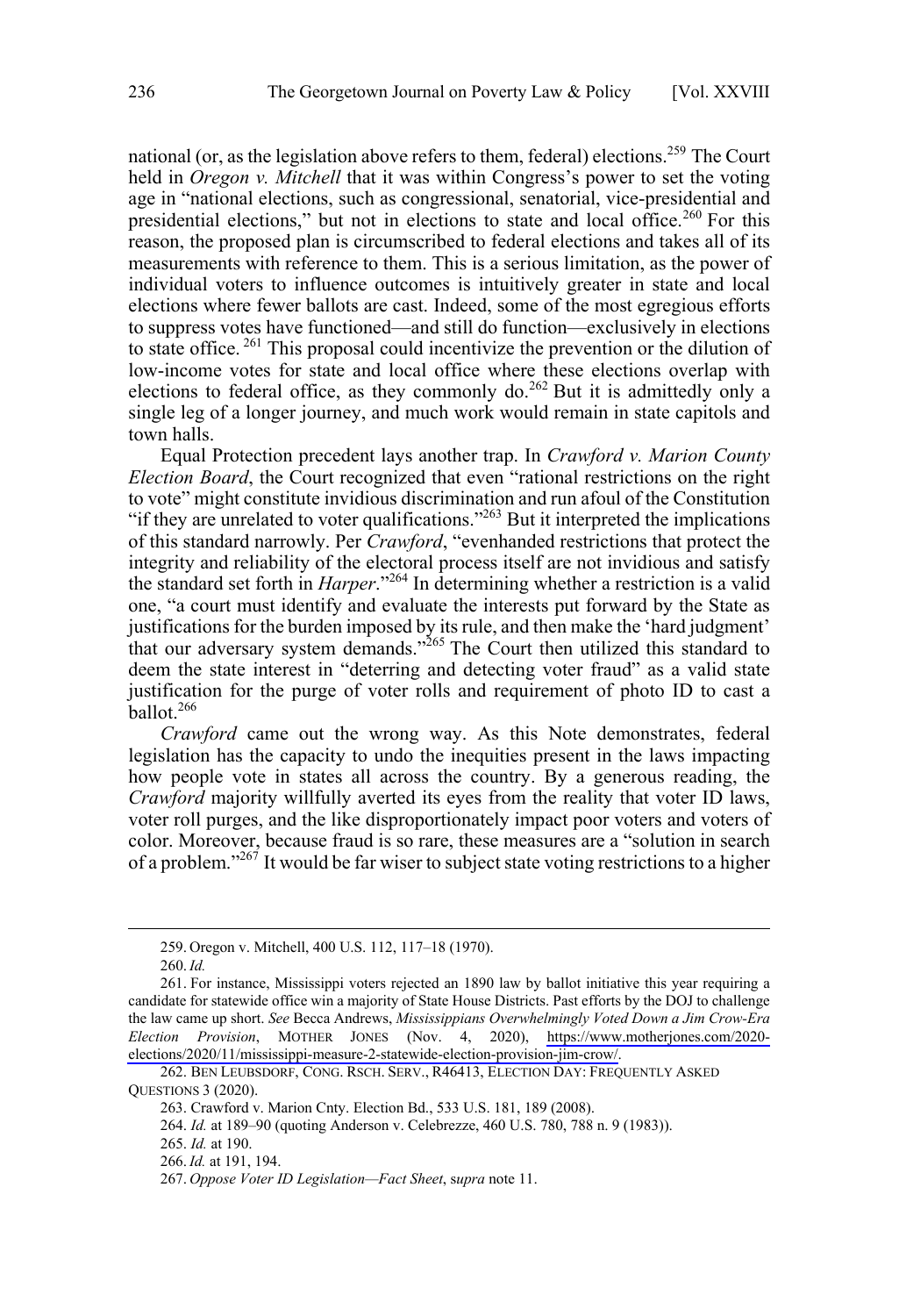<span id="page-36-0"></span>constitutional standard than rational basis and provide a federal floor of protections to erase inequities.

### *B. Constitutional Avenues*

Article I, Section Four of the Constitution states that "Congress may at any time by law make or alter" laws regarding the election of federal officials.<sup>268</sup> This language provides the basis for tying an electoral incentive system to poverty rates, place, and voter participation in federal elections, and, as explained above, the Supreme Court has construed it strictly. Different constitutional arguments would be needed to make such a law applicable to state elections as well. First, reliance upon Congress' power to tax and spend would offer the surest constitutional path for a law such as the one proposed here. Second, the Commerce Clause could empower Congress to demand that states adopt mail-in voting, but the logic of the argument would likely face fierce headwinds in conservative courts. Third, Justice Douglas' reading of the Fourteenth Amendment would provide the broadest path to guaranteeing the vote. An embrace of such a perspective, however, would require a monumental shift from the Supreme Court.

# 1. The Spending Power

Article I declares that "The Congress shall have Power to lay and collect Taxes . . . to pay the Debts and provide for the Common Defense and general Welfare of the United States."<sup>269</sup> In other words, "[i]ncident to this power, Congress may attach conditions on the receipt of federal funds, and has repeatedly employed the power 'to further broad policy objectives by conditioning receipt of federal moneys upon compliance by the recipient with federal statutory and administrative  $d$ irectives.  $^{7,270}$ 

There are certain limitations upon this power. First, expenditures must be aimed at the "pursuit of 'the general welfare." $^{3271}$  Courts must defer "substantially" to Congress on this score.<sup>272</sup> Second, conditions placed on any federal funds must be "unambiguous."<sup>273</sup> Third, conditions must be related "to the federal interest in particular national projects or programs."274 Fourth, expenditures must clear any "independent bar" set by "other constitutional provisions."<sup>275</sup> Fifth and finally, "the financial inducement offered by Congress [must not] be so coercive as to pass the point at which 'pressure turns into compulsion."<sup>276</sup>

The Equal Voter Participation Act (plus applicability to the states) would pass the constitutional test for valid exercise of the Spending Power. The findings

<sup>268.</sup> U.S. CONST. art, I, § 4

<sup>269.</sup> U.S. CONST. art. I, § 8, cl. 1.

<sup>270.</sup> South Dakota v. Dole, 483 U.S. 203, 206 (1987) (quoting Fullilove v. Klutznick, 448 U.S. 448, 474 (1980)).

<sup>271.</sup>*Id.* at 207 (citing Helvering v. Davis, 301 U.S. 619, 640-41 (1937)).

<sup>272.</sup>*Id.*

<sup>273.</sup>*Id.* at 207 (citing Pennhurst St. Sch. & Hosp. v. Halderman, 451 U.S. 1, 17 (1981)).

<sup>274.</sup>*Id.* at 207 (quoting Massachusetts v. United States, 435 U.S. 444, 461 (1978)).

<sup>275.</sup>*Id.* at 208.

<sup>276.</sup>*Id.* at 211 (quoting Steward Machine Co. v. Davis, 301 U.S. 548, 590 (1937)).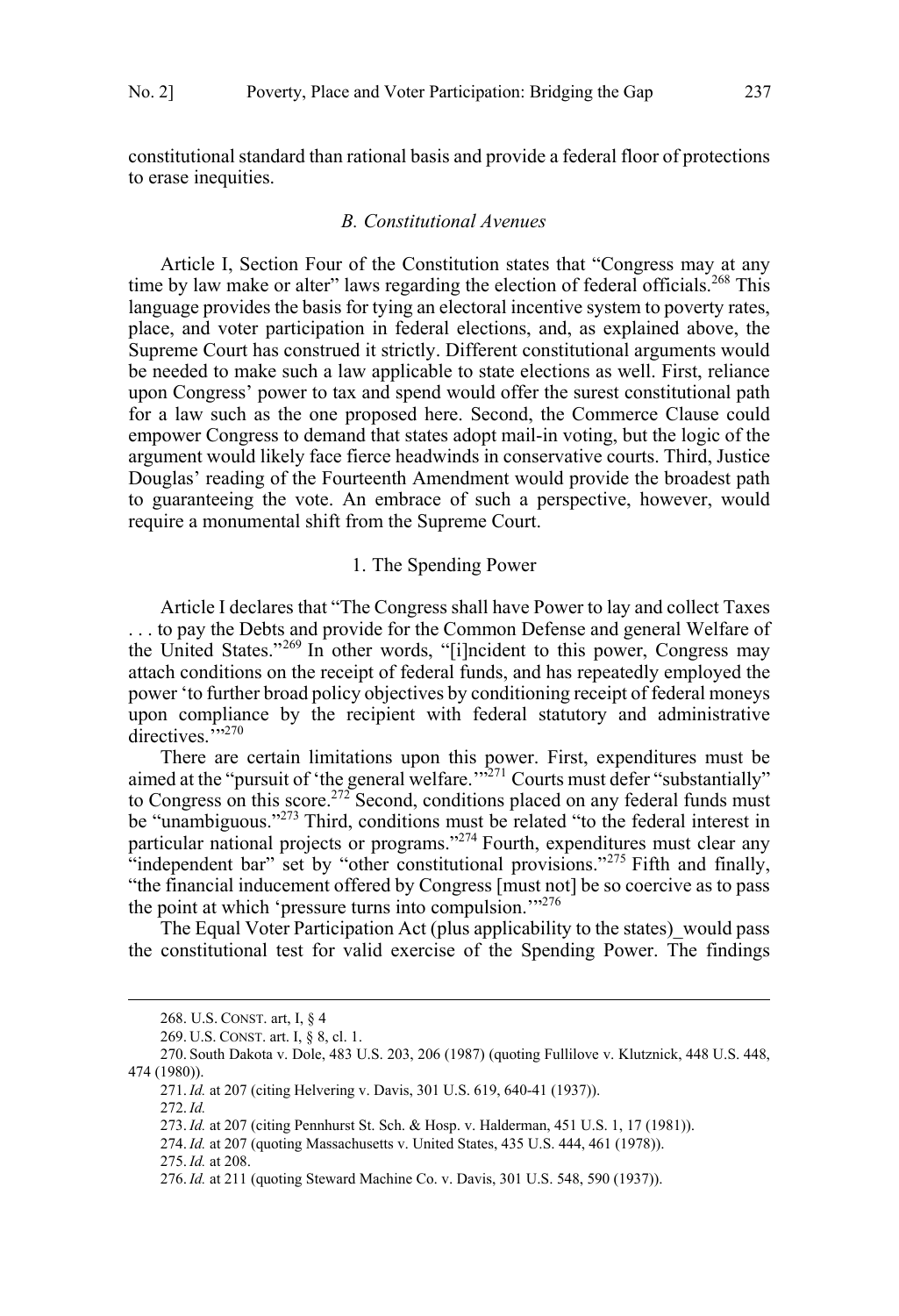<span id="page-37-0"></span>described in Section Two of the Vote by Mail Act of 2019277 offer a glimpse of numerous avenues to assert that mail voting would advance the general welfare. The conditions for receiving the funds—lowering the discrepancy that exists between rich and poor counties when it comes to voter participation rates below certain numerically expressed levels—are unambiguous. Congress already has the power to regulate federal elections;<sup>278</sup> combined with the spending power, it could go further and regulate the states. No separate constitutional provision bars this particular exercise of that power. There is nothing coercive about the proposal; it only promises new money to states if they reach its goals. Congress's spending power provides the safest constitutional path for the sort of positive incentive structure imagined here.

#### 2. The Commerce Power

The second basis of power for passing a version of the law proposed here that *also* applies to state elections is the Commerce Clause. Article I of the Constitution grants Congress the power "[t]o regulate Commerce with foreign Nations, and among the several States, and with the Indian Tribes."<sup>279</sup> As Chief Justice Marshall explained nearly two centuries ago, this power is plenary, limited only by the express terms of the Constitution.<sup>280</sup> Thus, it offers the means to regulating a great variety of activities. Congress based the provision of the Civil Rights Act of 1964, which prohibited racial discrimination in public accommodations, on this power, leaving behind a record "replete with evidence of the burdens that discrimination by race or color places upon interstate commerce."<sup>281</sup> Congress's reliance was proper, because "the power of Congress to promote interstate commerce also includes the power to regulate the local incidents thereof, including local activities in both the States of origin and destination, which might have a substantial and harmful effect upon that commerce."<sup>282</sup> Later opinions expressed reservations about the use of the Commerce Clause to permit federal regulation of intrajurisdictional matters, limiting Congress to the regulation of activities that "*substantially* affect interstate commerce."283

Congress could enact a federal law requiring states to implement the elements of the author's proposal in both state and federal elections by resorting to their power under the Commerce Clause. Part I of this Note shows how voter participation can break along socioeconomic lines. Aggressive state laws implementing voter ID and similar requirements for voters only exacerbate the chasm. Ensuring the participation of voters from a more representative economic sampling would better inform state, local, and federal economic policy. How could Congress adequately regulate Commerce when certain socioeconomic strata go relatively unheard? State governments concerned principally with the counties that vote in greater proportion might enact laws which benefit those constituencies at

 <sup>277.</sup> S. 26, 116th Cong. (2019).

<sup>278.</sup> Oregon v. Mitchell, 400 U.S. 112, 117–18 (1970).

<sup>279.</sup>U.S. CONST. art. I, § 8 cl. 3.

<sup>280.</sup> Gibbons v. Ogden, 22 U.S. 1, 197 (1824).

<sup>281.</sup> Heart of Atlanta Motel, Inc. v. United States, 379 U.S. 241, 252 (1964).

<sup>282.</sup>*Id.* at 258.

<sup>283.</sup> United States v. Lopez, 514 U.S. 549, 559 (1995) (emphasis added).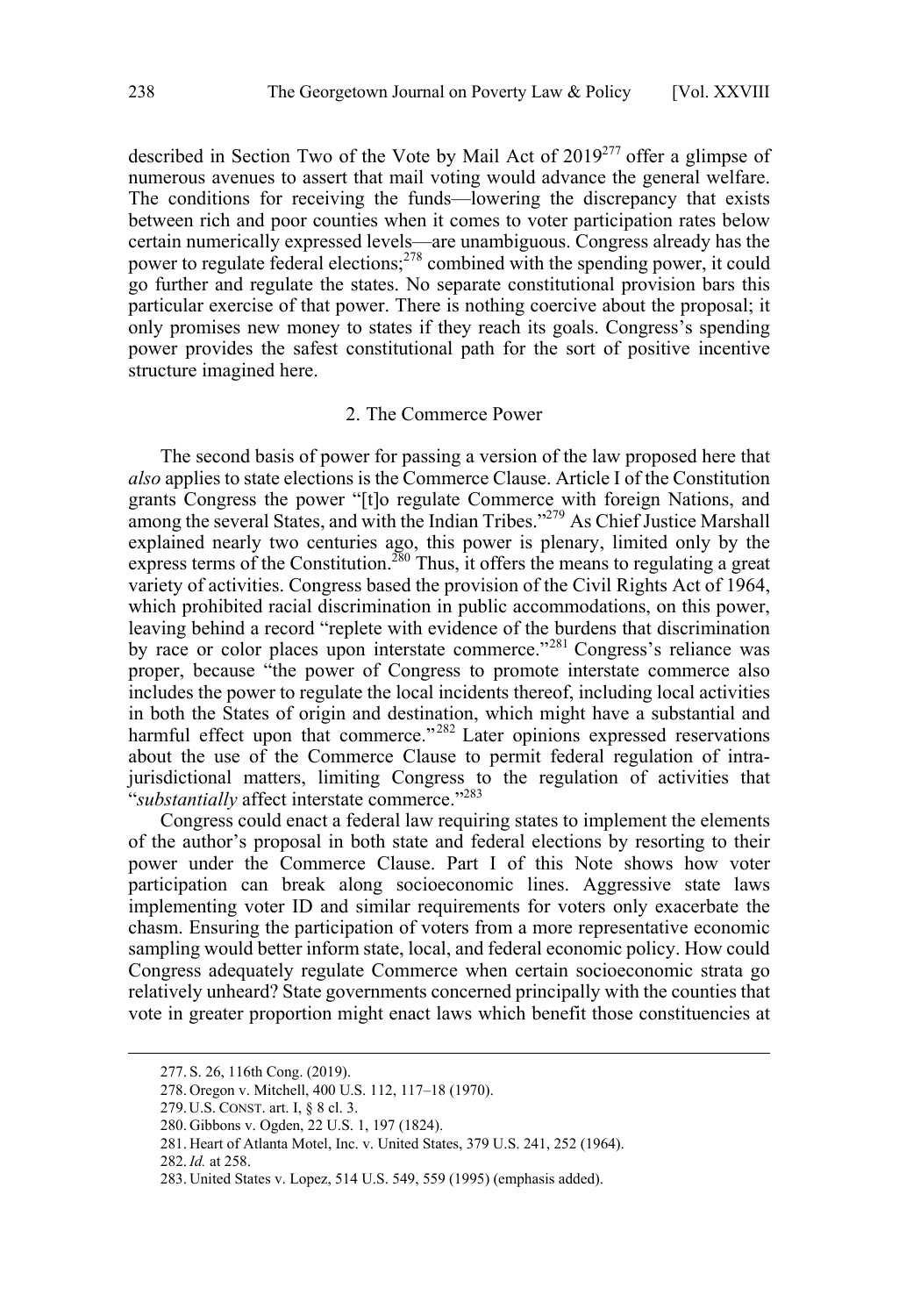<span id="page-38-0"></span>the expense of interstate commerce. Such inequity invites inefficiency, which ought to spur Congress to exercise "the power . . . to prescribe the rule by which commerce is to be governed."284 Securing more equal rates of participation among rich and poor areas would certainly better inform national economic policy. Justice Douglas identifies the importance of securing such equality in his list of the "sole restraints" which prevent Congress from abusing its discretion: "[t]he wisdom and the discretion of Congress, their identity with the people, and *the influence which their constituents possess at elections*."285

#### 3. The Equal Protection Clause

A third possible constitutional justification for the proposal rests upon the Equal Protection Clause of the Fourteenth Amendment. A state may not "deny to any person within its jurisdiction the equal protection of the laws."<sup>286</sup> This is where the majority opinion in *Mitchell* errs. Congress should have the power to regulate both federal *and* state elections. Justice Douglas concluded as much in his concurrence in *Mitchell*, where he concurred that Congress acted within its authority to lower the voting age in federal elections but dissented from the majority's view that it could not do so for state elections.287 He conceded that the text of Article I, Section Four of the Constitution "gave Congress only the power to regulate the '[m]anner of holding Elections.'"<sup>288</sup> However, "the Civil War Amendments . . . made vast in-roads on the power of the States. Equal Protection became a standard for state action and Congress was given authority to 'enforce' it."<sup>289</sup> He explained that Section Five of the Fourteenth Amendment (its enforcement clause) granted Congress "the same broad powers expressed in the Necessary and Proper Clause."<sup>290</sup> After all, as the Court had concluded just four years earlier, Section Five "is a positive grant of legislative power authorizing Congress to exercise its discretion in determining whether and what legislation is needed to secure the guarantees of the Fourteenth Amendment."<sup>291</sup>

Justice Douglas went on to cite numerous cases in which the Court had previously found that "election inequalities created by state laws and based on factors other than race may violate the Equal Protection Clause."292 For instance, in *Harper v. Virginia State Board of Elections*, the Court explained that states often violate the Fourteenth Amendment prohibition on "voter qualifications which invidiously discriminate."<sup>293</sup> Invidious discrimination, which violates the Equal Protection Clause of the Fourteenth Amendment, arises where "the law lies an unequal hand" on similarly situated people.<sup>294</sup> This standard underlies the Court's

<sup>284.</sup> *Gibbons*, 22 U.S. at 196.

<sup>285.</sup>*Id.* at 197 (emphasis added).

<sup>286.</sup> U.S. CONST. amend. XIV § 1.

<sup>287.</sup> Oregon v. Mitchell, 400 U.S. 112, 135 (1970) (Douglas, J., concurring).

<sup>288.</sup> *Id.* at 143.

<sup>289.</sup> *Id.*

<sup>290.</sup> *Id.* at 141 (quoting Katzenbach v. Morgan, 384 U.S. 641, 650 (1966)).

<sup>291.</sup>*Katzenbach*, 384 U.S. at 651.

<sup>292.</sup> *Mitchell*, 400 U.S. at 143 (listing authorities in the appendix to the opinion).

<sup>293..</sup> Harper v. Virginia State Bd. of Elections, 383 U.S. 663, 666 (1966).

<sup>294.</sup> *See, e.g.*, Skinner v. Okl. *Ex. Rel.* Williamson, 316 U.S. 535, 541 (1942); Reynolds v. Sims, 377 U.S. 533, 561 (1964).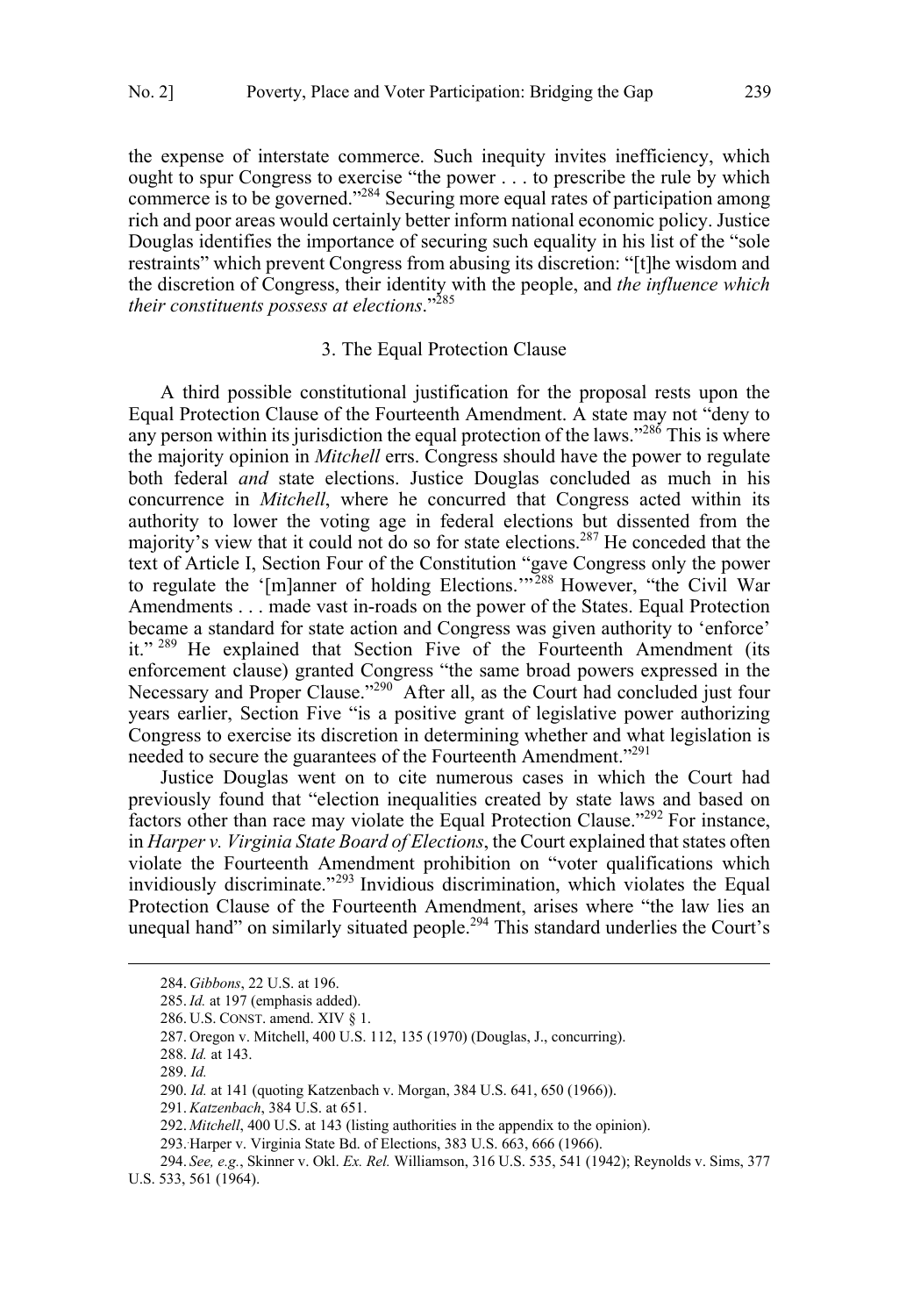<span id="page-39-0"></span>justification for invalidating poll taxes, which "makes the affluence of the voter or payment of any fee an electoral standard."<sup>295</sup>

Inequality in electoral participation demonstrably exists between those who live in rich and poor counties. These differences are particularly acute in the states surveyed that have enacted more restrictive voting measures, with the exception of Oregon, which has a mail voting system. A broad reading of the Enforcement Clause of the Fourteenth Amendment like Justice Douglas's would permit Congress to address this inequality head on in state and federal elections, be it with a proposal like that found in this Note, barring restrictive voter ID laws, or some other measure.<sup>296</sup>

# V. CONCLUSION

A correlation exists between poverty and place and voter participation. In four of the five states surveyed here—West Virginia, Florida, Pennsylvania, and Wisconsin—voters in the five poorest counties exhibited average rates of voter participation anywhere from five to ten percent lower than voters in the five richest counties. The one state that turned this trend on its head was Oregon, which largely votes by mail. There, voters in poorer counties actually had a higher average rate of voter participation than those in wealthier ones.

Democratic members of Congress have noted this disparity. Diverse members in both chambers have introduced a series of laws that strengthen the ability of voters to cast ballots by mail. Drawing upon these proposals, this Note proposes a piece of vote-by-mail legislation, the Equal Voter Participation Act, which explicitly seeks to afford better ballot access to those living in places with high poverty rates by providing federal funds to states to guarantee mail voting for every federal election. It seeks to safeguard the vote of individuals with disabilities and people experiencing homelessness. It also provides further funding for in-person voting and miscellaneous costs of election administration if states successfully counteract the trend of depressed turnout in poor counties. Finally, it includes Senator Wyden and Representative Blumenauer's bold proposal to maximize voter registration.

All of this is possible with unified Democratic government willing to reform the filibuster. The reactions of state and federal leaders to the challenge of voting during this crisis only underscores the need for broad reform. Legislation like this Note's "Equal Voter Participation Act of 2021" could survive as written because the Constitution explicitly grants Congress regulatory power over federal elections.<sup>297</sup> A version that applies to both federal and state elections could potentially survive as a valid exercise of Congress's power to spend. The

<sup>295.</sup> *Harper*, 400 U.S. at 666.

<sup>296.</sup> Of course, the Court has been particularly stingy with the Equal Protection Clause insofar as it might concern the poor. *See, e.g.*, Dandridge v. Williams, 397 U.S. 471 (1970) (holding that a Maryland regulation establishing a maximum cash assistance grant amount regardless of family size did not violate the Equal Protection Clause); San Antonio Indep. Sch. Dist. v. Rodriguez, 411 U.S. 1 (1973) (holding that reliance upon property taxes to fund public schools did not violate the Equal Protection Clause despite widely disparate contribution levels between communities).

<sup>297.</sup> U.S. CONST. art, I, § 4.